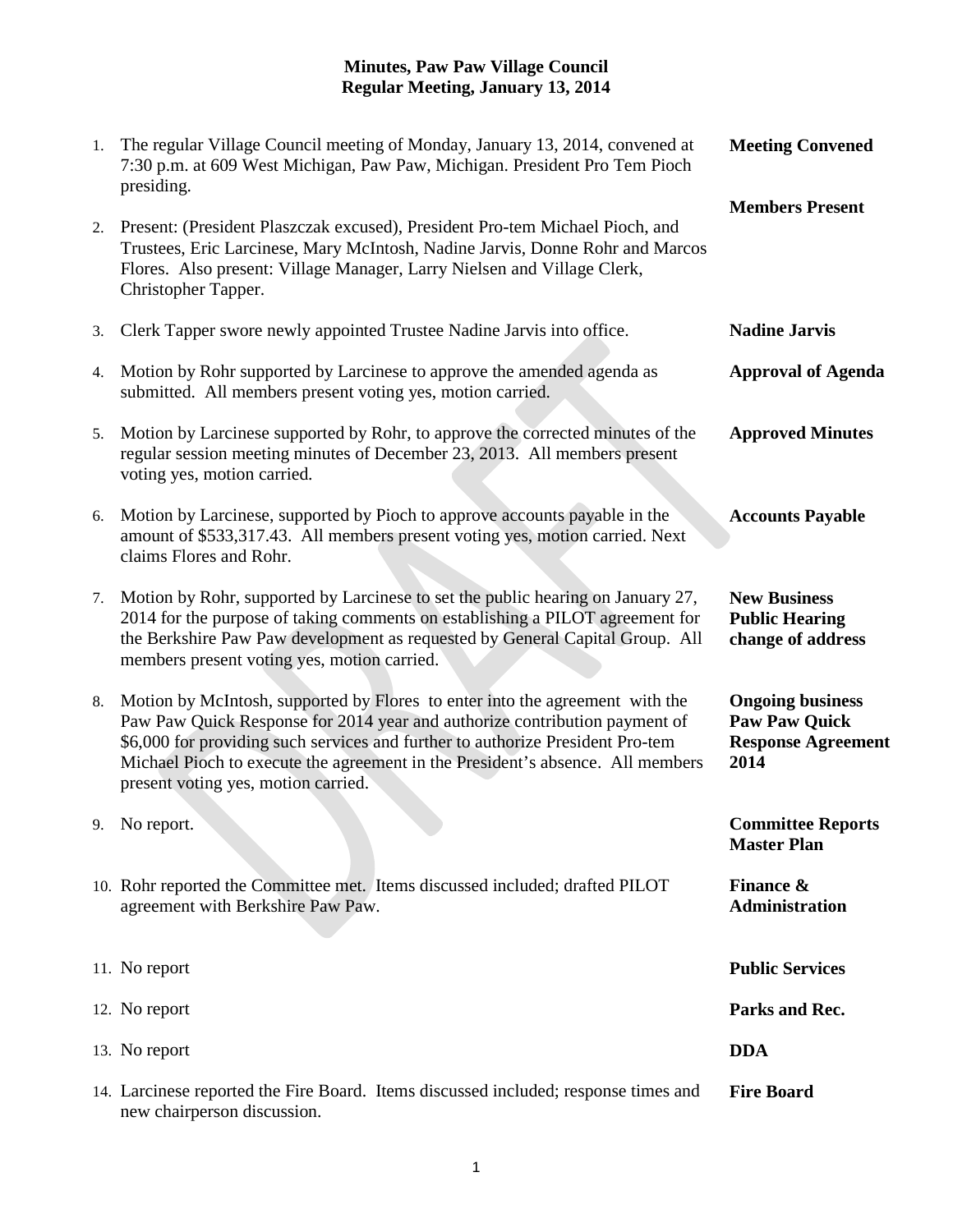### **Minutes, Paw Paw Village Council Regular Meeting, January 13, 2014**

| 15. No report                                                                                                                                                                                                                                                                                                                                                                              | <b>Historical Comm.</b>                                                   |
|--------------------------------------------------------------------------------------------------------------------------------------------------------------------------------------------------------------------------------------------------------------------------------------------------------------------------------------------------------------------------------------------|---------------------------------------------------------------------------|
| 16. No report.                                                                                                                                                                                                                                                                                                                                                                             | <b>Housing Commission</b>                                                 |
| 17. No report.                                                                                                                                                                                                                                                                                                                                                                             | <b>Planning Commission</b>                                                |
| 18. No report.                                                                                                                                                                                                                                                                                                                                                                             | <b>RLF</b>                                                                |
| 19. No report                                                                                                                                                                                                                                                                                                                                                                              | <b>WHF</b>                                                                |
| 20. No report.                                                                                                                                                                                                                                                                                                                                                                             | <b>Maple Lake</b><br><b>&amp; NR &amp;E</b>                               |
| 21. Rohr commented on the Village's effort on the snow removal.                                                                                                                                                                                                                                                                                                                            | <b>Council Comments</b><br>Rohr                                           |
| 22. McIntosh commented on the Miller Court annual dinner went well.                                                                                                                                                                                                                                                                                                                        | <b>McIntosh</b>                                                           |
| 23. Motion by Flores supported by McIntosh to close the regular session to enter into<br>Executive Session with Village Attorney for purposes allowed under MCL<br>15.268(h) at 7:46. Roll Call vote; Jarvis, McIntosh, Pioch, Larcinese, Rohr and<br>Flores all members voting yes, motion carried.                                                                                       | <b>Close regular session</b><br>to enter into<br><b>Executive Session</b> |
| 24. Motion by Flores supported by Rohr to re-enter regular session at 8:17. Roll call<br>vote; Jarvis, McIntosh, Pioch, Larcinese, Rohr and Flores all members present<br>voting yes, motion carried.                                                                                                                                                                                      | Re-enter regular<br>session                                               |
| 25. Nielsen provided an update discussion regarding the ongoing events with Paw<br>Paw Township. Nielsen noted the Township requested the Village stop using the<br>meeting room at the Township due to unforeseen circumstances. Nielsen also<br>updated the Council with the ongoing discussion regarding the Franchise<br>Agreement with the Township in reference to the Sewer System. | <b>Nielsen</b>                                                            |
| 26. Motion by Wilhelmi, supported by Pioch, to adjourn the meeting. All members<br>present voting yes, motion carried. Meeting adjourned at 8:55p.m.                                                                                                                                                                                                                                       | <b>Adjournment</b>                                                        |
|                                                                                                                                                                                                                                                                                                                                                                                            |                                                                           |

Respectfully submitted:

Village President Pro Tem,<br>Michael Pioch<br>Christopher Ta

 $\overline{\phantom{a}}$  , and the contract of the contract of the contract of the contract of the contract of the contract of the contract of the contract of the contract of the contract of the contract of the contract of the contrac Christopher Tapper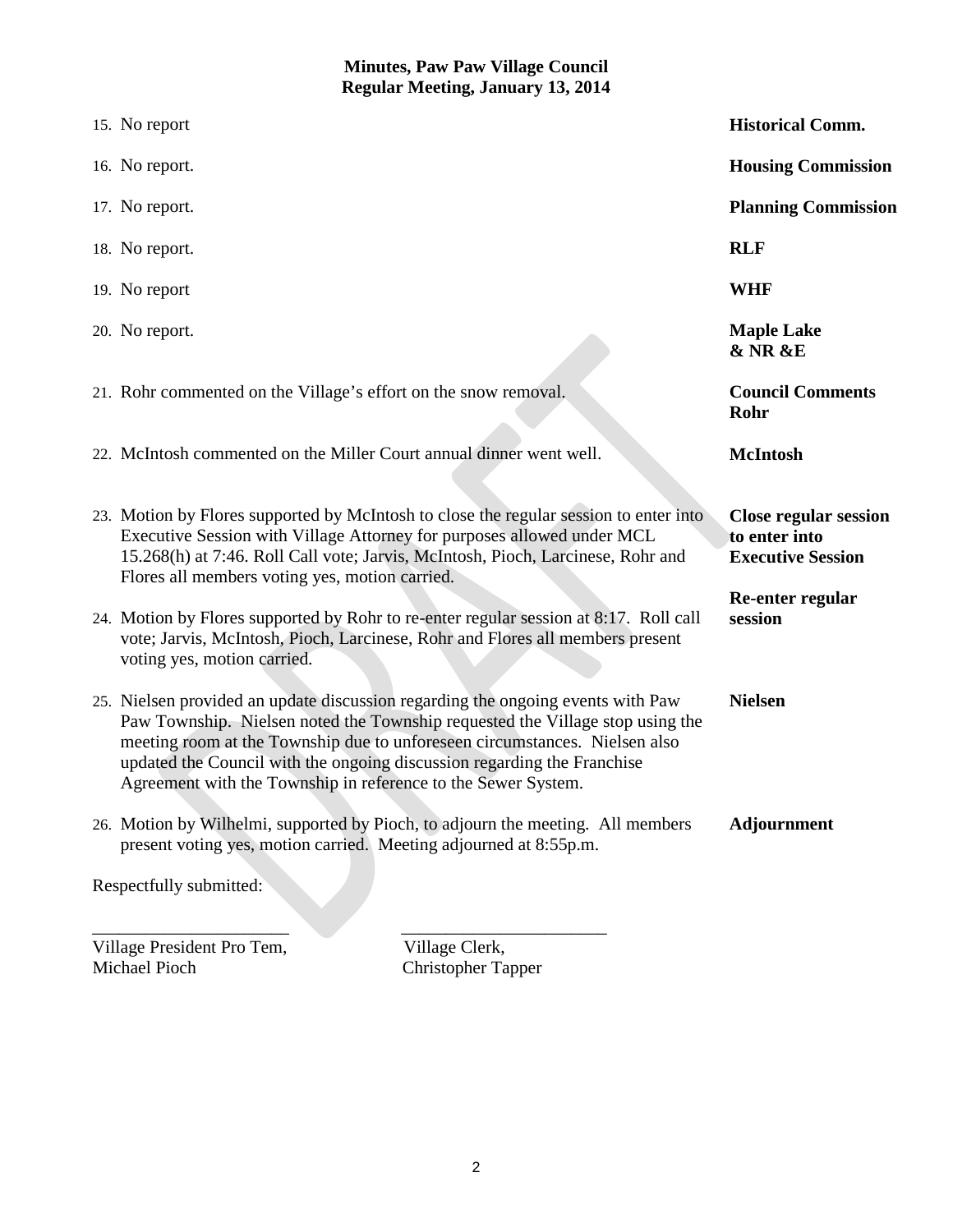### **Minutes, Paw Paw Village Council Regular Meeting, January 29, 2014**

| 1. | The regular Village Council meeting of Wednesday, January 29, 2014, convened<br>at 7:30 p.m. at 609 West Michigan, Paw Paw, Michigan. President Pro Tem Pioch<br>presiding.                                                                                                                                                                           | <b>Meeting Convened</b>                           |
|----|-------------------------------------------------------------------------------------------------------------------------------------------------------------------------------------------------------------------------------------------------------------------------------------------------------------------------------------------------------|---------------------------------------------------|
| 2. | Present: (President Plaszczak excused), President Pro-tem Michael Pioch, and<br>Trustees, Eric Larcinese, Mary McIntosh, (Nadine Jarvis excused), Donne Rohr<br>and Marcos Flores. Also present: Village Manager, Larry Nielsen, Chief of<br>Police, Eric Marshall, Director of Public Services, John Small and Village Clerk,<br>Christopher Tapper. | <b>Members Present</b>                            |
| 3. | Motion by Flores supported by McIntosh to approve the amended agenda as<br>submitted. All members present voting yes, motion carried.                                                                                                                                                                                                                 | <b>Approval of Agenda</b>                         |
| 4. | Motion by McIntosh supported by Flores, to approve the minutes of the regular<br>session meeting minutes of January 13, 2014. All members present voting yes,<br>motion carried.                                                                                                                                                                      | <b>Approved Minutes</b>                           |
| 5. | Motion by Flores supported by Rohr to approve the minutes of the closed session<br>meeting minutes of January 13, 2014. All members present voting yes, motion<br>carried.                                                                                                                                                                            |                                                   |
| 6. | Motion by Rohr, supported by McIntosh to approve accounts payable in the<br>amount of \$205,188.95. All members present voting yes, motion carried. Next<br>claims Flores and Pioch.                                                                                                                                                                  | <b>Accounts Payable</b>                           |
| 7. | Motion by Rohr supported by Flores to close the regular session at 7:38 and enter<br>into a public hearing to take comment on Ordinance 442 which considers a PILOT<br>for residential development at 306 East Michigan. All members present voting<br>yes, motion carried.                                                                           | <b>Public Hearing</b><br><b>Berkshire Paw Paw</b> |
| 8. | Nielsen provided to the Council an updated draft of Resolution number 14-01. A<br>resolution of community support for the Berkshire - Paw Paw Senior Housing<br>Development. The Council also reviewed a draft of Ordinance 442; Tax<br>Exemption. Nielsen also provided a memo from Rebecca Harvey, Planning<br>Consultant regarding the project.    |                                                   |
| 9. | Sig Strautmanis from General Capital Group was in attendance to answer<br>questions regarding the request for Berkshire – Paw Paw. Strautmanis thanked<br>the Council and the community for the support of the project.                                                                                                                               |                                                   |
|    | 10. Pat Winston, Paw Paw Housing Commission was in attendance to express her<br>support for the project and looked forward to the positive addition to the<br>community.                                                                                                                                                                              |                                                   |
|    | 11. Motion by Flores supported by Rohr to close the public hearing at 7:55 and to re<br>enter regular session. All members present voting yes, motion carried.                                                                                                                                                                                        | <b>Close Public Hearing</b>                       |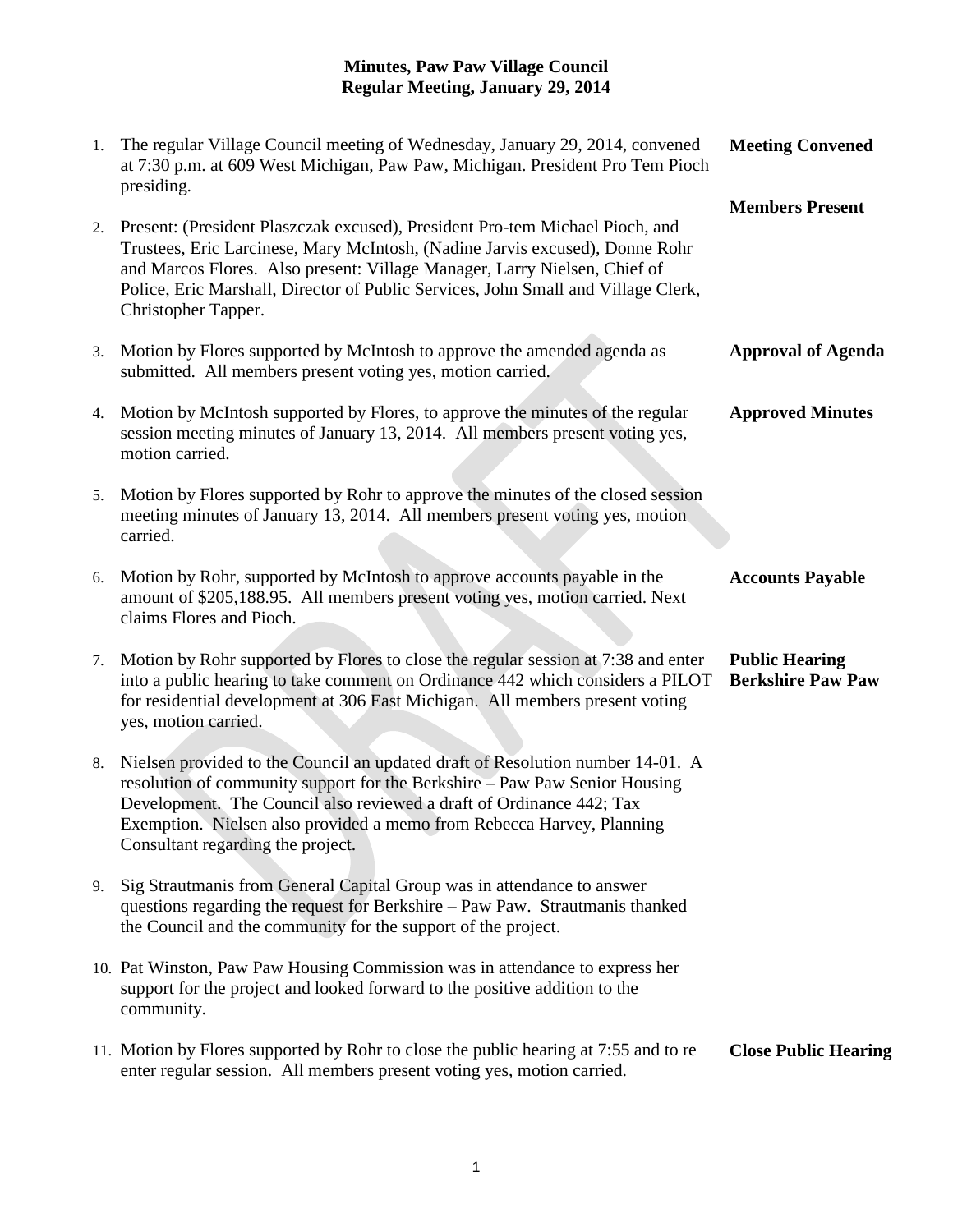### **Minutes, Paw Paw Village Council Regular Meeting, January 29, 2014**

| 12. Motion by McIntosh supported by Rohr to approve the request the use Village<br>Street and Sidewalks on May $8 - 10$ , 2014 for the McKinley – Wilson Hall Post<br>2532 for the conduct of their annual Poppy Day Sales. All members present<br>voting yes, motion carried.                                        | <b>New Business</b><br><b>McKinley – Wilson</b><br>2532              |
|-----------------------------------------------------------------------------------------------------------------------------------------------------------------------------------------------------------------------------------------------------------------------------------------------------------------------|----------------------------------------------------------------------|
| 13. Motion by Flores supported by Rohr to approve and a adopt Ordinance 442 with<br>the amendments. The Ordinance would be establishing a PILOT agreement for<br>the proposed development at 306 East Michigan Avenue. Roll Call vote; Rohr,<br>Larcinese, Pioch, McIntosh and Flores all voting yes, motion carried. | <b>Ongoing business</b><br><b>Ordinance 442</b><br>PILOT 306 East MI |
| 14. Motion by McIntosh supported by Flores to approve and adopt Resolution 14-01<br>with amendments, of Community Support for the Berkshire Paw Paw Senior<br>Housing Development. Roll Call vote; Flores, Rohr, Larcinese, Pioch, McIntosh<br>and Flores all voting yes, motion carried.                             | <b>Resolution 14-01</b><br><b>Community Support</b>                  |
| 15. Rohr reported the Committee met. Items discussed; PILOT and Berkshire Paw<br>Paw Community Support information.                                                                                                                                                                                                   | <b>Committee Reports</b><br>Finance &<br><b>Administration</b>       |
| 16. Flores reported the Committee met. Items discussed included; report from Chief<br>Marshall, Leonard Lux and water main break                                                                                                                                                                                      | <b>Public Services</b>                                               |
| 17. No report                                                                                                                                                                                                                                                                                                         | Parks and Rec.                                                       |
| 18. No report.                                                                                                                                                                                                                                                                                                        | <b>DDA</b>                                                           |
| 19. No report.                                                                                                                                                                                                                                                                                                        | <b>Fire Board</b>                                                    |
| 20. No report.                                                                                                                                                                                                                                                                                                        | <b>Historical Comm.</b>                                              |
| 21. No report                                                                                                                                                                                                                                                                                                         | <b>Housing Commission</b>                                            |
| 22. No report.                                                                                                                                                                                                                                                                                                        | <b>Planning Commission</b>                                           |
| 23. No report.                                                                                                                                                                                                                                                                                                        | <b>RLF</b>                                                           |
| 24. No report                                                                                                                                                                                                                                                                                                         | <b>WHF</b>                                                           |
| 25. Larcinese report the Committee met. The committee heard the report from<br>Jennifer Jones, Restorative Lake Services. Larcinese noted the reported needed to<br>come to the full Council for review.                                                                                                              | <b>Maple Lake</b><br>& NR &E                                         |
| 26. Rohr commented on the Village's effort on the snow removal.                                                                                                                                                                                                                                                       | <b>Council Comments</b><br>Rohr                                      |
| 27. Larcinese commented on the award Nielsen had received from the Local<br>Municipal Managers Associations.                                                                                                                                                                                                          | Larcinese                                                            |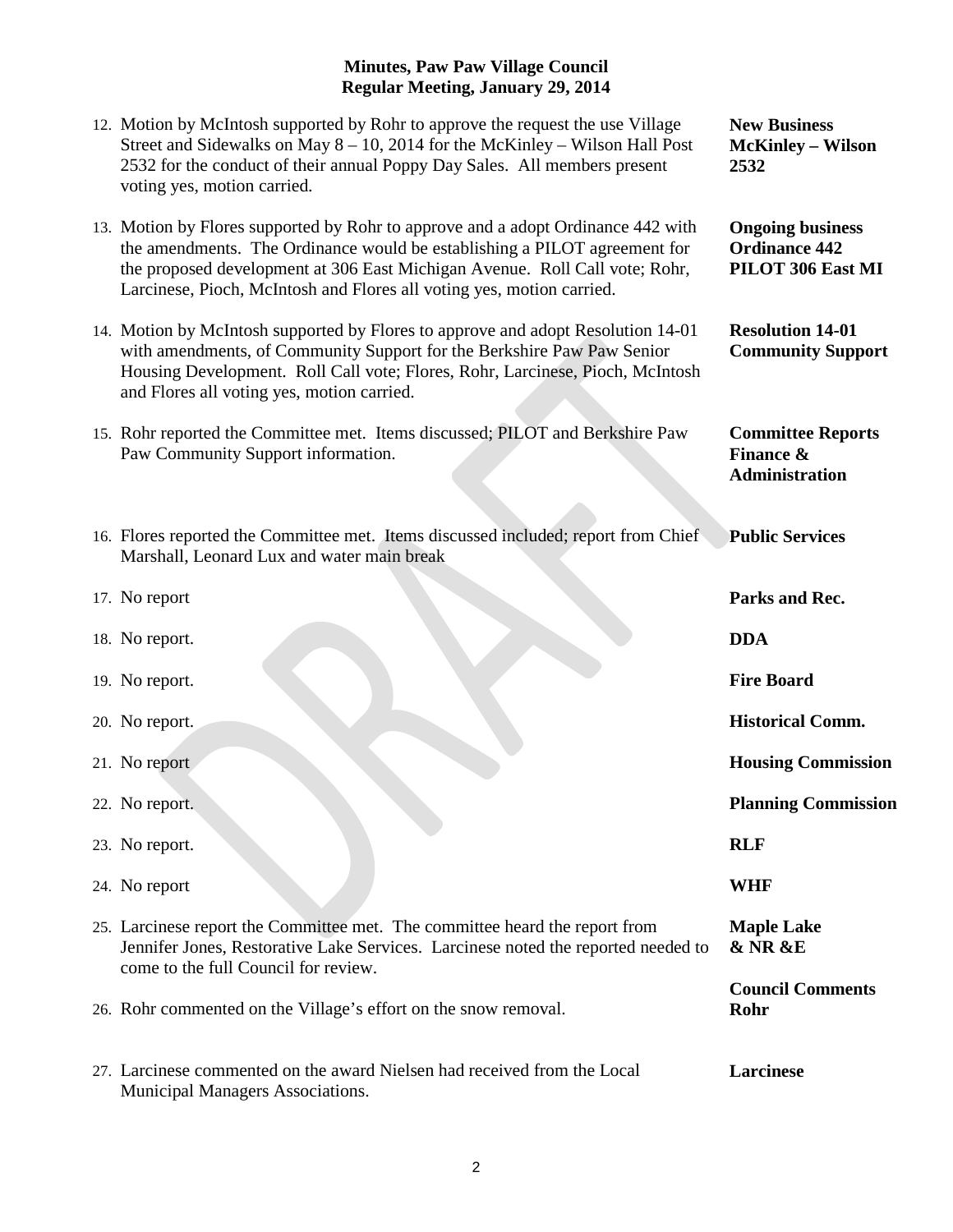## **Minutes, Paw Paw Village Council Regular Meeting, January 29, 2014**

| the Village Master Plan ideas                                     | 28. Flores commented on the meeting with State of Michigan Rep Aric Nesibitt<br>regarding the Village of Paw Paw proposed street projects and implantations of | <b>Flores</b> |
|-------------------------------------------------------------------|----------------------------------------------------------------------------------------------------------------------------------------------------------------|---------------|
| present voting yes, motion carried. Meeting adjourned at 9:00p.m. | 29. Motion by Flores, supported by Rohr, to adjourn the meeting. All members                                                                                   | Adjournment   |
| Respectfully submitted:                                           |                                                                                                                                                                |               |
| Village President Pro Tem,<br>Michael Pioch                       | Village Clerk,<br>Christopher Tapper                                                                                                                           |               |
|                                                                   |                                                                                                                                                                |               |
|                                                                   |                                                                                                                                                                |               |
|                                                                   |                                                                                                                                                                |               |
|                                                                   |                                                                                                                                                                |               |
|                                                                   |                                                                                                                                                                |               |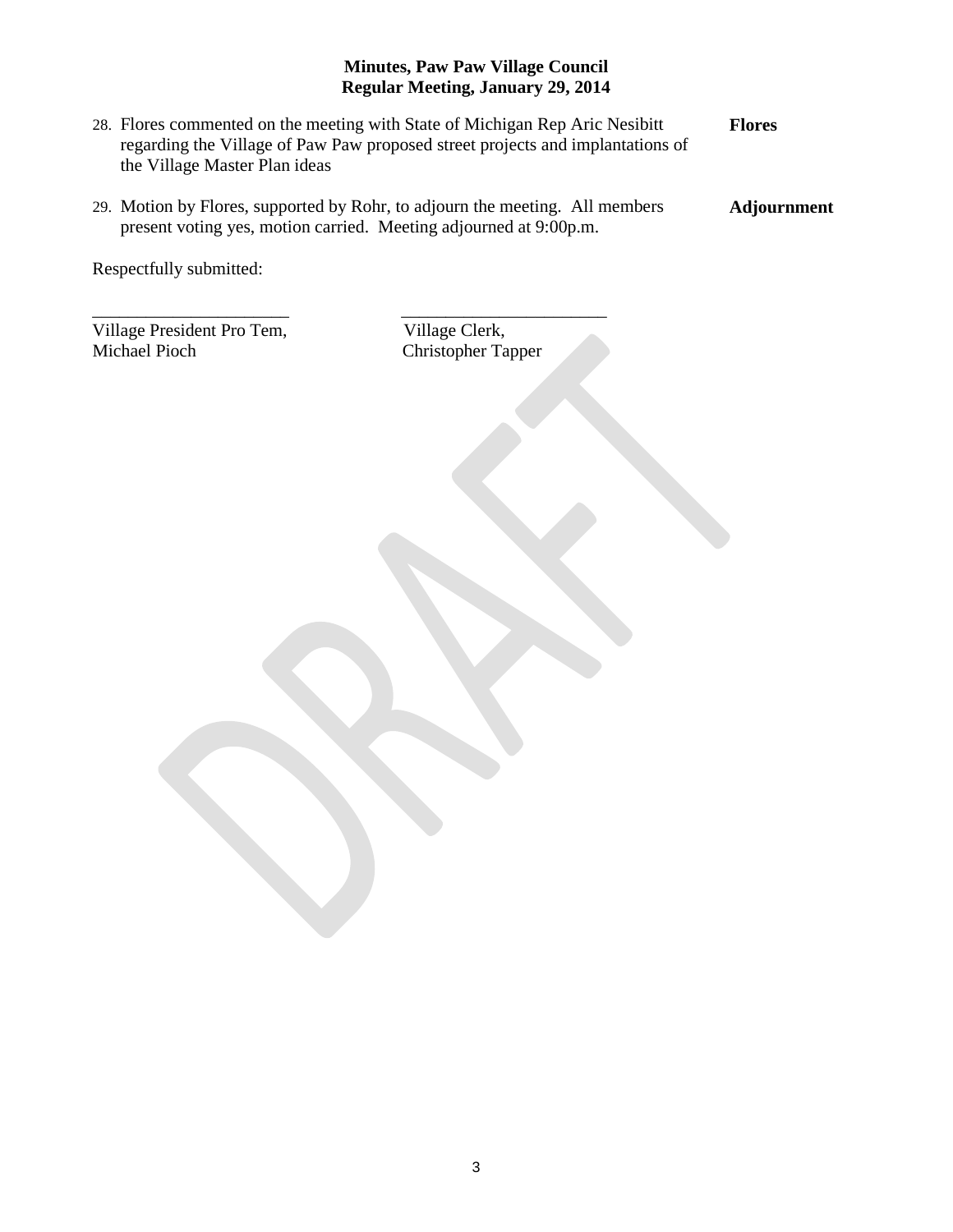### **Minutes, Paw Paw Village Council Regular Meeting, February 10, 2014**

| 1. | The regular Village Council meeting of Monday, February 10, 2014, convened at<br>7:30 p.m. at 609 West Michigan, Paw Paw, Michigan. President Plaszczak<br>presiding.                                                                                                                                                                               | <b>Meeting Convened</b>                                        |
|----|-----------------------------------------------------------------------------------------------------------------------------------------------------------------------------------------------------------------------------------------------------------------------------------------------------------------------------------------------------|----------------------------------------------------------------|
| 2. | Present: President Plaszczak, President Pro-tem Michael Pioch, and Trustees,<br>(Eric Larcinese, Mary McIntosh, Nadine Jarvis excused), Donne Rohr and Marcos<br>Flores. Also present: Village Manager, Larry Nielsen, Chief of Police, Eric<br>Marshall excused, Director of Public Services, John Small and Village Clerk,<br>Christopher Tapper. | <b>Members Present</b>                                         |
| 3. | Motion by Pioch supported by Rohr to approve the amended agenda as submitted.<br>All members present voting yes, motion carried.                                                                                                                                                                                                                    | <b>Approval of Agenda</b>                                      |
| 4. | Motion by Rohr supported by Flores, to approve the minutes of the regular session<br>meeting minutes of January 27, 2014. All members present voting yes, motion<br>carried.                                                                                                                                                                        | <b>Approved Minutes</b>                                        |
| 5. | Motion by Pioch, supported by Rohr to approve accounts payable in the amount<br>of \$494,142.71. All members present voting yes, motion carried. Next claims<br>Jarvis and Larcinese.                                                                                                                                                               | <b>Accounts Payable</b>                                        |
| 6. | Motion by Rohr supported by Pioch to approve the request by the Red Arrow<br>Ministries to use Tyler Field and Village facilities for the 5 <sup>th</sup> Annual Easter Egg<br>Hunt on April 19, 2014 between the hours of 9:00 am to 12:30 pm. All members<br>present voting yes, motion carried.                                                  | <b>New Business</b><br><b>Easter Egg Hunt</b><br>2014          |
| 7. | Motion by Flores supported by Pioch to accept the Village Presidents<br>recommendation and appoint Mark Bahnson to fill the remainder of a term serving<br>through March 31, 2015 on the Paw Paw Downtown Development Authority<br>Board. All members present voting yes, motion carried.                                                           | <b>Ongoing business</b><br><b>DDA</b> appointment              |
| 8. | Flores excused at 7:40                                                                                                                                                                                                                                                                                                                              | <b>Flores</b>                                                  |
| 9. | Jennifer and Brandon Visser were in attendance to present the Council with an<br>overview of the Drop. The Paw Paw Youth Center is an operating 501C3 with the<br>Red Arrow Ministries. The Drop has been in the Village for the last two years<br>and has been growing since they open. The Drop is a volunteer organization.                      | <b>Presentation &amp; Guest</b><br><b>The Drop</b>             |
|    | 10. Amy and Douglas Craddock were in attendance to present the Council with the<br>proposed 2014-2015 budget along with an overview of this year's Wine $\&$<br>Harvest Festival. Amy discussed the events this year that were successful and<br>discussed the events that would not be coming back for next years.                                 | Wine & Harvest<br><b>Festival Committee</b>                    |
|    | 11. Rohr reported the Finance & Administration Committee met. Items discussed;<br>proposed budget 2014-2015 along with amendments.                                                                                                                                                                                                                  | <b>Committee Reports</b><br>Finance &<br><b>Administration</b> |
|    |                                                                                                                                                                                                                                                                                                                                                     |                                                                |

12. No report.

**Public Services**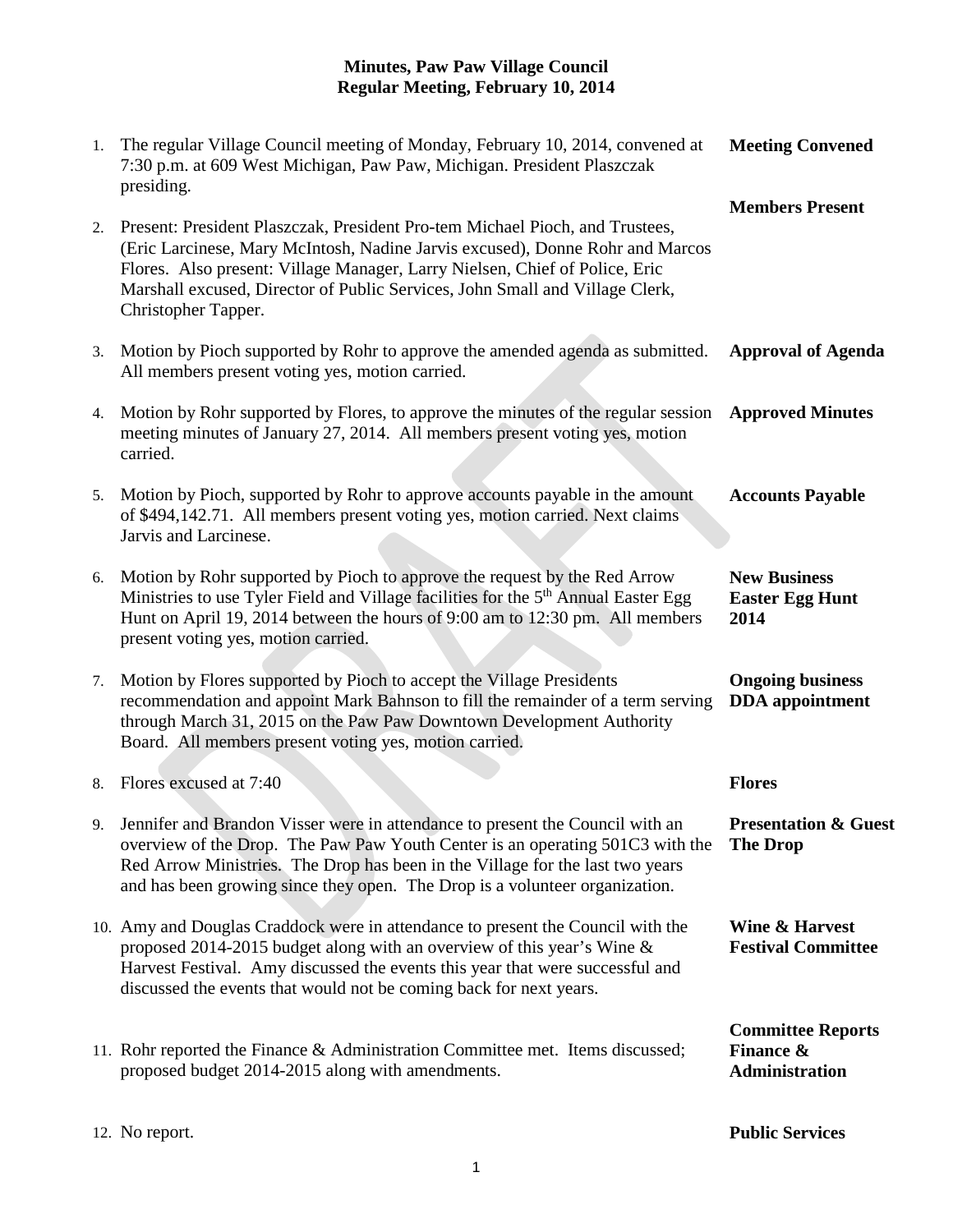## **Minutes, Paw Paw Village Council Regular Meeting, February 10, 2014**

| 13. Plaszczak reported the Parks and Recreation Committee met. Items discussed<br>included; weed boat improvements, review bids and Maple Island playground<br>equipment improvements.                                                                                          | Parks and Rec.                  |
|---------------------------------------------------------------------------------------------------------------------------------------------------------------------------------------------------------------------------------------------------------------------------------|---------------------------------|
| 14. No report.                                                                                                                                                                                                                                                                  | <b>DDA</b><br><b>Fire Board</b> |
| 15. No report                                                                                                                                                                                                                                                                   | <b>Historical Comm.</b>         |
| 16. No report.<br>17. No report.                                                                                                                                                                                                                                                | <b>Housing Commission</b>       |
| 18. No report                                                                                                                                                                                                                                                                   | <b>Planning Commission</b>      |
| 19. No report.                                                                                                                                                                                                                                                                  | <b>RLF</b><br><b>WHF</b>        |
| 20. No report.                                                                                                                                                                                                                                                                  | <b>Maple Lake</b><br>& NR &E    |
| 21. Council thanked Small and the Department of Public Services for their continued<br>efforts with snow maintenance and removal. The Council also expressed their<br>appreciations of the efforts of the DPS department repairing the water main on<br>South Kalamazoo Street. | <b>Council Comments</b>         |
| 22. Nielsen commented the Council will be presented with the proposed budget for<br>2014-2015 along with amendment at the February 24, 2014                                                                                                                                     | <b>Nielsen</b>                  |
| 23. Motion by Pioch, supported by Rohr, to adjourn the meeting. All members<br>present voting yes, motion carried. Meeting adjourned at 8:31p.m.                                                                                                                                | <b>Adjournment</b>              |
| Respectfully submitted:                                                                                                                                                                                                                                                         |                                 |

Village President,<br>Roman Plaszczak

Roman Plaszczak Christopher Tapper

\_\_\_\_\_\_\_\_\_\_\_\_\_\_\_\_\_\_\_\_\_\_ \_\_\_\_\_\_\_\_\_\_\_\_\_\_\_\_\_\_\_\_\_\_\_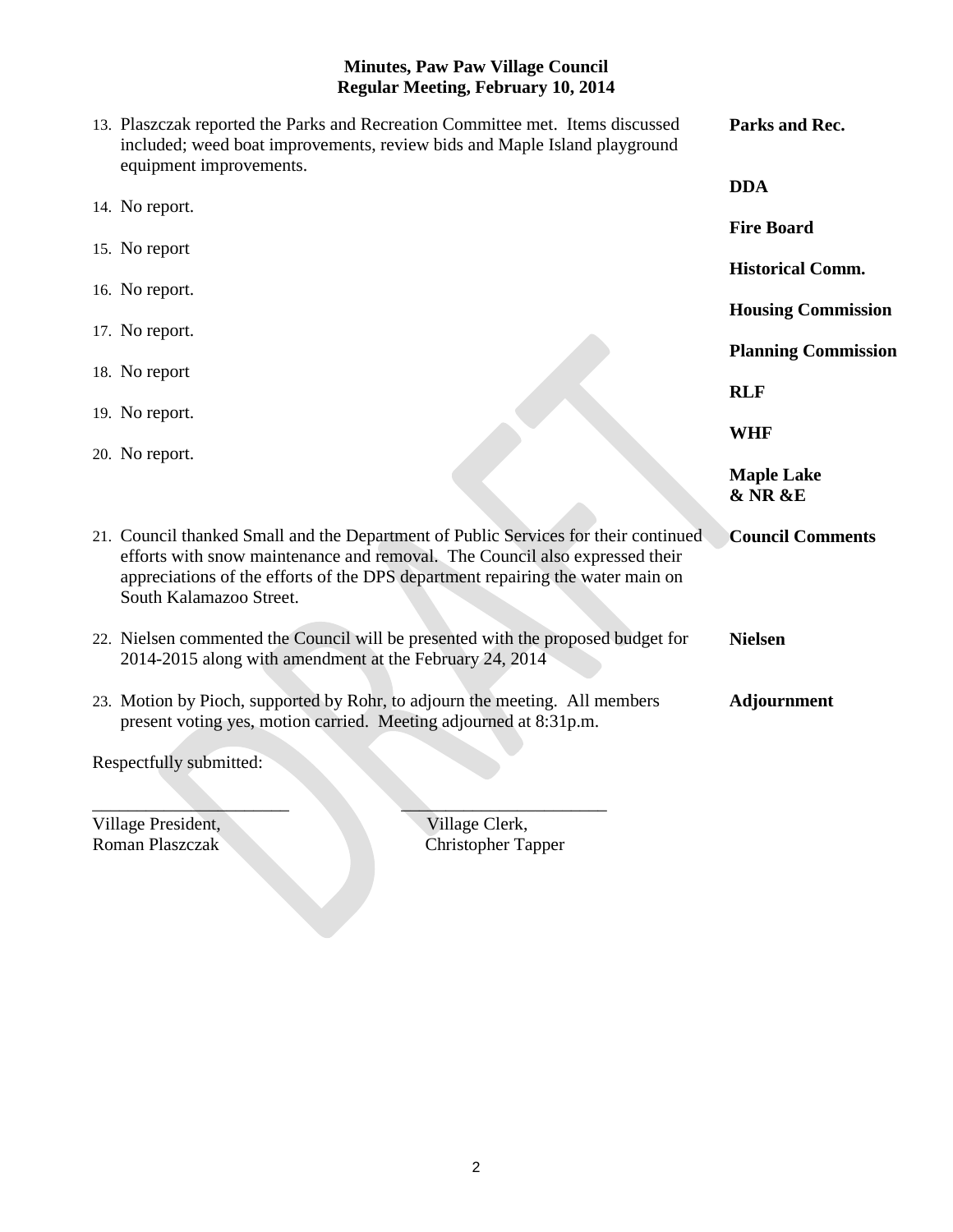### **Minutes, Paw Paw Village Council Regular Meeting, February 24, 2014**

| 1. | The regular Village Council meeting of Monday, February 24, 2014, convened at<br>7:35 p.m. at 609 West Michigan, Paw Paw, Michigan. President Plaszczak<br>presiding.                                                                                                                                                                                                                                                                  | <b>Meeting Convened</b>                          |
|----|----------------------------------------------------------------------------------------------------------------------------------------------------------------------------------------------------------------------------------------------------------------------------------------------------------------------------------------------------------------------------------------------------------------------------------------|--------------------------------------------------|
|    |                                                                                                                                                                                                                                                                                                                                                                                                                                        | <b>Members Present</b>                           |
| 2. | Present: President Plaszczak, President Pro-tem Michael Pioch, and Trustees,<br>(Eric Larcinese, Mary McIntosh, Donne Rohr excused), Nadine Jarvis and Marcos<br>Flores. Also present: Village Manager, Larry Nielsen, Chief of Police, Eric<br>Marshall, Director of Public Services, John Small and Village Clerk, Christopher<br>Tapper.                                                                                            |                                                  |
| 3. | Motion by Pioch supported by Flores to approve the amended agenda as<br>submitted. All members present voting yes, motion carried.                                                                                                                                                                                                                                                                                                     | <b>Approval of Agenda</b>                        |
| 4. | Motion by Pioch supported by Flores, to approve the minutes of the regular<br>session meeting minutes of February 10, 2014. All members present voting yes,<br>motion carried.                                                                                                                                                                                                                                                         | <b>Approved Minutes</b>                          |
| 5. | Motion by Jarvis, supported by Flores to approve accounts payable in the amount<br>of \$494,142.71. All members present voting yes, motion carried. Next claims<br>Rohr and Flores.                                                                                                                                                                                                                                                    | <b>Accounts Payable</b>                          |
| 6. | Motions by Pioch, supported by Flores to closed the regular session at 7:38 and<br>enter into a public hearing to take comments regarding Budget Resolution 14-02.<br>All members present voting yes, motion carried.                                                                                                                                                                                                                  | <b>Public Hearing</b><br><b>Budget Res 14-02</b> |
| 7. | Nielsen provided the Council with an overview of Budget Resolution 14-02.<br>Nielsen commented the resolution included the amendments for fiscal year<br>2013-2014 and proposals for 2014-2015. Nielsen indicated the approval will<br>include transfer of monies between funds and adopts the new fiscal year.                                                                                                                        | <b>Budget Hearing</b>                            |
| 8. | Nielsen thanked Chief Marshall, Small and Tapper for all of their assistances with<br>budget preparation with this year's amendments and proposals. General Fund is<br>on track for a fiscal year 2013-2014 for a budget surplus. Nielsen also discussed<br>the new fiscal year 2014-2015 projects including the new amphitheatre project<br>along with upgrades to vehicles and equipment for DPS, Electric, Water and<br>Motor Pool. |                                                  |
| 9. | Nielsen commented on the Water and Sewer Funds were showing amounts of<br>improvements with Revenue based upon the rates that took effect January 2014.<br>Nielsen also commented on the improvement of the Motor Pool Fund.                                                                                                                                                                                                           |                                                  |
|    | 10. Let the record show no public comment received regarding the Res 14-02.                                                                                                                                                                                                                                                                                                                                                            |                                                  |
|    | 11. Motion by Pioch, supported by Jarvis to close the public hearing at 8:17 and<br>re-enter the regular session. All members present voting yes, motion carried.                                                                                                                                                                                                                                                                      |                                                  |
|    | 12. Motion by Pioch, supported by Flores to approve and adopt Resolution 14-02 with<br>amendments and corrections. Resolution 14-02 outlines fiscal year 2013-2014<br>amendments along with fiscal year 2014-2015 budget adoption. Roll call vote;                                                                                                                                                                                     | <b>New Business</b><br><b>Budget Res 14-02</b>   |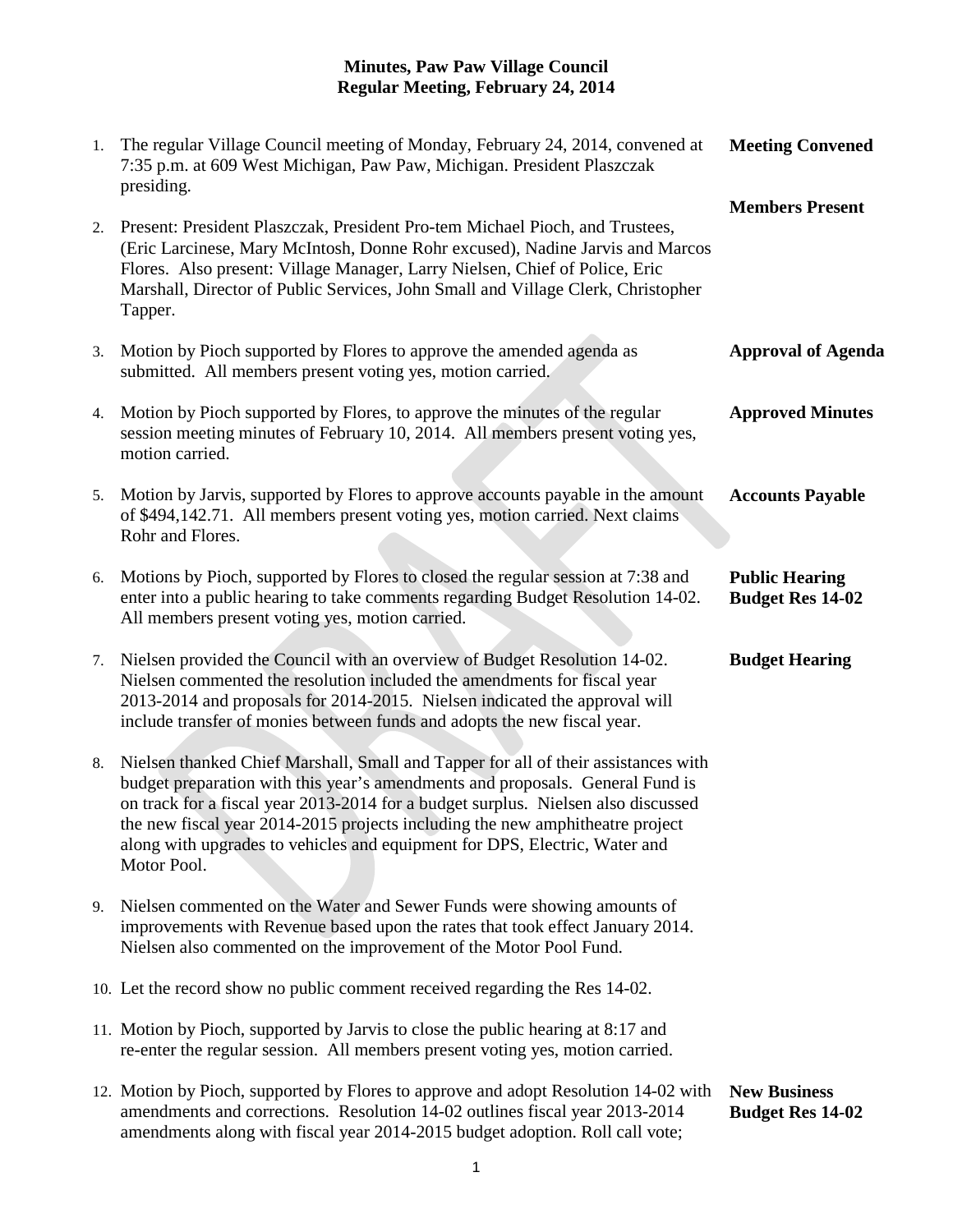#### **Minutes, Paw Paw Village Council Regular Meeting, February 24, 2014**

Jarvis, Flores, Pioch and Plaszczak all voting yes, motion carried.

| 13. Motion by Flores, supported by Pioch to approve and accept the Parks and<br>Recreation Committee recommendation and award the bid for the Amphitheatre<br>improvement to BCI Construction for a price not to exceed \$244,665.00. Roll call<br>vote; Jarvis, Flores, Pioch and Plaszczak all voting yes, motion carried. | <b>Parks and Recreation</b><br>recommendation<br><b>Amphitheatre 2014</b> |
|------------------------------------------------------------------------------------------------------------------------------------------------------------------------------------------------------------------------------------------------------------------------------------------------------------------------------|---------------------------------------------------------------------------|
| 14. Motions by Jarvis, supported by Pioch to approved and support the concept for the<br>SWMPC and the MDNR of a county trail along the abandoned West Michigan<br>Railroad from the Village of Paw Paw to Lawrence. All members present voting<br>yes, motion carried.                                                      | <b>VBC Trail Resolution</b>                                               |
| 15. Motion Pioch, supported by Flores to approve and accept the recommendation of<br>the Village President and appoint Sid Shank to the DDA Board for the reminder of<br>a March 31, 2015 term. All members present voting yes, motion carried.                                                                              | <b>Ongoing business</b><br><b>DDA</b> appointment                         |
| 16. Pioch reported the Finance & Administration Committee met. Items discussed;<br>proposed budget 2014-2015 along with amendments.                                                                                                                                                                                          | <b>Committee Reports</b><br>Finance &<br><b>Administration</b>            |
| 17. Flores reported the Department of Public Service met. Items discussed included;<br>snow removal, sidewalks, cameras, dog ordinance and staff updates.                                                                                                                                                                    | <b>Public Services</b><br>Parks and Rec.                                  |
| 18. No report.                                                                                                                                                                                                                                                                                                               | <b>DDA</b>                                                                |
| 19. No report                                                                                                                                                                                                                                                                                                                | <b>Fire Board</b>                                                         |
| 20. No report.                                                                                                                                                                                                                                                                                                               | <b>Historical Comm.</b>                                                   |
| 21. No report.                                                                                                                                                                                                                                                                                                               | <b>Housing Commission</b>                                                 |
| 22. No report                                                                                                                                                                                                                                                                                                                | <b>Planning Commission</b>                                                |
| 23. No report.                                                                                                                                                                                                                                                                                                               | <b>RLF</b>                                                                |
| 24. No report.                                                                                                                                                                                                                                                                                                               | <b>WHF</b>                                                                |
| 25. No report                                                                                                                                                                                                                                                                                                                | <b>Maple Lake</b><br>& NR &E                                              |

<sup>26.</sup> Council thanked Small and the Department of Public Services for their continued efforts with snow maintenance and removal. The Council also expressed their appreciations of the efforts of the DPS, Police Department and Village Hall for their efforts. **Council Comments**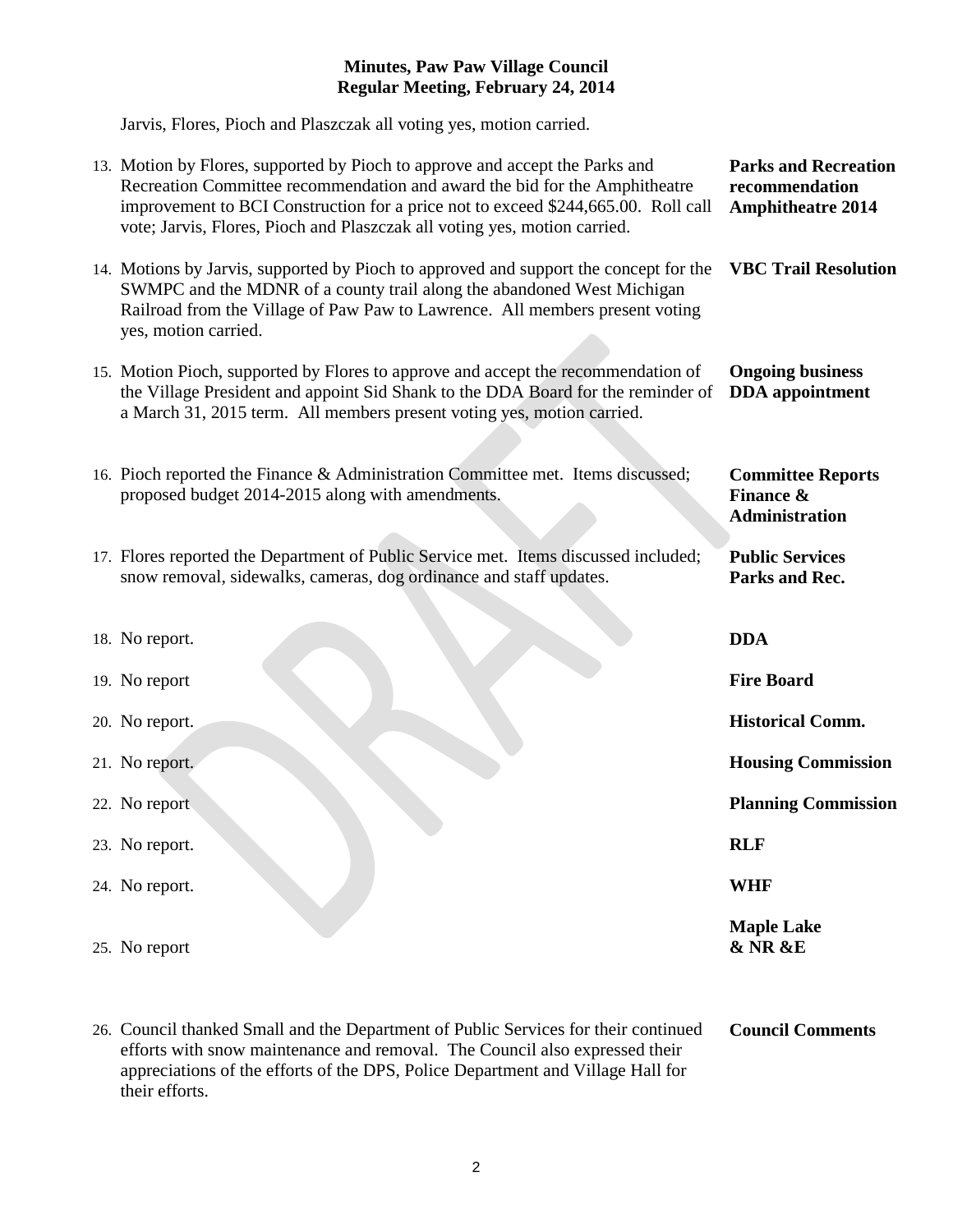#### **Minutes, Paw Paw Village Council Regular Meeting, February 24, 2014**

27. Motion by Flores, supported by Pioch, to adjourn the meeting. All members present voting yes, motion carried. Meeting adjourned at 9:18 p.m.

\_\_\_\_\_\_\_\_\_\_\_\_\_\_\_\_\_\_\_\_\_\_ \_\_\_\_\_\_\_\_\_\_\_\_\_\_\_\_\_\_\_\_\_\_\_

## **Adjournment**

Respectfully submitted:

Village President, Village Clerk, Village Clerk, Roman Plaszczak (Christopher Ta

Christopher Tapper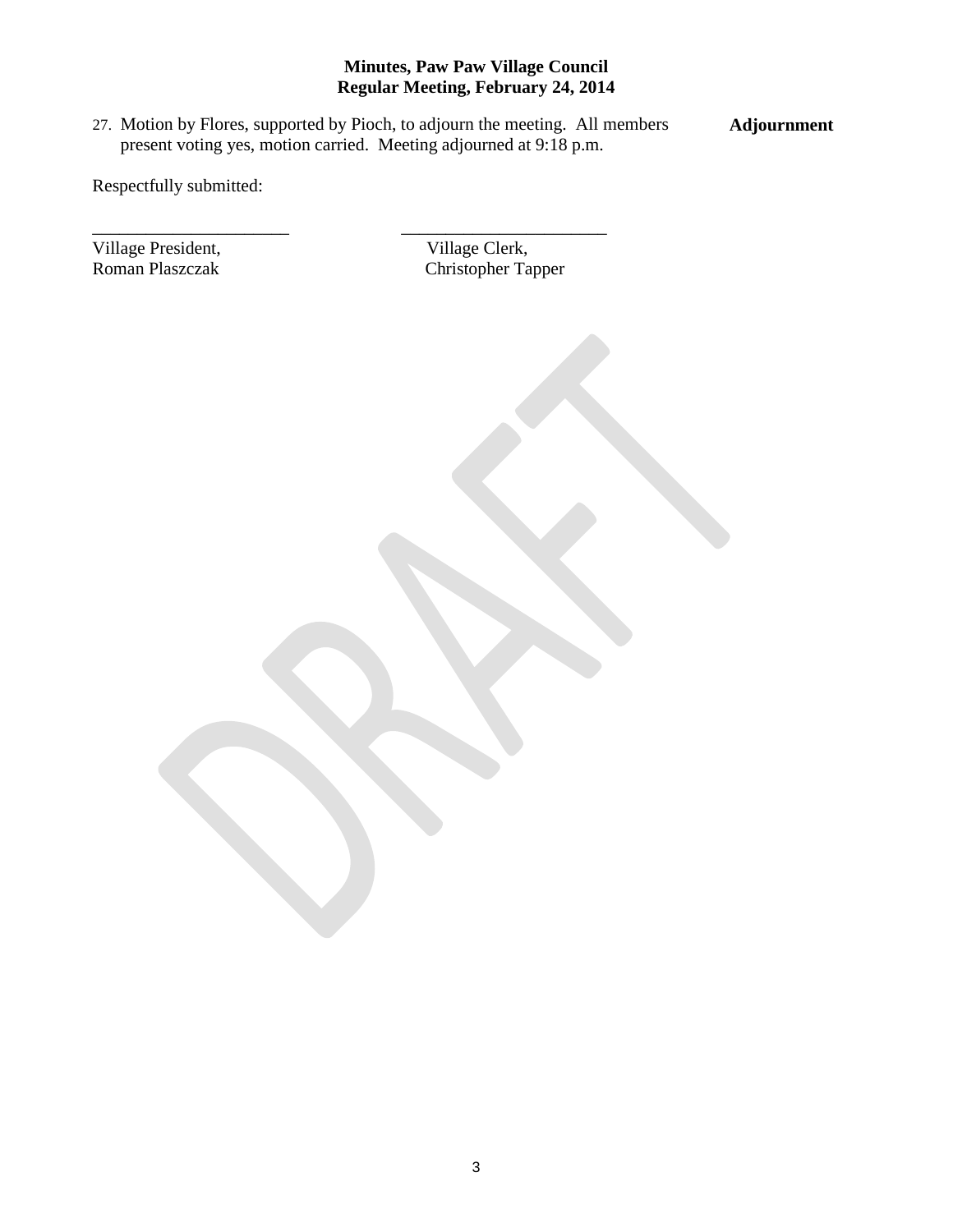#### **Minutes, Paw Paw Village Council Regular Meeting, March 10, 2014**

| 1. | The regular Village Council meeting of Monday, March 10, 2014, convened at<br>7:34 p.m. at 609 West Michigan, Paw Paw, Michigan. President Plaszczak<br>presiding.                                                                                                                                                                                                                                                                                                                                                                                                                                                                                                                     | <b>Meeting Convened</b>                                    |
|----|----------------------------------------------------------------------------------------------------------------------------------------------------------------------------------------------------------------------------------------------------------------------------------------------------------------------------------------------------------------------------------------------------------------------------------------------------------------------------------------------------------------------------------------------------------------------------------------------------------------------------------------------------------------------------------------|------------------------------------------------------------|
| 2. | Present: President Plaszczak, President Pro-tem Michael Pioch, and Trustees, Eric<br>Larcinese, (Mary McIntosh excused), Donne Rohr, Nadine Jarvis and Marcos<br>Flores. Also present: Village Manager, Larry Nielsen, Chief of Police, Eric<br>Marshall, Director of Public Services, John Small and Village Clerk, Christopher<br>Tapper.                                                                                                                                                                                                                                                                                                                                            | <b>Members Present</b>                                     |
| 3. | Motion by Pioch supported by Rohr to approve the amended agenda as submitted.<br>All members present voting yes, motion carried.                                                                                                                                                                                                                                                                                                                                                                                                                                                                                                                                                       | <b>Approval of Agenda</b>                                  |
| 4. | Motion by Flores supported by Jarvis, to approve the minutes of the regular<br>session meeting minutes of February 24, 2014. All members present voting yes,<br>motion carried.                                                                                                                                                                                                                                                                                                                                                                                                                                                                                                        | <b>Approved Minutes</b>                                    |
| 5. | Motion by Flores, supported by Rohr to approve accounts payable in the amount<br>of \$285,639.23. All members present voting yes, motion carried. Next claims<br>Pioch and Larcinese.                                                                                                                                                                                                                                                                                                                                                                                                                                                                                                  | <b>Accounts Payable</b>                                    |
| 6. | Melissa Dahlinger, Principal Paw Paw Elementary School and Chief Marshall<br>presented to the Council (TEAM) Teaching Educating and Mentoring. Chief<br>Marshall explained the importance of the program and how the Department with<br>the help from Dahlinger was implementing the curriculum. Marshall outline why<br>the program was key to the development of good relationships between kids and<br>law enforcement. The lesson plans were set up for 30 minutes classes and<br>provided a reality of lessens plans. Dahlinger thanked Marshall for presenting the<br>idea to the Elementary School and noted the teachers and other have provided lots<br>of positive feedback. | <b>Presentation &amp;Guest</b><br><b>VOPP PD and PPPS</b>  |
| 7. | The TEAM program's goal is to unite educator's students, and law enforcement to<br>play an integral part in preventing crime. The philosophy is that while working<br>together as a team we can create relationships and be united in protecting children<br>from becoming victims of crime.                                                                                                                                                                                                                                                                                                                                                                                           |                                                            |
| 8. | Motion by Rohr supported by Pioch to allow and grant permission to the Paw Paw<br>Area Chamber of Commerce the use of Village Streets and sidewalks as requested<br>on July 18 and 19, 2014 for the annual Paw Paw Days Events. All members<br>present voting yes, motion carried                                                                                                                                                                                                                                                                                                                                                                                                      | <b>New Business</b><br>2014 Paw Paw Days<br><b>Request</b> |
| 9. | Motion by Pioch supported by Jarvis to allow and grant permission to the Paw<br>Paw Wine and Harvest Festival Committee the use of Village Streets and<br>sidewalks, parks, and parking lots as request for the annual WHF<br>September 4 to 7, 2014. All members present voting yes, motion carried.                                                                                                                                                                                                                                                                                                                                                                                  | 2014 WHF request                                           |
|    | 10. Plaszczak reported the Master Plan Committee met. Items discussed; continuing<br>to review street designs for Michigan and Kalamazoo.                                                                                                                                                                                                                                                                                                                                                                                                                                                                                                                                              | <b>Committee Reports</b><br><b>MPC</b>                     |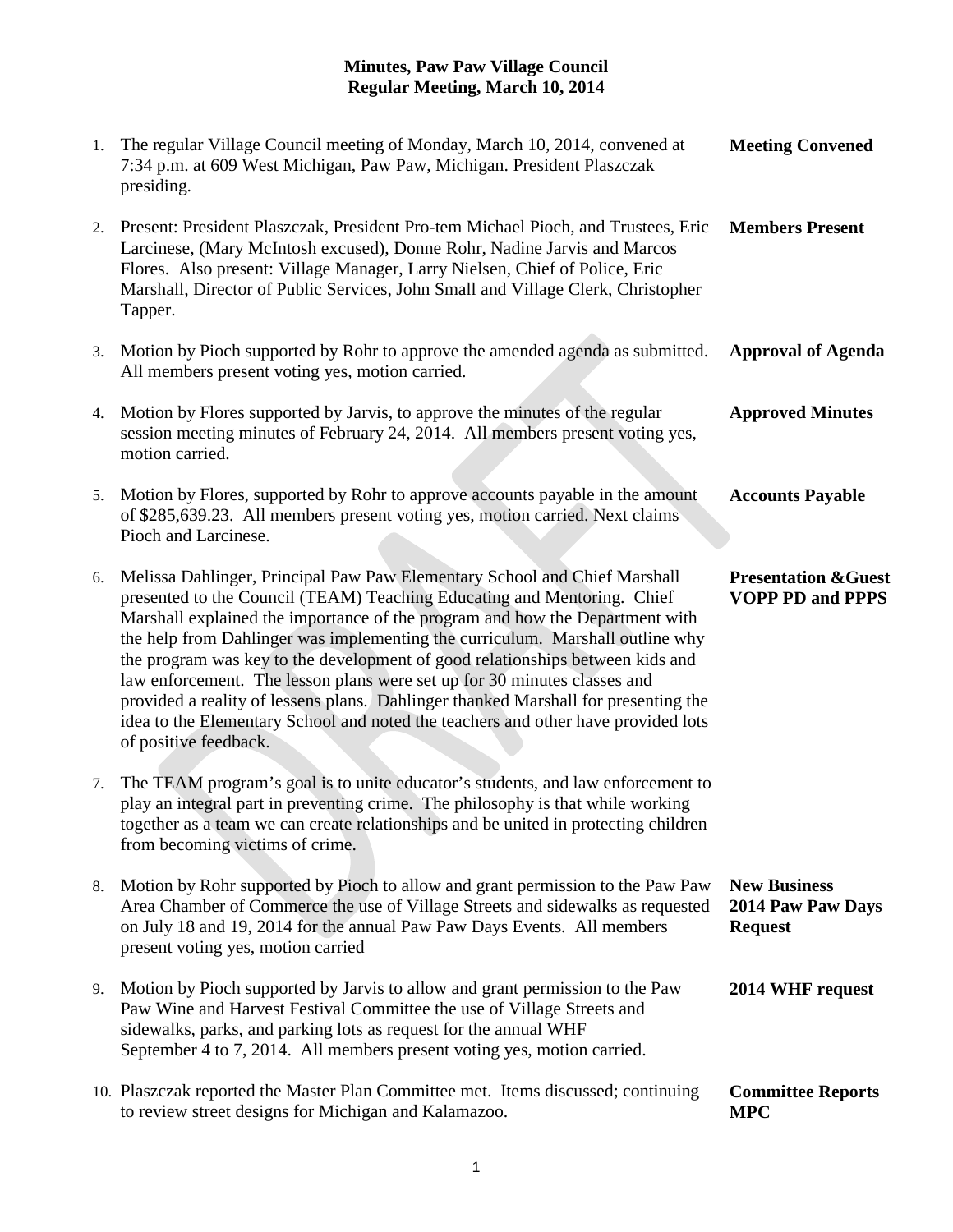## **Minutes, Paw Paw Village Council Regular Meeting, March 10, 2014**

| 11. Rohr reported the Finance & Administration Committee met. Items discussed;<br>assistant manager position and request for possibility of property sale. | Finance &<br><b>Administration</b>          |
|------------------------------------------------------------------------------------------------------------------------------------------------------------|---------------------------------------------|
| 12. Flores reported the Department of Public Service met. Items discussed included;<br>snow removal, sidewalks, cameras, dog ordinance and staff updates.  | <b>Public Services</b>                      |
| 13. Jarvis reported the Park and Recreation Committee met. Items discussed<br>included; weed boat update and amphitheater update.                          | Parks and Rec.                              |
| 14. No report.                                                                                                                                             | <b>DDA</b>                                  |
| 15. No report                                                                                                                                              | <b>Fire Board</b>                           |
| 16. No report.                                                                                                                                             | <b>Historical Comm.</b>                     |
| 17. No report.                                                                                                                                             | <b>Housing Commission</b>                   |
| 18. No report                                                                                                                                              | <b>Planning Commission</b>                  |
| 19. No report.                                                                                                                                             | <b>RLF</b>                                  |
| 20. No report.                                                                                                                                             | <b>WHF</b>                                  |
| 21. No report                                                                                                                                              | <b>Maple Lake</b><br><b>&amp; NR &amp;E</b> |
| 22. Motion by Flores, supported by Pioch, to adjourn the meeting. All members<br>present voting yes, motion carried. Meeting adjourned at 8:35 p.m.        | <b>Adjournment</b>                          |
| Respectfully submitted:                                                                                                                                    |                                             |

Village President, Village Clerk,

\_\_\_\_\_\_\_\_\_\_\_\_\_\_\_\_\_\_\_\_\_\_ \_\_\_\_\_\_\_\_\_\_\_\_\_\_\_\_\_\_\_\_\_\_\_ Village Clerk,<br>Christopher Tapper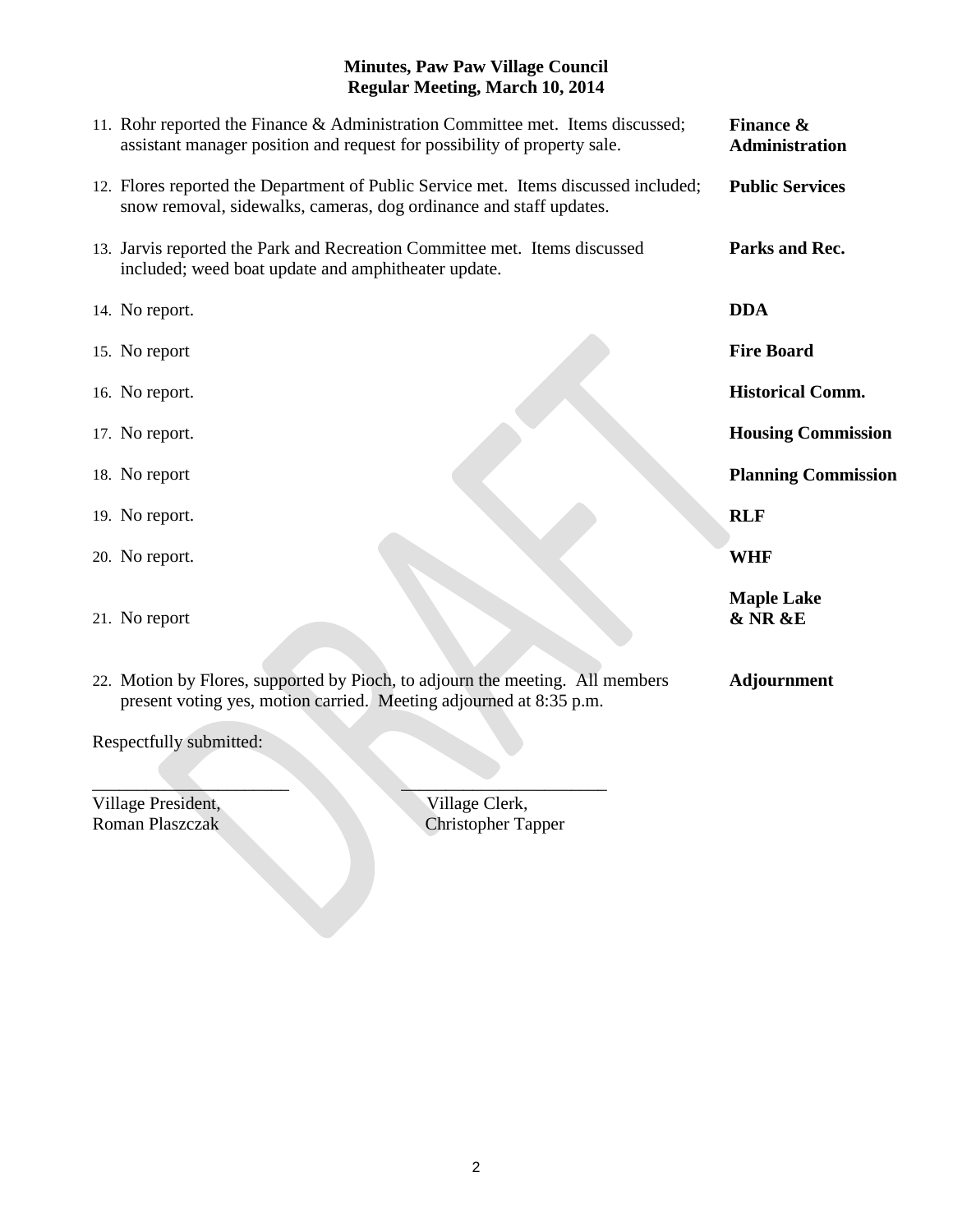### **Minutes, Paw Paw Village Council Regular Meeting, March 24, 2014**

| 1. | The regular Village Council meeting of Monday, March 24, 2014, convened at<br>7:30 p.m. at 609 West Michigan, Paw Paw, Michigan. President Plaszczak<br>presiding.                                                                                                                                                                                                                                                                                                                                                               | <b>Meeting Convened</b>                                       |
|----|----------------------------------------------------------------------------------------------------------------------------------------------------------------------------------------------------------------------------------------------------------------------------------------------------------------------------------------------------------------------------------------------------------------------------------------------------------------------------------------------------------------------------------|---------------------------------------------------------------|
| 2. | Present: President Plaszczak, President Pro-tem Michael Pioch, and Trustees, Eric<br>Larcinese, (Mary McIntosh and Marcos Flores excused), Donne Rohr, Nadine<br>Jarvis. Also present: Village Manager, Larry Nielsen, Chief of Police, Eric<br>Marshall, Director of Public Services, John Small and Village Clerk, Christopher<br>Tapper.                                                                                                                                                                                      | <b>Members Present</b>                                        |
| 3. | Motion by Pioch supported by Larcinese to approve the agenda as submitted. All<br>members present voting yes, motion carried.                                                                                                                                                                                                                                                                                                                                                                                                    | <b>Approval of Agenda</b>                                     |
| 4. | Motion by Rohr supported by Jarvis, to approve the corrected minutes of the<br>regular session meeting minutes of March 10, 2014. All members present voting<br>yes, motion carried.                                                                                                                                                                                                                                                                                                                                             | <b>Approved Minutes</b>                                       |
| 5. | Motion by Rohr, supported by Jarvis to approve accounts payable in the amount<br>of \$403,697.73. All members present voting yes, motion carried. Next claims<br>Pioch and Larcinese.                                                                                                                                                                                                                                                                                                                                            | <b>Accounts Payable</b>                                       |
| 6. | Joe Parman and several members of the Two Rivers Coalition were in attendance<br>to present the Village Council with a donation check of \$5,000 for the Village of<br>Paw Paw efforts helping educating local farmers regarding watershed<br>conservation. Parman noted the donation was in collaboration with the Village<br>applying for a 319 Grant assisting with water quality education. Parman thanked<br>the Council for the assistance from the Maple Lake and Natural Resources &<br>Environmental Committee efforts. | <b>Presentation &amp;Guest</b><br><b>Two Rivers Coalition</b> |
| 7. | Chief Marshall presented to the Council his annual department report along with a Police Department<br>list of recognitions for department staff.                                                                                                                                                                                                                                                                                                                                                                                |                                                               |
| 8. | Motion by Pioch supported by Larcinese to adopt and approve the amendment to<br>the "Service Agreement for Interconnection and Local Delivery between AEP<br>Service Corporation and the Village of Paw Paw" dated March 10, 2014. All<br>members present voting yes, motion carried.                                                                                                                                                                                                                                            | <b>New Business</b><br><b>IMP/AEP</b> amendment               |
| 9. | Nielsen noted the discussion would be place on a future agenda.                                                                                                                                                                                                                                                                                                                                                                                                                                                                  | <b>Electrical inspection</b><br>policy                        |
|    | 10. Motion by Rohr supported by Pioch to approve and accept the Village President<br>recommendation of the annual appointments listed in the agenda memo dated<br>March 24, 2014. All members present voting yes, motion carried.                                                                                                                                                                                                                                                                                                | <b>Annual Appointments</b><br>FY 2014-2015                    |
|    | 11. Motion by Rohr supported by Jarvis to allow the Eastern Van Buren County Crop<br>Walk to use Village streets and sidewalks on April 27, 2014 for their annual Crop<br>Walk and to allow placement of signs as requested. All members present voting<br>yes, motion carried.                                                                                                                                                                                                                                                  | <b>Crop Walk 4-27-2014</b>                                    |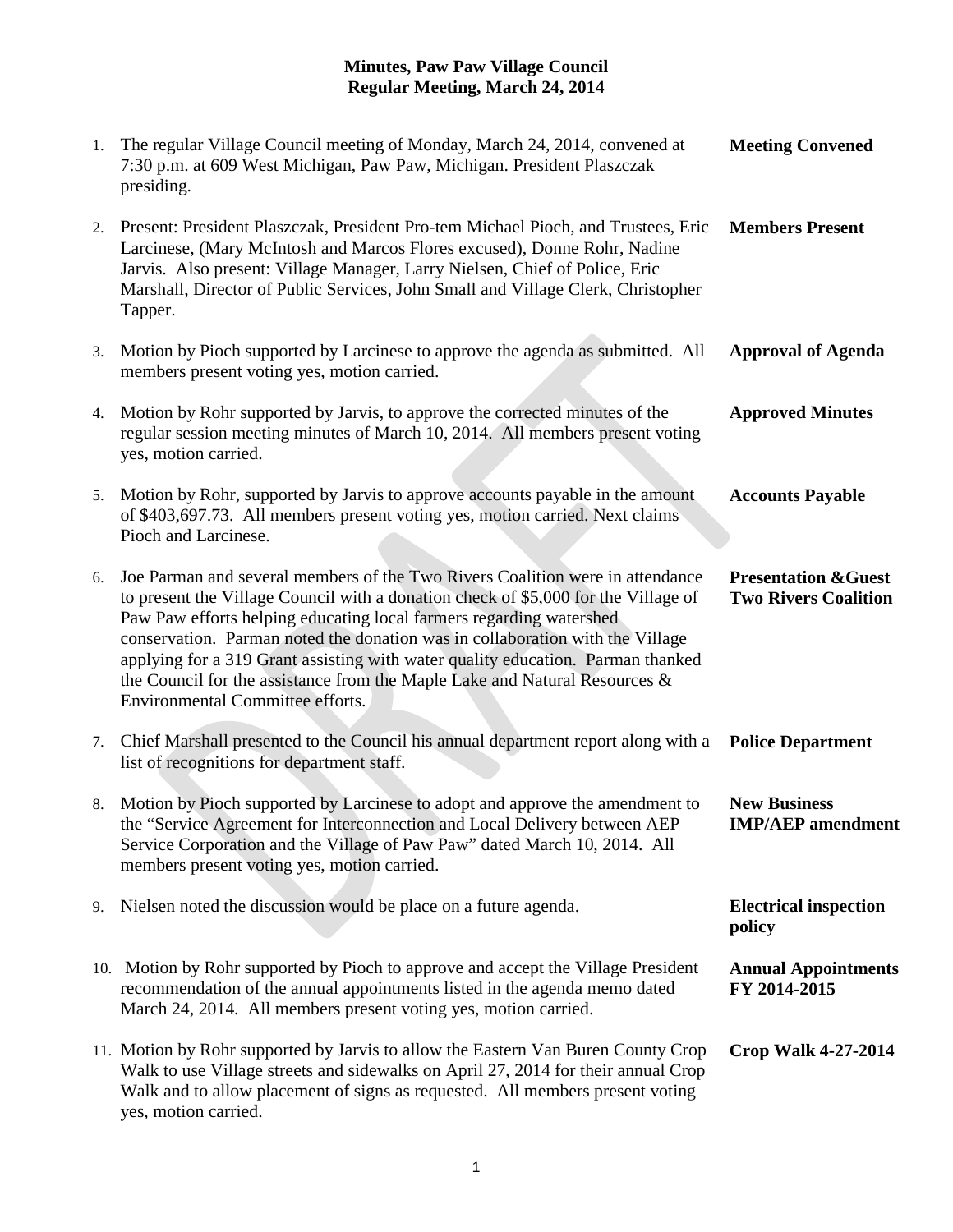### **Minutes, Paw Paw Village Council Regular Meeting, March 24, 2014**

| 12. Motion by Pioch supported Jarvis to approve and accept the proposal to engage<br>Night Magic as the fireworks vendor for the annual fireworks show on<br>September 5, 2014 for a price not to exceed \$7,000. All members present voting<br>yes, motion carried. | <b>Night Magic 2014</b>                                        |
|----------------------------------------------------------------------------------------------------------------------------------------------------------------------------------------------------------------------------------------------------------------------|----------------------------------------------------------------|
| 13. Rohr reported the Finance & Administration Committee met. Items discussed;<br>assistant manager position and request for possibility of property sale.                                                                                                           | <b>Committee Reports</b><br>Finance &<br><b>Administration</b> |
| 14. Flores reported the Department of Public Service met. Items discussed included;<br>sidewalks, cameras, dog ordinance and staff updates.                                                                                                                          | <b>Public Services</b>                                         |
| 15. No report.                                                                                                                                                                                                                                                       | Parks and Rec.                                                 |
| 16. Plaszczak reported the Downtown Development Authority met. Items discussed<br>included; report from Police Department, update on Wal-Mart, Michigan Ave                                                                                                          | <b>DDA</b>                                                     |
| street improvements.                                                                                                                                                                                                                                                 | <b>Fire Board</b>                                              |
| 17. No report                                                                                                                                                                                                                                                        | <b>Historical Comm.</b>                                        |
| 18. No report.                                                                                                                                                                                                                                                       | <b>Housing Commission</b>                                      |
| 19. No report.                                                                                                                                                                                                                                                       | <b>Planning Commission</b>                                     |
| 20. No report                                                                                                                                                                                                                                                        | <b>RLF</b>                                                     |
| 21. No report.                                                                                                                                                                                                                                                       | <b>WHF</b>                                                     |
| 22. No report.                                                                                                                                                                                                                                                       | <b>Maple Lake</b><br><b>&amp; NR &amp;E</b>                    |
| 23. Plaszczak commented on Nielsen being awarded the Michigan Rural Water<br>Association Manager of the year. Plaszczak noted this was Nielsen's second time<br>winning this award and was well deserved.                                                            | <b>Council Comments</b><br><b>Plaszczak</b>                    |
| 24. Larcinese commented on the status of the S-2 Grant and inquiring about cost of<br>capital repairs to the Village water and sewer systems.                                                                                                                        | Larcinese                                                      |
| 25. Motion by Pioch, supported by Larcinese, to adjourn the meeting. All members<br>present voting yes, motion carried. Meeting adjourned at 8:52 p.m.                                                                                                               | Adjournment                                                    |
| Respectfully submitted:                                                                                                                                                                                                                                              |                                                                |

\_\_\_\_\_\_\_\_\_\_\_\_\_\_\_\_\_\_\_\_\_\_ \_\_\_\_\_\_\_\_\_\_\_\_\_\_\_\_\_\_\_\_\_\_\_ Village President,<br>
Village Clerk,<br>
Roman Plaszczak<br>
Christopher Ta

Christopher Tapper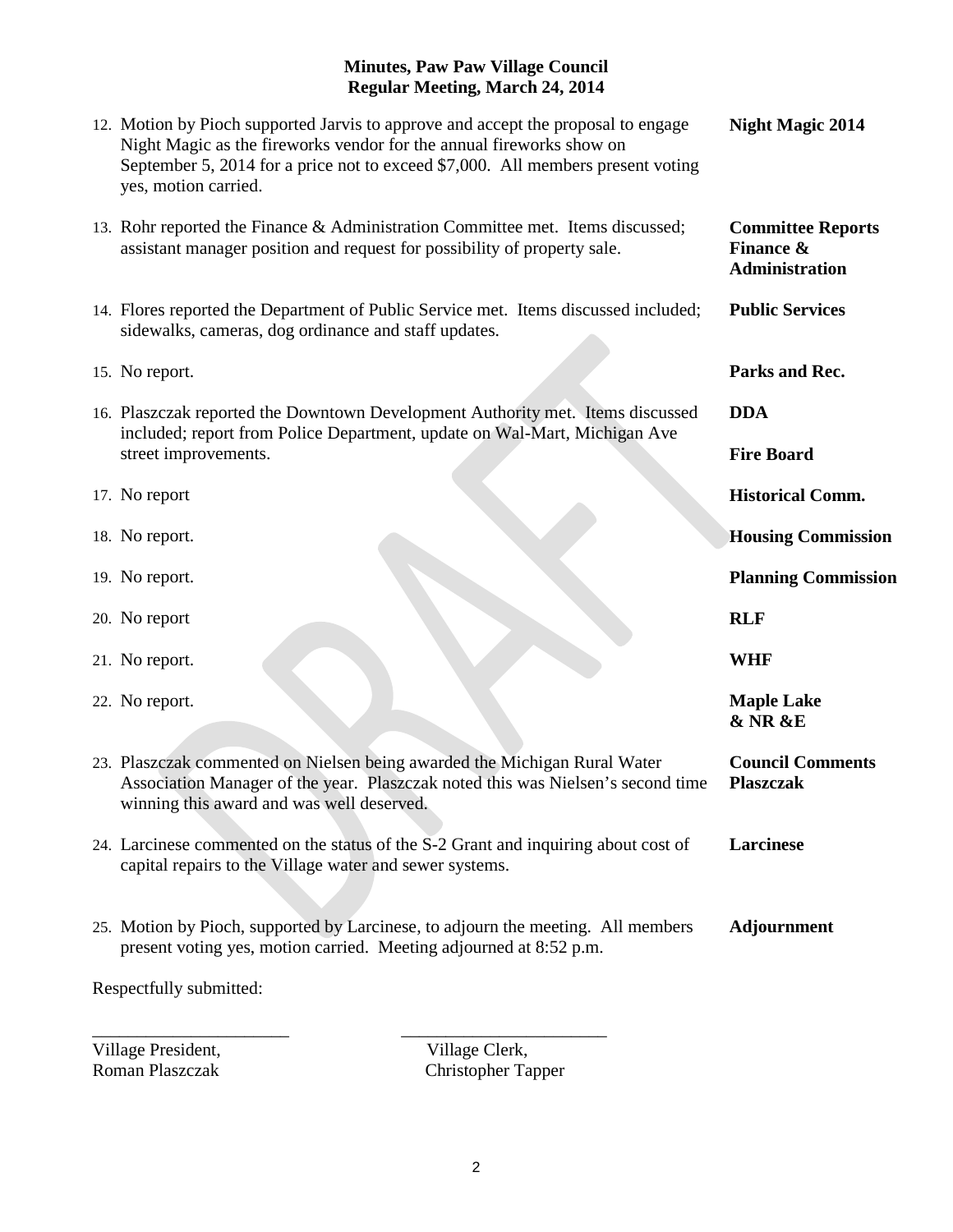### **Minutes, Paw Paw Village Council Regular Meeting, April 14, 2014**

| 1. | The regular Village Council meeting of Monday, April 14, 2014, convened at 7:33<br>p.m. at 609 West Michigan, Paw Paw, Michigan. President Plaszczak presiding.                                                                                                                                          | <b>Meeting Convened</b>                                                   |
|----|----------------------------------------------------------------------------------------------------------------------------------------------------------------------------------------------------------------------------------------------------------------------------------------------------------|---------------------------------------------------------------------------|
| 2. | Present: President Plaszczak, President Pro-tem Michael Pioch, and Trustees, Eric<br>Larcinese, (Mary McIntosh and Nadine Jarvis excused), Donne Rohr, Marcos<br>Flores. Also present: Village Manager, Larry Nielsen, Director of Public<br>Services, John Small and Village Clerk, Christopher Tapper. | <b>Members Present</b>                                                    |
| 3. | Motion by Rohr supported by Pioch to approve the agenda as submitted. All<br>members present voting yes, motion carried.                                                                                                                                                                                 | <b>Approval of Agenda</b>                                                 |
| 4. | Motion by Pioch supported by Rohr, to approve the corrected minutes of the<br>regular session meeting minutes of March 10, 2014. All members present voting<br>yes, motion carried.                                                                                                                      | <b>Approved Minutes</b>                                                   |
| 5. | Motion by Pioch, supported by Larcinese to approve accounts payable in the<br>amount of \$476,672.09. All members present voting yes, motion carried. Next<br>claims Rohr and McIntosh.                                                                                                                  | <b>Accounts Payable</b>                                                   |
| 6. | Tony Habra, Superintendent Paw Paw Public Schools presented to the Council an<br>outlook on the School District. Habra presented the project budget for the next<br>years and discussed the concerns from the School Board.                                                                              | <b>Presentation &amp; Guest</b><br><b>Tony Habra</b><br><b>Supt. PPPS</b> |
| 7. | Motion by Flores supported by Rohr to allow the use of Village facilities for the<br>proposed activities by the Two River Coalition as listed in the April 14, 2014<br>agenda memo. All members present voting yes, motion carried.                                                                      | <b>New Business</b><br><b>Two Rivers Coalition</b><br>activities          |
| 8. | Motion by Rohr supported by Pioch to approve the Manager request to purchase<br>and update hardware & software for Village computers at Village Hall, DPS and<br>Motor Pool department. All members present voting yes, motion carried.                                                                  | <b>Village Manager</b><br>request                                         |
|    | 9. Plaszczak reported the Master Plan Committee met. Items discussed included;<br>update regarding public meeting with business owners and residents regarding the<br>possible street improvement & changes to Michigan Ave and Kalamazoo Street.                                                        | <b>Committee Reports</b><br><b>MPC</b>                                    |
|    | 10. Rohr reported the Finance & Administration Committee met. Items discussed;<br>possible new shared service with the City of Bangor.                                                                                                                                                                   | Finance &<br><b>Administration</b>                                        |
|    | 11. Flores reported the Department of Public Service met. Items discussed included;<br>Cedar Street/Kalamazoo Street water main repair, sidewalks evaluations and the<br>need to amend Walkabilty Ordinance.                                                                                             | <b>Public Services</b>                                                    |
|    | 12. No report.                                                                                                                                                                                                                                                                                           | Parks and Rec.                                                            |
|    | 13. No report.                                                                                                                                                                                                                                                                                           | <b>DDA</b>                                                                |
|    | 14. Larcinese reported Fire Board met. Items discussed included; holding the<br>replacement of truck 1206.                                                                                                                                                                                               | <b>Fire Board</b>                                                         |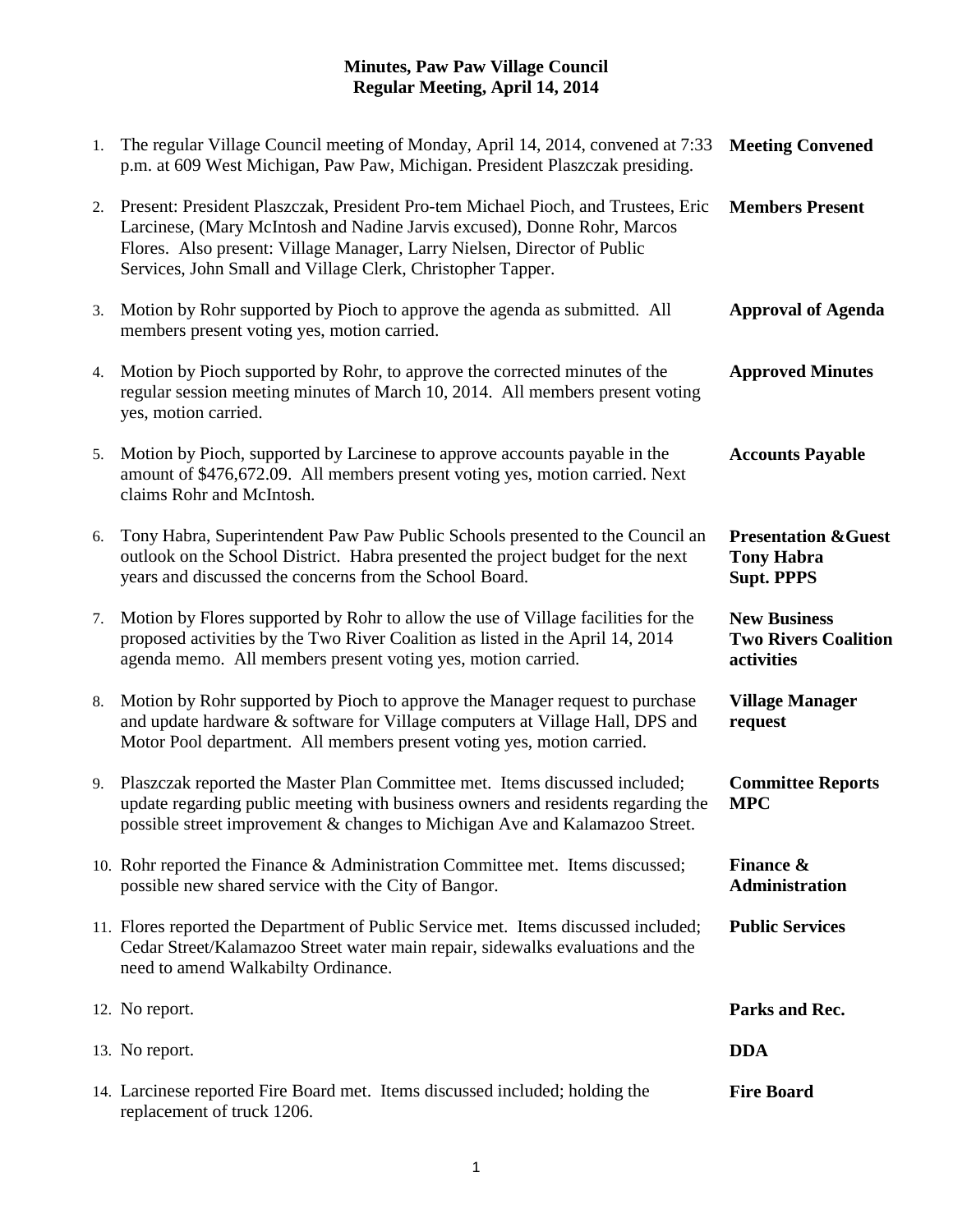### **Minutes, Paw Paw Village Council Regular Meeting, April 14, 2014**

| 15. No report.                                                                                                                                         | <b>Historical Comm.</b>                     |
|--------------------------------------------------------------------------------------------------------------------------------------------------------|---------------------------------------------|
| 16. No report.                                                                                                                                         | <b>Housing Commission</b>                   |
| 17. No report                                                                                                                                          | <b>Planning Commission</b>                  |
| 18. No report.                                                                                                                                         | <b>RLF</b>                                  |
| 19. No report.                                                                                                                                         | <b>WHF</b>                                  |
| 20. No report                                                                                                                                          | <b>Maple Lake</b><br><b>&amp; NR &amp;E</b> |
| 21. Motion by Pioch, supported by Larcinese, to adjourn the meeting. All members<br>present voting yes, motion carried. Meeting adjourned at 8:42 p.m. | <b>Adjournment</b>                          |

Respectfully submitted:

\_\_\_\_\_\_\_\_\_\_\_\_\_\_\_\_\_\_\_\_\_\_ \_\_\_\_\_\_\_\_\_\_\_\_\_\_\_\_\_\_\_\_\_\_\_ Village President,<br>
Village Clerk,<br>
Roman Plaszczak<br>
Christopher Ta

Christopher Tapper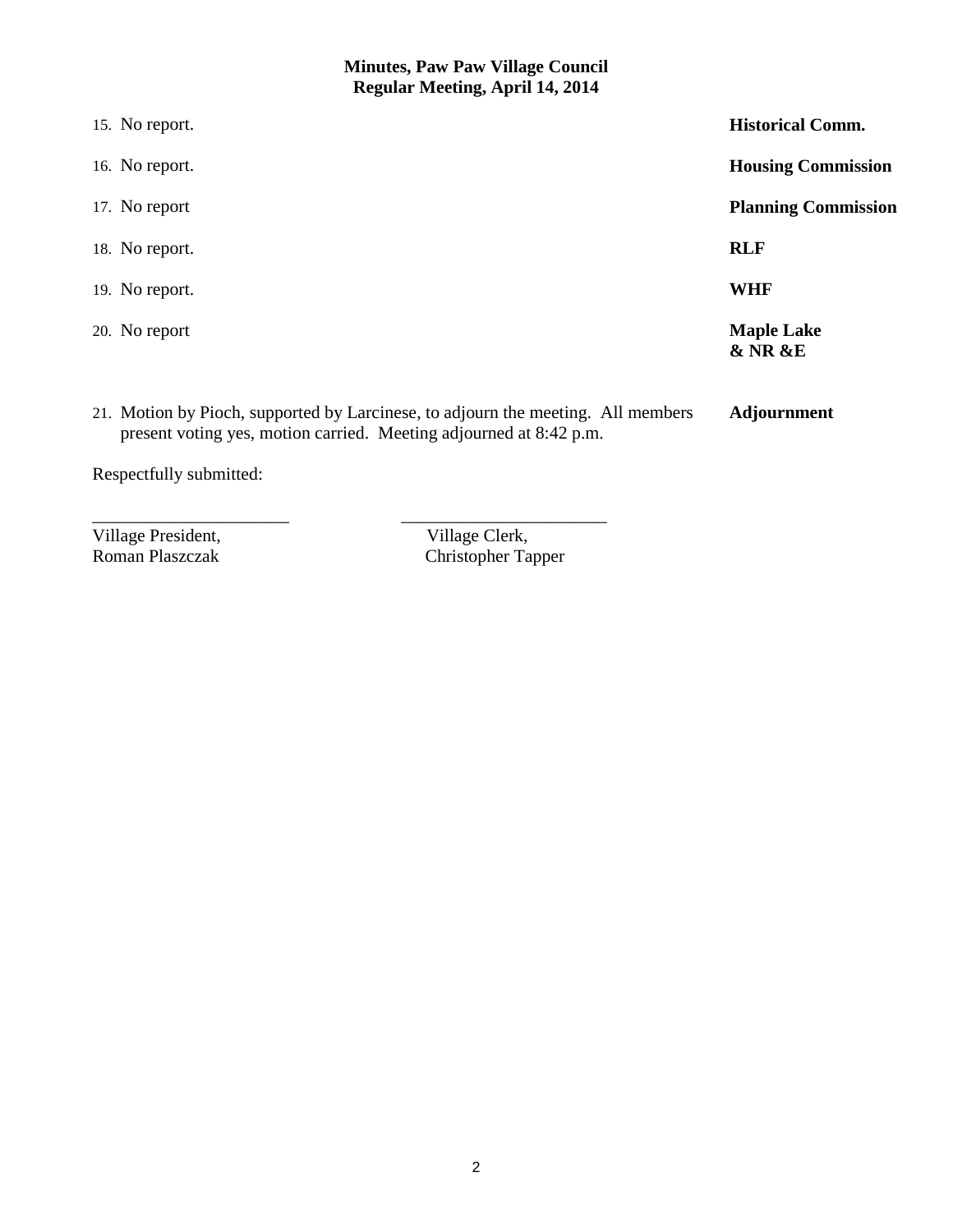### **Minutes, Paw Paw Village Council Regular Meeting, April 28, 2014**

| 1. | The regular Village Council meeting of Monday, April 28, 2014, convened at 7:30<br>p.m. at 609 West Michigan, Paw Paw, Michigan. President Plaszczak presiding.                                                                                                                                                                                                                                                                                                                                       | <b>Meeting Convened</b>                          |
|----|-------------------------------------------------------------------------------------------------------------------------------------------------------------------------------------------------------------------------------------------------------------------------------------------------------------------------------------------------------------------------------------------------------------------------------------------------------------------------------------------------------|--------------------------------------------------|
| 2. | Present: President Plaszczak, President Pro-tem Michael Pioch, and Trustees, Eric<br>Larcinese, Mary McIntosh and Nadine Jarvis, Donne Rohr, Marcos Flores. Also<br>present: Village Manager, Larry Nielsen, Director of Public Services, John Small<br>and Village Clerk, Christopher Tapper.                                                                                                                                                                                                        | <b>Members Present</b>                           |
| 3. | Motion by Pioch supported by Flores to approve the agenda as submitted. All<br>members present voting yes, motion carried.                                                                                                                                                                                                                                                                                                                                                                            | <b>Approval of Agenda</b>                        |
| 4. | Motion by Pioch supported by Rohr, to approve the corrected minutes of the<br>regular session meeting minutes of March 10, 2014. All members present voting<br>yes, motion carried.                                                                                                                                                                                                                                                                                                                   | <b>Approved Minutes</b>                          |
| 5. | Motion by Rohr, supported by McIntosh to approve accounts payable in the<br>amount of \$208,817.88. All members present voting yes, motion carried. Next<br>claims Jarvis and Pioch.                                                                                                                                                                                                                                                                                                                  | <b>Accounts Payable</b>                          |
| 6. | Motion by Larcinese supported by Flores to approve the agreement to the use the<br>Paw Paw Community Library meeting room as the location of meetings of the<br>Village Council on the 2 <sup>nd</sup> and 4 <sup>th</sup> Monday's of each month, the Planning<br>Commission on the 1 <sup>st</sup> Thursday of each month and the Zoning Board of Appeals<br>on the 1 <sup>st</sup> Monday of each month for a rental charge of \$125 per month. All<br>members present voting yes, motion carried. | <b>New Business</b><br><b>PPD Library</b>        |
| 7. | Motion by Pioch supported by Rohr to approve the Cooperation Agreement<br>between the Village of Paw Paw and Coca-Cola North America and authorize the<br>Village Manager to enter into the agreement on behalf of the Village Council.<br>Roll Call vote; all members voting yes, motion carried.                                                                                                                                                                                                    | <b>Ongoing Business</b><br><b>CCNA</b> agreement |
|    | 8. Pioch reported the Master Plan Committee met. Items discussed included; update<br>regarding public meeting with business owners and residents regarding the<br>possible street improvement & changes to Michigan Ave and Kalamazoo Street.<br>Pioch noted there had been 15 meeting all together and all meetings had been well<br>attended.                                                                                                                                                       | <b>Committee Reports</b><br><b>MPC</b>           |
| 9. | Rohr reported the Finance & Administration Committee met. Items discussed;<br>possible new shared service with the City of Bangor, possibility of purchase of<br>property.                                                                                                                                                                                                                                                                                                                            | Finance &<br><b>Administration</b>               |
|    | 10. Motion by Rohr supported by Pioch to approve the held payable claim from Lake<br>Savers LLC \$16,750.00. Roll call vote; all members voting yes, motion carried.                                                                                                                                                                                                                                                                                                                                  | <b>Lake Savers LLC</b>                           |
|    | 11. Flores reported the Department of Public Service met. Items discussed included;<br>Well Head Protection Plan discussion, water main repair, cameras, Well #4 in<br>need of repairs and the committee supports the Village Manager regarding the<br>possible of purchase of property.                                                                                                                                                                                                              | <b>Public Services</b>                           |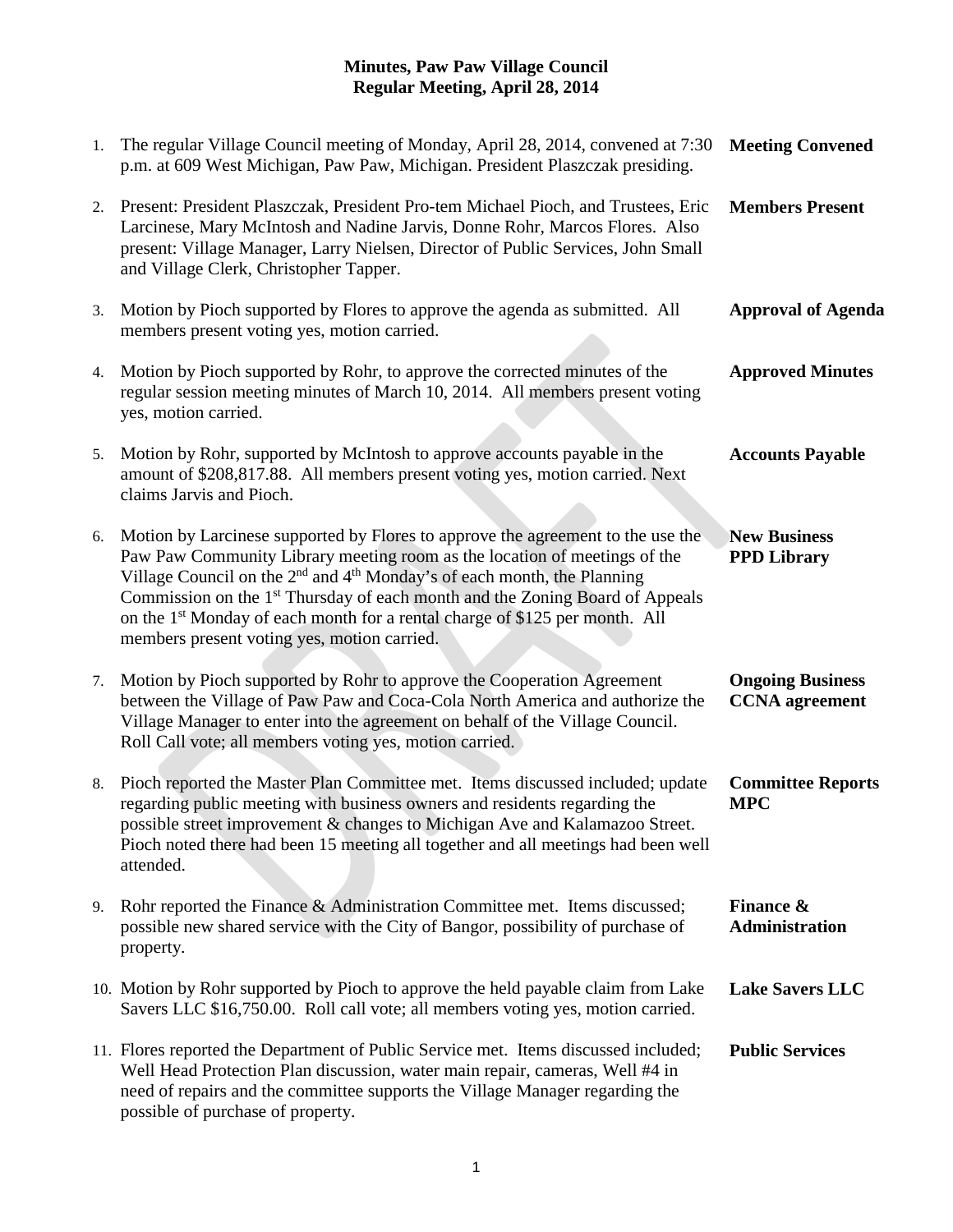# **Minutes, Paw Paw Village Council Regular Meeting, April 28, 2014**

| 12. No report.                                                                                                                                                                                                                                                                                                                                                                                                                   | Parks and Rec.                             |
|----------------------------------------------------------------------------------------------------------------------------------------------------------------------------------------------------------------------------------------------------------------------------------------------------------------------------------------------------------------------------------------------------------------------------------|--------------------------------------------|
| 13. No report.                                                                                                                                                                                                                                                                                                                                                                                                                   | <b>DDA</b>                                 |
| 14. Larcinese reported Fire Board met. The Fire Chief was working with the Paw<br>Paw Early Elementary regarding ice build up on the roof; the department would<br>be performing a test burn using water from Briggs Pond. Larcinese was not able<br>to answer questions regarding the upcoming tornado alarm testing notice that was<br>in the Council packet because the Fire Board had not been updated regarding the<br>test | <b>Fire Board</b>                          |
| 15. Plaszczak reported the Commission met. Items discussed included; Civil War<br>reenactment and baseball schedule                                                                                                                                                                                                                                                                                                              | <b>Historical Comm.</b>                    |
| 16. Rohr reported the Commission met. Items discussed included; approval of bills,<br>audit field work date scheduled.                                                                                                                                                                                                                                                                                                           | <b>Housing Commission</b>                  |
| 17. No report                                                                                                                                                                                                                                                                                                                                                                                                                    | <b>Planning Commission</b>                 |
| 18. No report.                                                                                                                                                                                                                                                                                                                                                                                                                   | <b>RLF</b>                                 |
| 19. No report.                                                                                                                                                                                                                                                                                                                                                                                                                   | <b>WHF</b>                                 |
| 20. No report                                                                                                                                                                                                                                                                                                                                                                                                                    | <b>Maple Lake</b><br>& NR &E               |
| 21. McIntosh asked to have the list of ordinances she brought to the Council over a<br>year age revisited. McIntosh noted she was concerned because the proposed text<br>amendments and new ordinances are important to the safety of the community.                                                                                                                                                                             | <b>Council Comments</b><br><b>McIntosh</b> |
| 22. Flores noted of the ZBA hearing May 5, 2014.                                                                                                                                                                                                                                                                                                                                                                                 | <b>Flores</b>                              |
| 23. Chief Marshall noted of the outcome of the homicide that had taken place last<br>spring.                                                                                                                                                                                                                                                                                                                                     | <b>Chief Marshall</b>                      |
| 24. Small noted of the salmon release tomorrow at the Hydro Electric Dam into the<br>Paw Paw River.                                                                                                                                                                                                                                                                                                                              | <b>Small</b>                               |
| 25. Nielsen noted the Village field audit was Thursday 5-1-2014                                                                                                                                                                                                                                                                                                                                                                  |                                            |
| 26. Motion by Flores, supported by Larcinese, to adjourn the meeting. All members<br>present voting yes, motion carried. Meeting adjourned at 8:04 p.m.                                                                                                                                                                                                                                                                          | <b>Adjournment</b>                         |
| Respectfully submitted:                                                                                                                                                                                                                                                                                                                                                                                                          |                                            |

Village President,<br>
Noman Plaszczak<br>
Christopher Ta

Christopher Tapper

\_\_\_\_\_\_\_\_\_\_\_\_\_\_\_\_\_\_\_\_\_\_ \_\_\_\_\_\_\_\_\_\_\_\_\_\_\_\_\_\_\_\_\_\_\_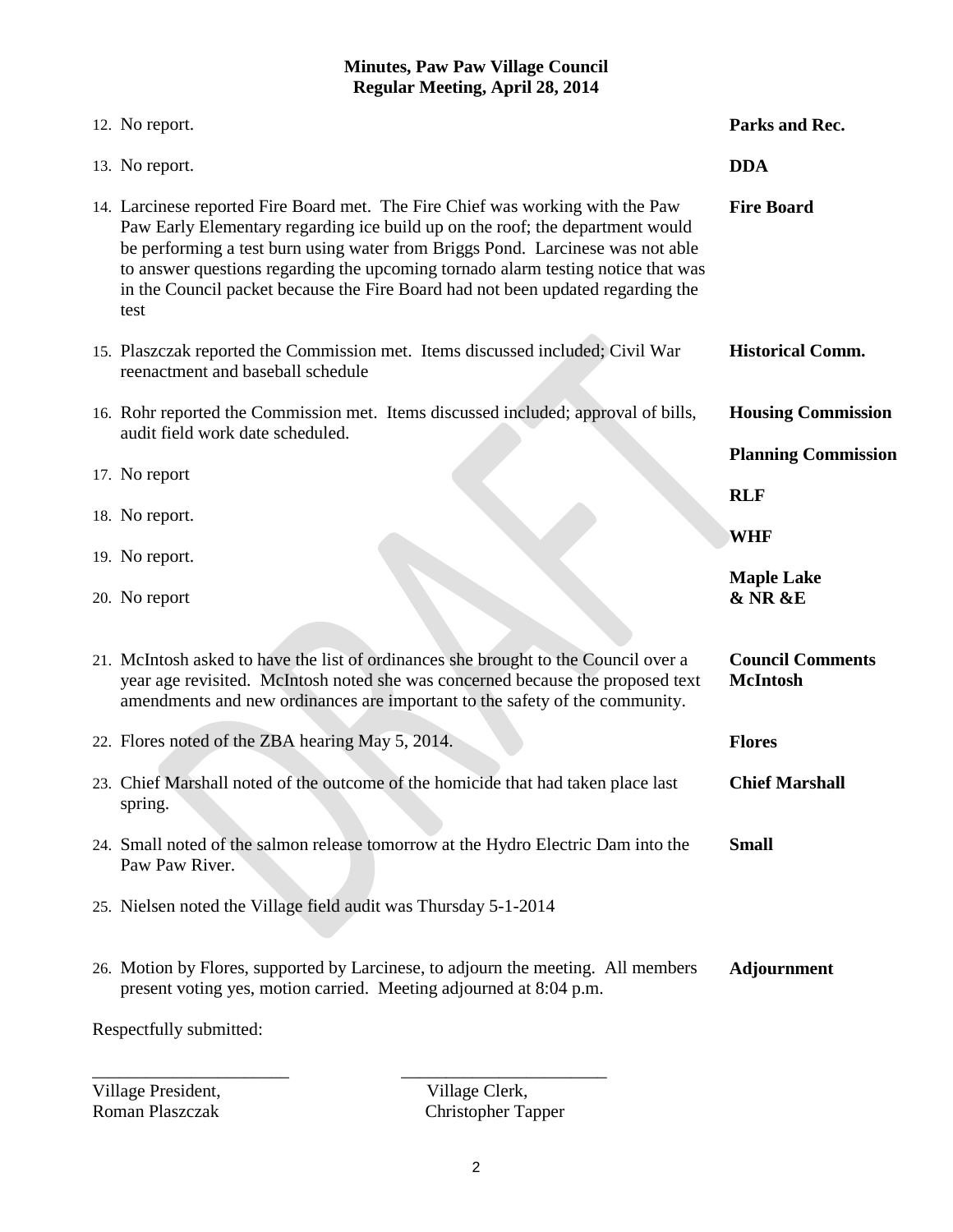### **Minutes, Paw Paw Village Council Regular Meeting, May 12, 2014**

| 1. | The regular Village Council meeting of Monday, May 12, 2014, convened at 7:30<br>p.m. at 609 West Michigan, Paw Paw, Michigan. President Plaszczak presiding.                                                                                                                                            | <b>Meeting Convened</b>                                                          |
|----|----------------------------------------------------------------------------------------------------------------------------------------------------------------------------------------------------------------------------------------------------------------------------------------------------------|----------------------------------------------------------------------------------|
| 2. | Present: President Plaszczak, President Pro-tem Michael Pioch, and Trustees, Eric<br>Larcinese, Mary McIntosh and Nadine Jarvis, (Donne Rohr excused), Marcos<br>Flores. Also present: Village Manager, Larry Nielsen, Director of Public<br>Services, John Small and Village Clerk, Christopher Tapper. | <b>Members Present</b>                                                           |
| 3. | Motion by Pioch supported by Flores to approve the agenda with the addition of<br>Master Plan discussion regarding street projects. All members present voting yes,<br>motion carried.                                                                                                                   | <b>Approval of Agenda</b>                                                        |
| 4. | Motion by McIntosh supported by Pioch to amend the agenda with the addition of<br>Ordinance Discussion/Code Suggestions referencing memo dated May 9, 2014.<br>All members present voting yes, motion carried.                                                                                           |                                                                                  |
| 5. | Motion by Flores supported by Jarvis to amend the agenda with the addition of<br>Zoning Board of Appeals discussion. All members present voting yes, motion<br>carried.                                                                                                                                  |                                                                                  |
| 6. | Motion by Pioch supported by McIntosh, to approve the corrected minutes of the<br>regular session meeting minutes of April 28, 2014. All members present voting<br>yes, motion carried.                                                                                                                  | <b>Approved Minutes</b>                                                          |
| 7. | Motion by Jarvis, supported by Pioch to approve accounts payable in the amount<br>of \$461,328.77. All members present voting yes, motion carried. Next claims<br>Flores and Larcinese.                                                                                                                  | <b>Accounts Payable</b>                                                          |
| 8. | Motion by McIntosh supported by Larcinese, to approve and grant the request<br>from Warner Vineyard Company and issue local approval for a Micro Brewery<br>License. All members present voting yes, motion carried.                                                                                     | <b>New Business</b><br><b>Warner Vineyard</b><br><b>Micro Brewery</b><br>License |
|    | 9. Motion by McIntosh supported by Jarvis to approve the Resolution Adopting a<br>Defined Contribution Plan under the provision of 1996 PA 220 as presented. Roll<br>Call vote; all members voting yes, motion carried.                                                                                  | <b>MERS Define</b><br><b>Contribution Plan</b>                                   |
|    | 10. Motion by Jarvis supported by Flores to approve and grant the request from the<br>McGowan-Johnson Post 68 of the American Legion to use Village Streets and<br>sidewalks as requested on May 26, 2014 for the Annual Memorial Day Parade.<br>All members present voting yes, motion carried.         | <b>American Legion</b><br><b>Parade Request</b><br>2014                          |
|    | 11. Motion by Larcinese supported by Pioch to approve the meeting date change for<br>the Village Council from Monday, May 26, 2014 to Tuesday, May 27, 2014. All<br>members present voting yes, motion carried.                                                                                          | <b>Council meeting date</b><br>change                                            |
|    | 12. The Council consensus was to continue to review the proposed draft and discuss<br>at a later meeting.                                                                                                                                                                                                | <b>Ongoing Business</b><br><b>Wellhead Protection</b><br><b>Ordinance</b>        |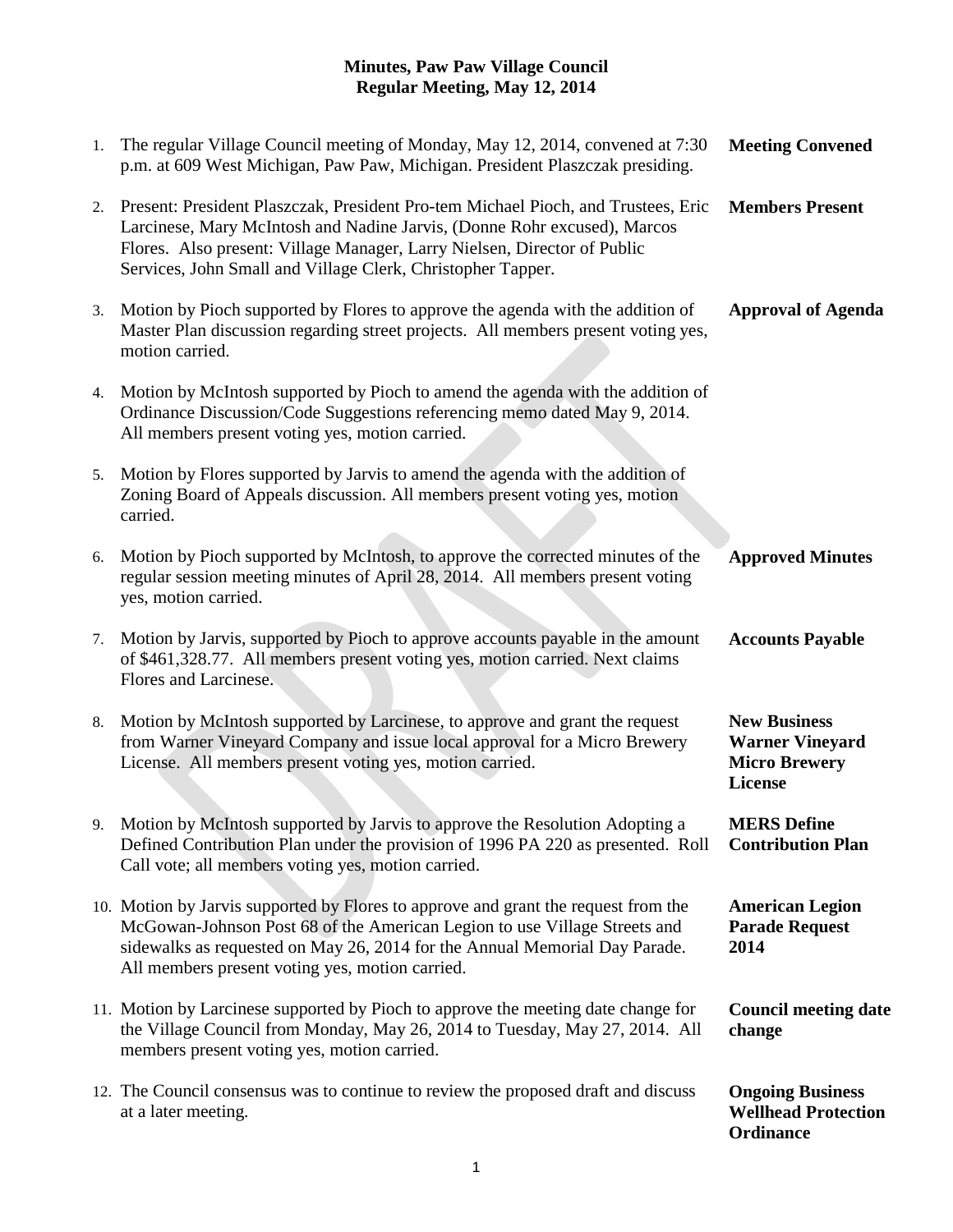### **Minutes, Paw Paw Village Council Regular Meeting, May 12, 2014**

| 13. Motion by McIntosh supported by Jarvis to approve the temporary allowance for<br>summer/fall 2014 the availably of the Village of Paw Paw suction harvester to<br>lake front properties on Maple Lake at a cost not to exceed \$85.00. All members<br>voting yes, Larcinese no, motion carried.                                                                                                                                                                                                                                              | <b>Rental Rates for</b><br><b>Suction Harvester</b> |
|--------------------------------------------------------------------------------------------------------------------------------------------------------------------------------------------------------------------------------------------------------------------------------------------------------------------------------------------------------------------------------------------------------------------------------------------------------------------------------------------------------------------------------------------------|-----------------------------------------------------|
| 14. A general discussion ensued regarding the progress the Master Plan<br>Implementation Committee has been having. The committee has made available<br>several public meeting at the DDA office with most if not all business owners<br>attending the meeting and commenting on the concepts. Some of the concepts<br>address several concerns regarding form base codes. Nielsen noted the committee<br>was getting through the public comment process and would be presenting to the<br>Council recommendations for this year's street scope. | <b>Master Plan</b><br>implementation                |
| 15. A general discussion ensued regarding Nielsen's memo to Council dated 5-9-2014<br>with reference to Ordinance/Code changes. At the April 28, 2014 Council<br>member McIntosh offered a memo detailing a rationale for a variety of<br>ordinances. Nielsen noted he broke down the memo outlined by McIntosh and<br>offered several suggestions. It was the consensus of the Council was to have the<br>Planning Commission review numbers 4, 12, 13 $\&$ 15 to incorporate into the form<br>base codes discussion.                           | <b>Proposed</b><br><b>Ordinance/suggestions</b>     |
| 16. No report.                                                                                                                                                                                                                                                                                                                                                                                                                                                                                                                                   | <b>Committee Reports</b><br><b>MPC</b>              |
| 17. No report                                                                                                                                                                                                                                                                                                                                                                                                                                                                                                                                    | F & A                                               |
| 18. Flores reported the Department of Public Service met. Items discussed included;<br>cameras, sidewalk proposal, update on water main breaks and Well Head<br>Protection news articles.                                                                                                                                                                                                                                                                                                                                                        | <b>Public Services</b>                              |
| 19. Jarvis reported the Parks and Recreation Committee met. Items discussed<br>included; Maple Island improvements, new playground design.                                                                                                                                                                                                                                                                                                                                                                                                       | Parks and Rec.                                      |
| 20. No report.                                                                                                                                                                                                                                                                                                                                                                                                                                                                                                                                   | <b>DDA</b>                                          |
| 21. Larcinese reported Fire Board met. Items discussed included; building needs<br>assessments and the rescheduling for training with reference to Briggs Pond.                                                                                                                                                                                                                                                                                                                                                                                  | <b>Fire Board</b>                                   |
| 22. No report                                                                                                                                                                                                                                                                                                                                                                                                                                                                                                                                    | <b>Historical Comm.</b>                             |
| 23. No report                                                                                                                                                                                                                                                                                                                                                                                                                                                                                                                                    | <b>Housing Commission</b>                           |
| 24. Pioch reported the Planning Commission met. Items discussed included; text<br>amendment regarding non-conforming use.                                                                                                                                                                                                                                                                                                                                                                                                                        | <b>Planning Commission</b>                          |
| 25. No report.                                                                                                                                                                                                                                                                                                                                                                                                                                                                                                                                   | <b>RLF</b>                                          |
| 26. No report                                                                                                                                                                                                                                                                                                                                                                                                                                                                                                                                    | <b>WHF</b>                                          |
| 27. No report                                                                                                                                                                                                                                                                                                                                                                                                                                                                                                                                    | <b>Maple Lake</b><br><b>&amp; NR &amp;E</b>         |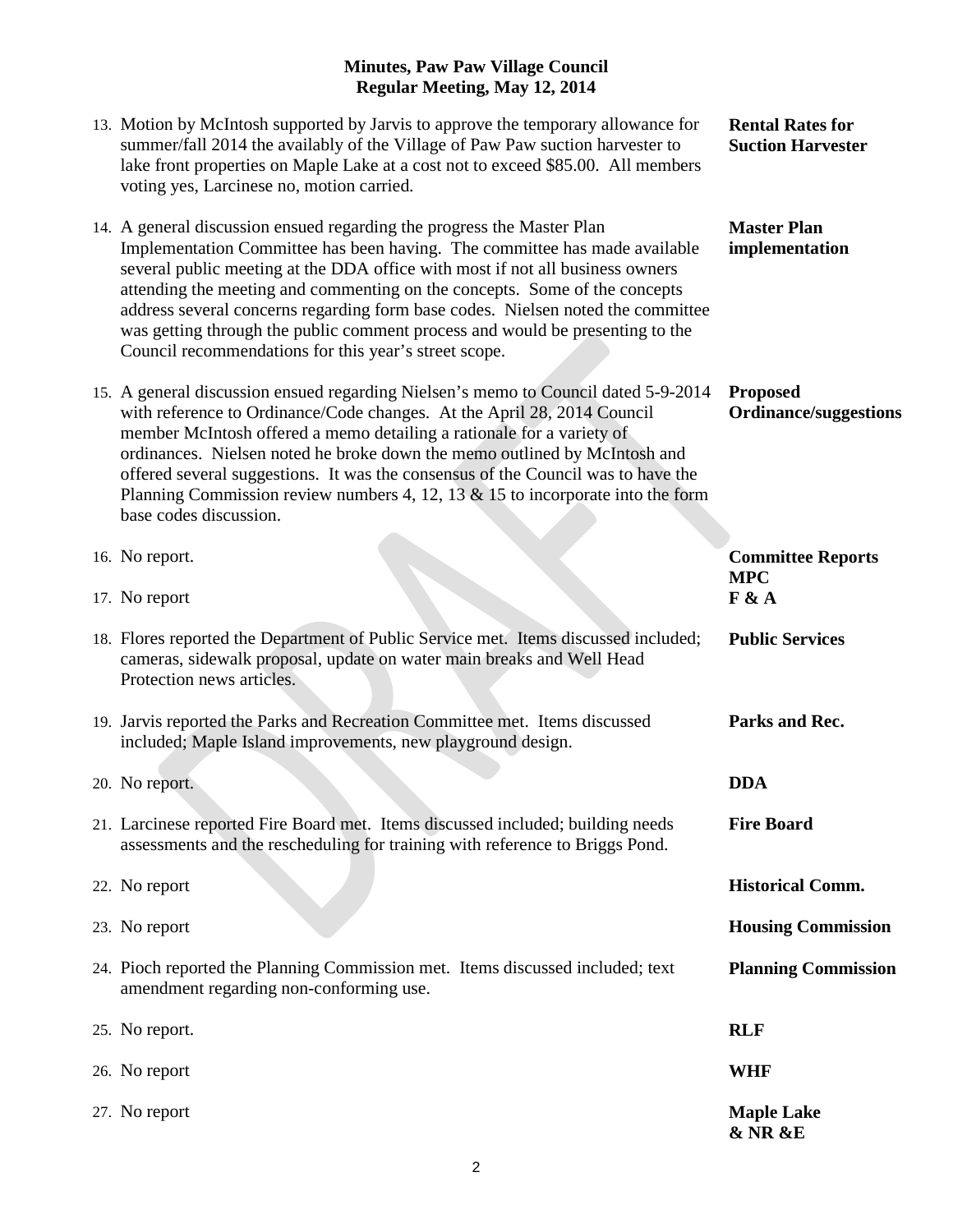### **Minutes, Paw Paw Village Council Regular Meeting, May 12, 2014**

| <b>Council Comments</b><br><b>McIntosh</b> |
|--------------------------------------------|
| <b>Larcinese</b>                           |
| <b>Adjournment</b>                         |
|                                            |
|                                            |
|                                            |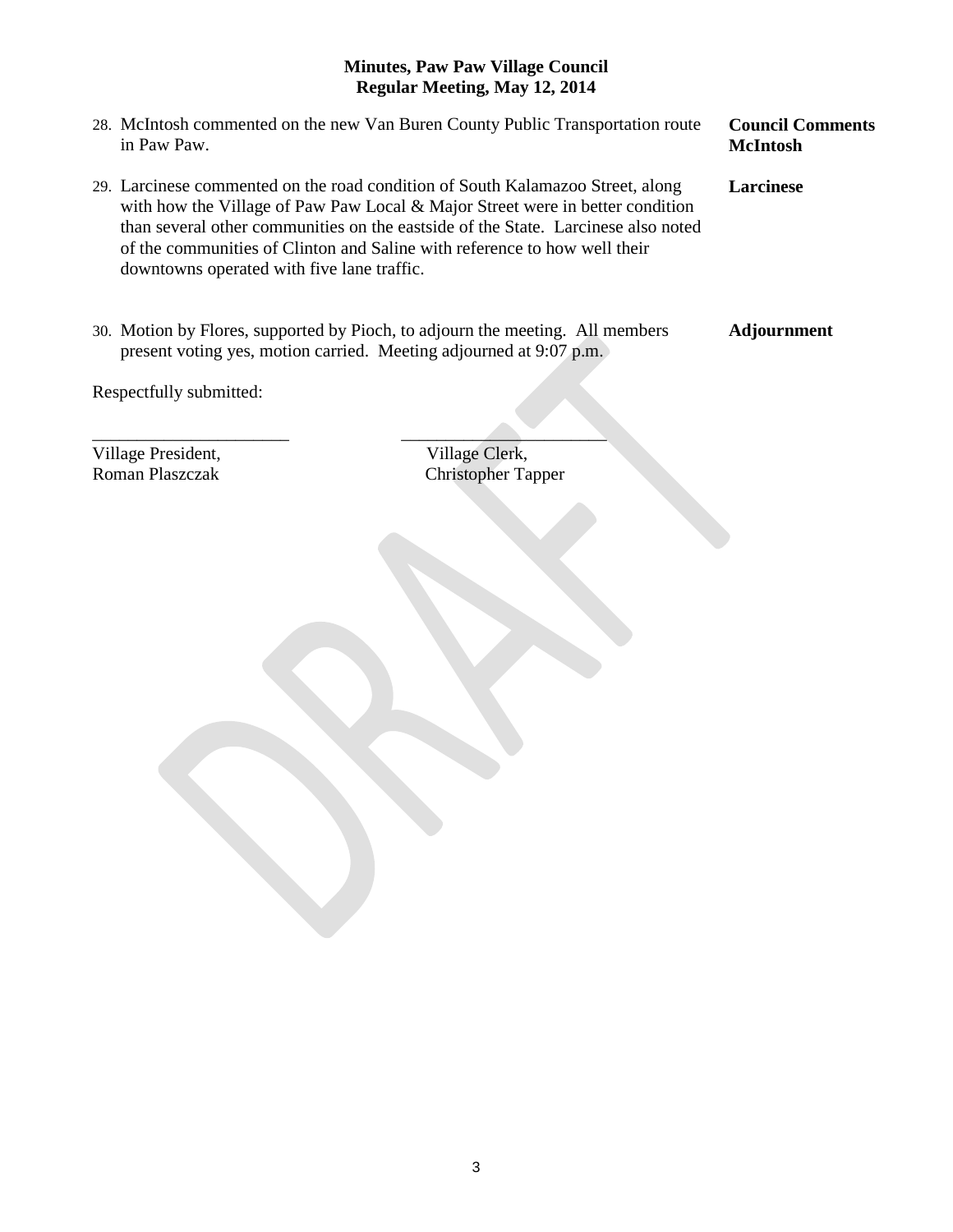### **Minutes, Paw Paw Village Council Regular Meeting, June 9, 2014**

| 1. | The regular Village Council meeting of Monday, June 9, 2014, convened at 7:30<br>p.m. at 609 West Michigan, Paw Paw, Michigan. President Plaszczak presiding.                                                                                                                                                                                                                                                                                                                                                | <b>Meeting Convened</b>                                                      |
|----|--------------------------------------------------------------------------------------------------------------------------------------------------------------------------------------------------------------------------------------------------------------------------------------------------------------------------------------------------------------------------------------------------------------------------------------------------------------------------------------------------------------|------------------------------------------------------------------------------|
| 2. | Present: President Plaszczak, President Pro-tem Michael Pioch, and Trustees, Eric<br>Larcinese, Mary McIntosh and Nadine Jarvis, Donne Rohr, Marcos Flores. Also<br>present: Village Manager, Larry Nielsen, Chief of Police, Eric Marshall, Director<br>of Public Services, John Small and Village Clerk, Christopher Tapper.                                                                                                                                                                               | <b>Members Present</b>                                                       |
| 3. | Motion by Rohr supported by Jarvis to approve the agenda. All members present<br>voting yes, motion carried.                                                                                                                                                                                                                                                                                                                                                                                                 | <b>Approval of Agenda</b>                                                    |
| 4. | Motion by Pioch supported by McIntosh, to approve the minutes of the regular<br>session meeting minutes of May 27, 2014. All members present voting yes, Rohr<br>abstaining, motion carried.                                                                                                                                                                                                                                                                                                                 | <b>Approved Minutes</b>                                                      |
| 5. | Motion by McIntosh, supported by Rohr to approve accounts payable in the<br>amount of \$230,802.40. All members present voting yes, motion carried. Next<br>claims Flores and Larcinese.                                                                                                                                                                                                                                                                                                                     | <b>Accounts Payable</b>                                                      |
| 6. | Wayne Wilhelmi was in attendance to comment on; proposed street diet<br>conversation and the challenges facing traffic in the Village. Wilhelmi<br>commented the differences between truck parking versus car parking. Wilhelmi<br>noted he had spoken with several residents in the community express concerns<br>regarding the proposed street diet.                                                                                                                                                       | <b>Comments from</b><br>audience members<br><b>Wayne Wilhelmi</b>            |
| 7. | Matt Meersman, Van Buren County Soil Conversation and Marcy Colclough<br>were in attendance to discussion and present updated information to the Council<br>on the 319 Grant activities. Meersman discussed different education opportunities<br>for farmers and land owners of the South Branch of the Paw Paw River Shed. A<br>general discussion ensued regarding the program activities at 7:40 and concluded<br>around 8:35. The Council thanked Meersman and Colclough for their continued<br>efforts. | <b>Presentation &amp; Guest</b><br>Matt Meersman &<br><b>Marcy Colclough</b> |
| 8. | Nielsen noted the request would need to be review again by staff as the request New Business<br>changed in the later part of the day. Nielsen indicated the start and finish points<br>are still in question.                                                                                                                                                                                                                                                                                                | <b>Domestic Violence</b><br><b>Coalition request</b>                         |
| 9. | A general discussion ensued regarding the recommendation from the DPS<br>committee for the purchase of cameras in the Village parks. The Committee had<br>provided several memos regarding the needs and cost of the cameras. The<br>Committee believed it was beneficial to the Police Department to have the<br>cameras in the local parks. McIntosh offered a motion and Jarvis supported.<br>After a continued discussion McIntosh withdrew her motion and Jarvis supported<br>the withdrawal.           | <b>Ongoing Business</b><br><b>DPS Committee</b><br><b>Cameras</b>            |
|    | 10. Flores reported the Department of Public Services Committee met and discussed;<br>bids for sidewalks were sent out, Lift Station #2 will be down on<br>Tuesday, May 10 for repairs, vehicle replacement and continued discussion                                                                                                                                                                                                                                                                         |                                                                              |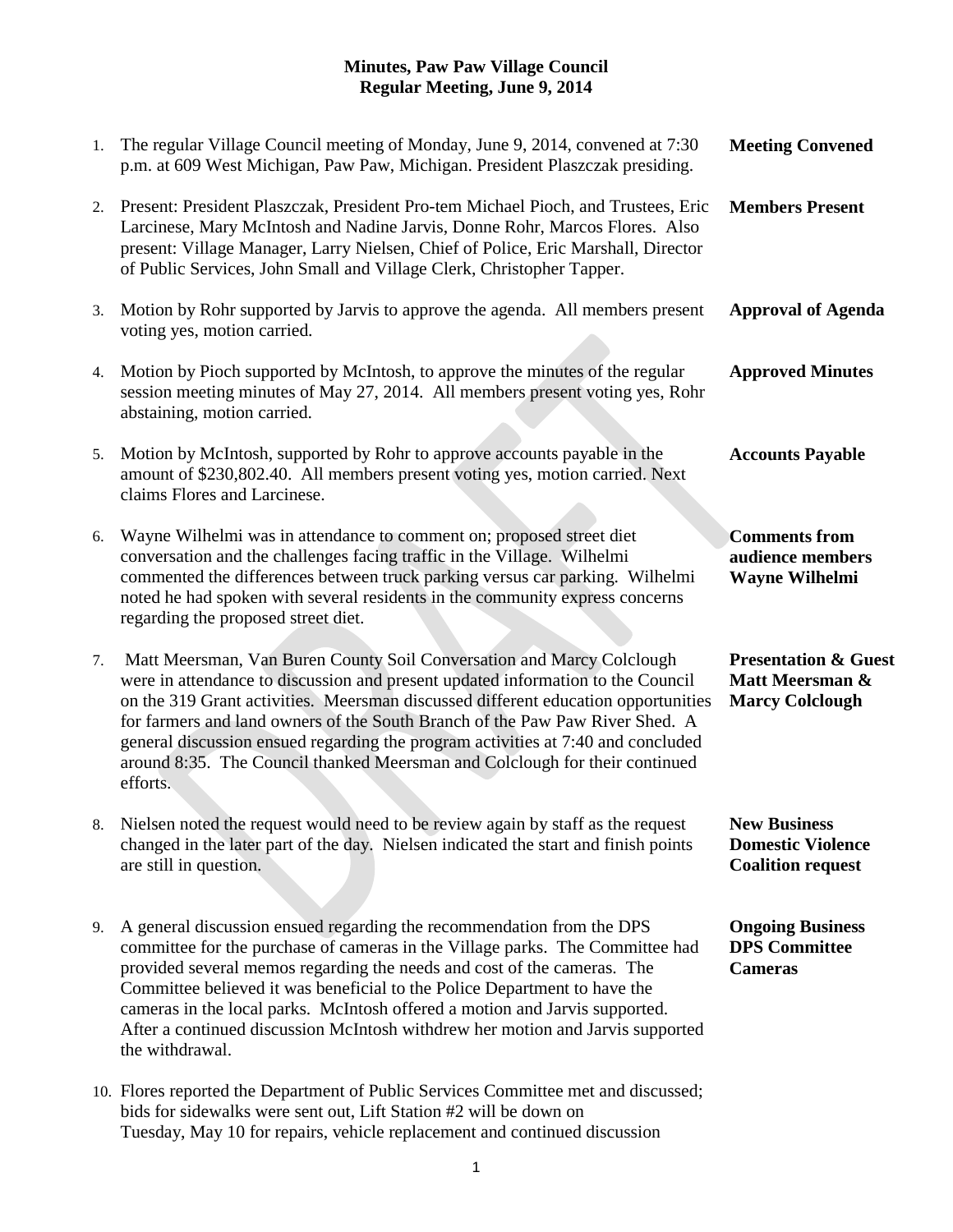### **Minutes, Paw Paw Village Council Regular Meeting, June 9, 2014**

regarding proposed ordinances.

| 11. Rohr reported the Committee met and discussed; ballet Proposal One, Nielsen to<br>have a memo for Council discussion the importance of the proposal. The<br>discussion also included the Village L-4029 setting taxing levels.                                                                                                      | <b>Finance &amp; Admin</b><br><b>Committee</b>    |
|-----------------------------------------------------------------------------------------------------------------------------------------------------------------------------------------------------------------------------------------------------------------------------------------------------------------------------------------|---------------------------------------------------|
| 12. Nielsen provided to the Council an updated draft proposal regarding Ordinance<br>441. As previously discussed the ordinance was fashion after the City of Battle<br>Creek. Nielsen asked Council to continue the review of the draft proposal so the<br>agenda item could be added to the next Council meeting for possible action. | <b>Groundwater</b><br><b>Protection Ordinance</b> |
| 13. No report.                                                                                                                                                                                                                                                                                                                          | <b>Committee Reports</b>                          |
| 14. Already reported                                                                                                                                                                                                                                                                                                                    | <b>MPC</b><br>F & A                               |
| 15. Already reported.                                                                                                                                                                                                                                                                                                                   | <b>Public Services</b>                            |
| 16. Jarvis reported the Parks and Recreation Committee met. Items discussed<br>included; new playground equipment, weed boat update.                                                                                                                                                                                                    | Parks and Rec.                                    |
| 17. No report.                                                                                                                                                                                                                                                                                                                          | <b>DDA</b>                                        |
| 18. Larcinese reported Fire Board met. Items discussed included; proposals for needs<br>assessments.                                                                                                                                                                                                                                    | <b>Fire Board</b>                                 |
| 19. No report                                                                                                                                                                                                                                                                                                                           | <b>Historical Comm.</b>                           |
| 20. No report                                                                                                                                                                                                                                                                                                                           | <b>Housing Commission</b>                         |
| 21. Pioch reported the Planning Commission met. Items discussed included; text<br>amendment regarding non-conforming use.                                                                                                                                                                                                               | <b>Planning Commission</b>                        |
| 22. No report.                                                                                                                                                                                                                                                                                                                          | <b>RLF</b>                                        |
| 23. No report                                                                                                                                                                                                                                                                                                                           | WHF                                               |
| 24. No report                                                                                                                                                                                                                                                                                                                           | <b>Maple Lake</b><br><b>&amp; NR &amp;E</b>       |
| 25. Plaszczak commented on the ribbon cutting for the Amphitheatre schedule for<br>Thursday, June 12, 2014.                                                                                                                                                                                                                             | <b>Council Comments</b><br><b>Plaszczak</b>       |
| 26. McIntosh asked to have the following ordinance discussion; outdoor furniture, pet<br>waste removal, feeding of water fowl and broken windows in resident/commercial<br>district.                                                                                                                                                    | <b>McIntosh</b>                                   |
| 27. Nielsen noted of the future agenda items; TEAM funding discussion, Audit<br>presentation, discussion regarding proposal one and new Amphitheatre Policy.                                                                                                                                                                            | <b>Nielsen</b>                                    |
| 28. Motion by Flores, supported by Pioch, to adjourn the meeting. All members                                                                                                                                                                                                                                                           | <b>Adjournment</b>                                |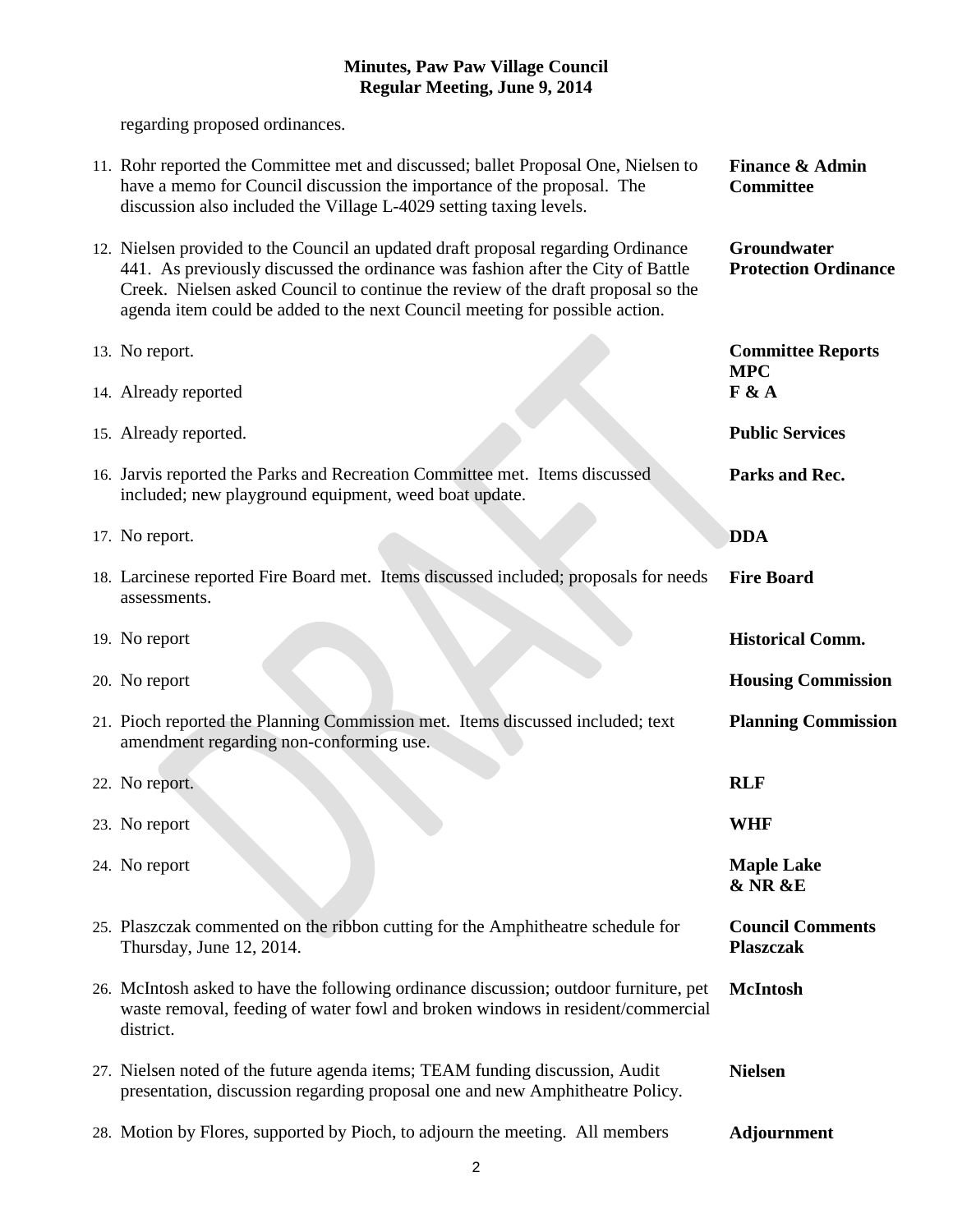### **Minutes, Paw Paw Village Council Regular Meeting, June 9, 2014**

present voting yes, motion carried. Meeting adjourned at 9:08 p.m.

Respectfully submitted:

Village President,<br>
Roman Plaszczak<br>
Christopher Ta

\_\_\_\_\_\_\_\_\_\_\_\_\_\_\_\_\_\_\_\_\_\_ \_\_\_\_\_\_\_\_\_\_\_\_\_\_\_\_\_\_\_\_\_\_\_ Christopher Tapper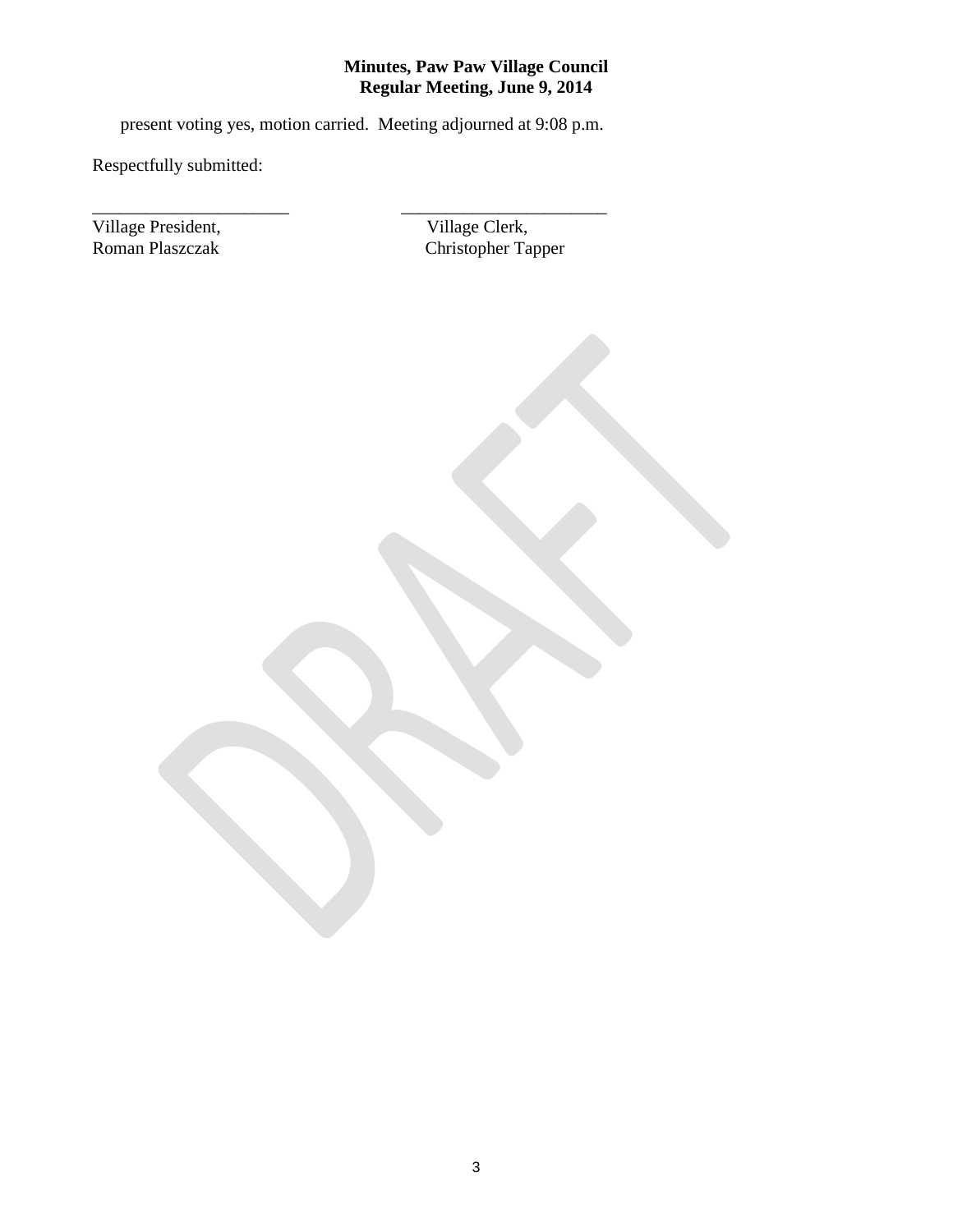# **Minutes, Paw Paw Village Council Regular Meeting, June 23, 2014**

| 1. | The regular Village Council meeting of Monday, June 23, 2014, convened at 7:30<br>p.m. at 609 West Michigan, Paw Paw, Michigan. President Plaszczak presiding.                                                                                                                                                                                                                                                                                                                                           | <b>Meeting Convened</b>                                                     |
|----|----------------------------------------------------------------------------------------------------------------------------------------------------------------------------------------------------------------------------------------------------------------------------------------------------------------------------------------------------------------------------------------------------------------------------------------------------------------------------------------------------------|-----------------------------------------------------------------------------|
| 2. | Present: President Plaszczak, President (Pro-tem Michael Pioch excused), and<br>Trustees, Eric Larcinese, Mary McIntosh and Nadine Jarvis, Donne Rohr, (Marcos<br>Flores excused). Also present: Village Manager, Larry Nielsen, Director of Public<br>Services, John Small and Village Clerk, Christopher Tapper.                                                                                                                                                                                       | <b>Members Present</b>                                                      |
| 3. | Motion by Rohr supported by Jarvis to approve the agenda. All members present<br>voting yes, motion carried.                                                                                                                                                                                                                                                                                                                                                                                             | <b>Approval of Agenda</b>                                                   |
| 4. | Motion by McIntosh supported by Rohr, to approve the minutes of the regular<br>session meeting minutes of June 9, 2014. All members present voting yes, motion<br>carried.                                                                                                                                                                                                                                                                                                                               | <b>Approved Minutes</b>                                                     |
| 5. | Motion by Rohr, supported by Jarvis to approve accounts payable in the amount<br>of \$443,456.53. All members present voting yes, motion carried. Next claims<br>Flores and Larcinese.                                                                                                                                                                                                                                                                                                                   | <b>Accounts Payable</b>                                                     |
| 6. | Bryan Stump was in attendance to thank the Village Electric Department for their<br>quick response time to a power outage over the Fathers Day weekend.                                                                                                                                                                                                                                                                                                                                                  | <b>Comments from</b><br>audience members<br><b>Bryan Stump</b>              |
| 7. | Motion by Larcinese supported by McIntosh to approve and accept the request by<br>the Domestic Violence Coalition on Saturday, October 11, 2014 granting Village<br>Manager final approval on the requested route. All members present voting yes,<br>motion carried.                                                                                                                                                                                                                                    | <b>New Business</b><br><b>Domestic Violence</b><br><b>Coalition request</b> |
| 8. | Motion by McIntosh supported by Rohr to approve and accept the request by the<br>Red Arrow Ministries to hold the annual Grape 5k Run & Walk on Saturday,<br>September 6, 2014. All members present voting yes, motion carried.                                                                                                                                                                                                                                                                          | <b>Grape 5K Run</b><br>request from RAM                                     |
|    | 9. A general discussion ensued regarding the Village Managers memo to Council<br>regarding the upcoming Proposal One addressed as Village of Paw Paw<br>Resolution 14-05. The discussion centered on if the Council wanted to go on<br>record as to support or not support a public Proposal. Nielsen noted the Council<br>has not gone on record supporting or not supporting a public Proposal. The<br>Council asked Nielsen to place the discussion on the next agenda under ongoing<br>business.     | <b>Proposal One</b><br><b>Resolution</b>                                    |
|    | 10. Motion by McIntosh support by Jarvis to approve and accept the recommendation<br>by the Motor Pool Supervisor and Director of Public Services to purchase 2014<br>F150 XL pickup \$17,584.00 and 2014 F250 XL pickup \$23,680.00 with utility<br>body from Tapper Ford. Nielsen noted the purchases would be made through the<br>Motor Pool Fund but fund provided by the Municipal Street Fund. Roll Call vote;<br>Larcinese, Plaszczak, Rohr, Jarvis, and McIntosh all voting yes, motion carried. | <b>Vehicle Purchases</b><br><b>DPS</b>                                      |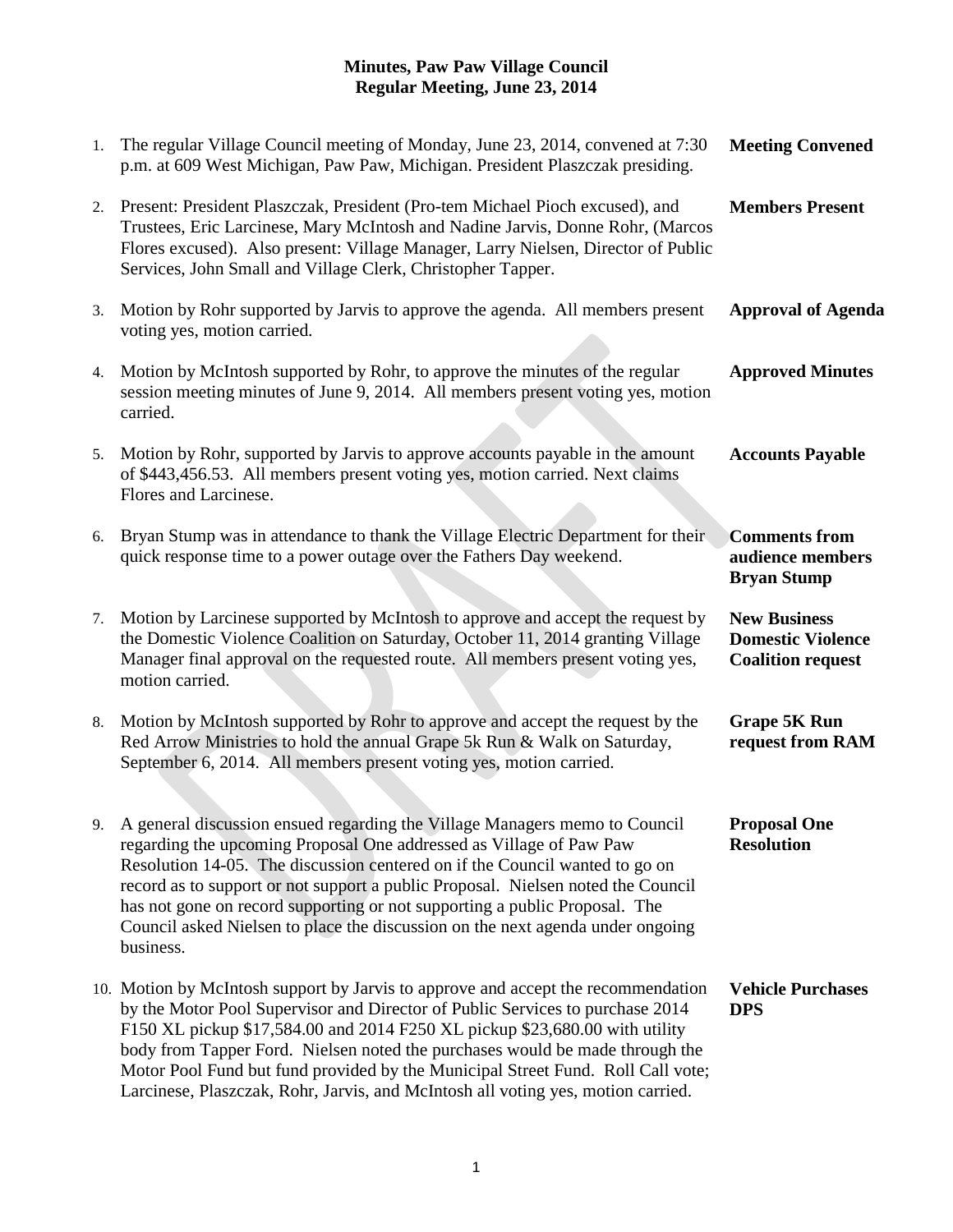### **Minutes, Paw Paw Village Council Regular Meeting, June 23, 2014**

| 11. A general discussion ensured regarding the drafted proposal. Nielsen noted with<br>the new amphitheatre it was staffs recommendation to update the existing policy.<br>The Council asked Nielsen to place the discussion on the next agenda under<br>ongoing business. | <b>Park Facility Rental</b><br><b>Fees &amp; Use Policy</b> |
|----------------------------------------------------------------------------------------------------------------------------------------------------------------------------------------------------------------------------------------------------------------------------|-------------------------------------------------------------|
| 12. Nielsen provided proposed drafts to the Council of Ordinances 443 Pet Waste,<br>444 Feeding Waterfowl Prohibited, 445 Use of Indoor Furniture Out-of-Doors<br>Prohibited, 446 Boarding of Doors and Windows and 447 Electrical Inspections.                            | <b>Ongoing Business</b><br><b>Ordinance Discussion</b>      |
| 13. A general discussion ensued regarding each proposed ordinance. The Council<br>provided several comments and edits to the proposals. Nielsen to make edits and<br>changes to provide back to the Council on the next agenda.                                            |                                                             |
| 14. A general discussion ensued regarding the proposed Groundwater Protection<br>Ordinance. Nielsen thanked the Council for their suggestion and asked for<br>continue feedback regarding the draft.                                                                       | <b>Ordinance 441</b>                                        |
| 15. Motion by Rohr supported by Jarvis to approve and accept the recommendation<br>from the Village Manager on the 70/30 split for fund the TEAM program with<br>Paw Paw Public Schools. All members present voting yes, McIntosh opposed,<br>motion carried.              | <b>Project TEAM</b>                                         |
| 16. Nielsen reported the Village did not receive any bids for the streets-sidewalks<br>project. Nielsen discussed DPS would be taking phone bids with some local<br>contractors.                                                                                           | <b>Streets-Sidewalks</b><br>Quotes                          |
| 17. No report.                                                                                                                                                                                                                                                             | <b>Committee Reports</b><br><b>MPC</b>                      |
| 18. Rohr reported the Finance & Administration Committee met. Items discussed<br>included; Project Team financing and property discussion.                                                                                                                                 | F & A                                                       |
| 19. Jarvis reported the Department of Public Services met. Items discussed included;<br>street-sidewalk quotes, number two lift station repairs, new vehicle quotes and<br>Wal-Mart.                                                                                       | <b>Public Services</b>                                      |
| 20. No report.                                                                                                                                                                                                                                                             | Parks and Rec.                                              |
| 21. Plaszczak reported the Downtown Development Authority met. Items discussed<br>included; summer music schedule, Wal-Mart and no applications for grants.                                                                                                                | <b>DDA</b>                                                  |
| 22. No report.                                                                                                                                                                                                                                                             | <b>Fire Board</b>                                           |
| 23. No report                                                                                                                                                                                                                                                              | <b>Historical Comm.</b>                                     |
| 24. Rohr reported the Housing Commission met. Items discussed included; audit<br>report and training & education updates.                                                                                                                                                  | <b>Housing Commission</b>                                   |
| 25. No report.                                                                                                                                                                                                                                                             | <b>Planning Commission</b>                                  |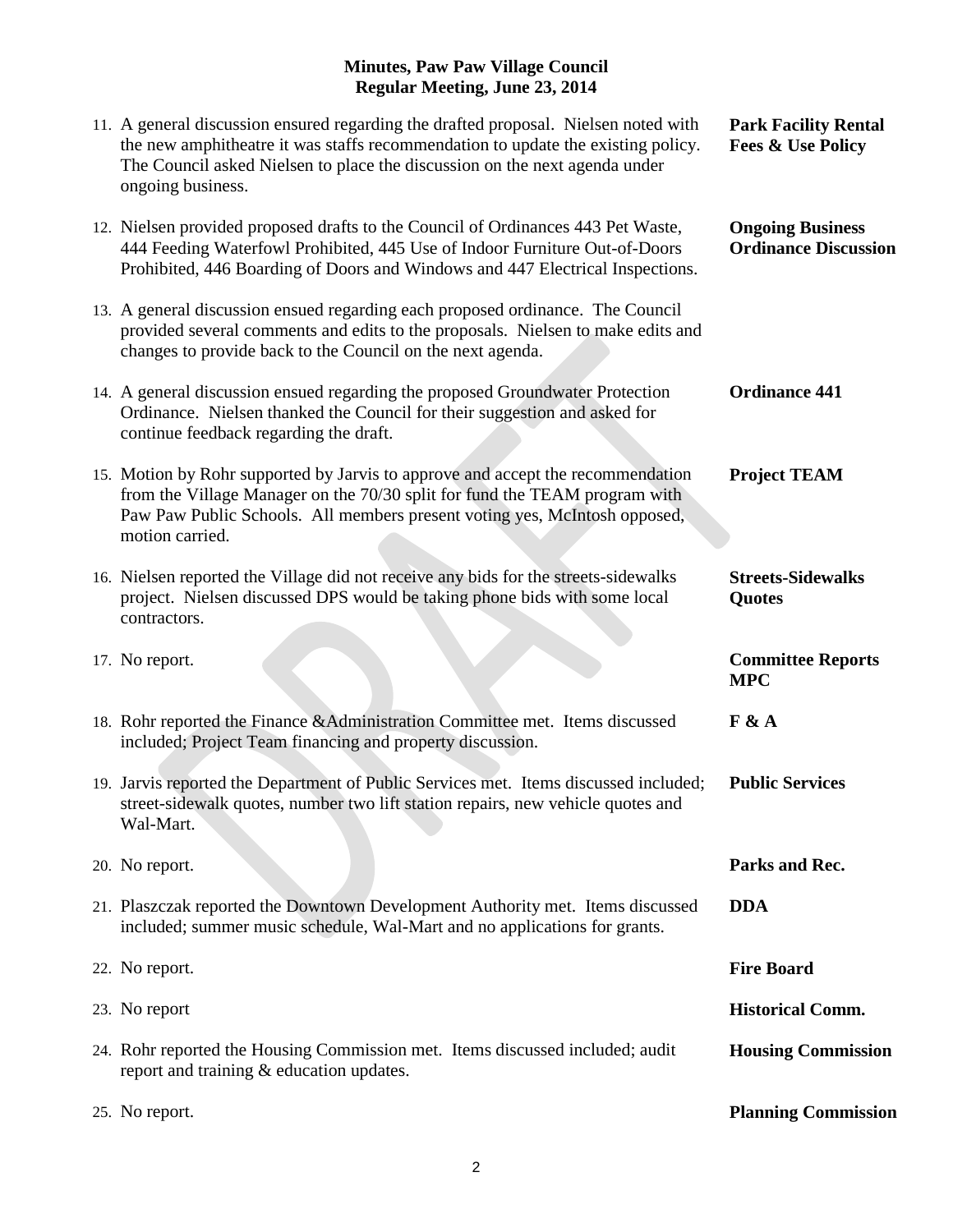### **Minutes, Paw Paw Village Council Regular Meeting, June 23, 2014**

| 26. No report.                                                                                                                                                                                                                                                                                                                                                                                      | <b>RLF</b>                                  |
|-----------------------------------------------------------------------------------------------------------------------------------------------------------------------------------------------------------------------------------------------------------------------------------------------------------------------------------------------------------------------------------------------------|---------------------------------------------|
| 27. No report                                                                                                                                                                                                                                                                                                                                                                                       | <b>WHF</b>                                  |
| 28. No report                                                                                                                                                                                                                                                                                                                                                                                       | <b>Maple Lake</b><br><b>&amp; NR &amp;E</b> |
| 29. McIntosh commented she would like to request the reports from the Finance $\&$<br>Administration Committee on how and where they came up with the extra funding<br>for the TEAM program and why the Committee continues to be able to find<br>money in the budget for these types of new projects when they are not budgeted<br>but cannot find funding for projects the DPS committee request. | <b>Council Comments</b><br><b>McIntosh</b>  |
| 30. Jarvis commented her supported to vote "yes" on Proposal One.                                                                                                                                                                                                                                                                                                                                   | <b>Jarvis</b>                               |
| 31. Rohr commented on the great turn out for the ribbon cutting at the Amphitheatre.                                                                                                                                                                                                                                                                                                                | Rohr                                        |
| 32. Plaszczak commented on the successful first appointment of "Goose Busters"                                                                                                                                                                                                                                                                                                                      | <b>Plaszczak</b>                            |
| 33. Motion by Larcinese, supported by Jarvis, to adjourn the meeting. All members<br>present voting yes, motion carried. Meeting adjourned at 9:01 p.m.                                                                                                                                                                                                                                             | <b>Adjournment</b>                          |

Respectfully submitted:

\_\_\_\_\_\_\_\_\_\_\_\_\_\_\_\_\_\_\_\_\_\_ \_\_\_\_\_\_\_\_\_\_\_\_\_\_\_\_\_\_\_\_\_\_\_ Village President, Village Clerk,

Village Clerk,<br>Christopher Tapper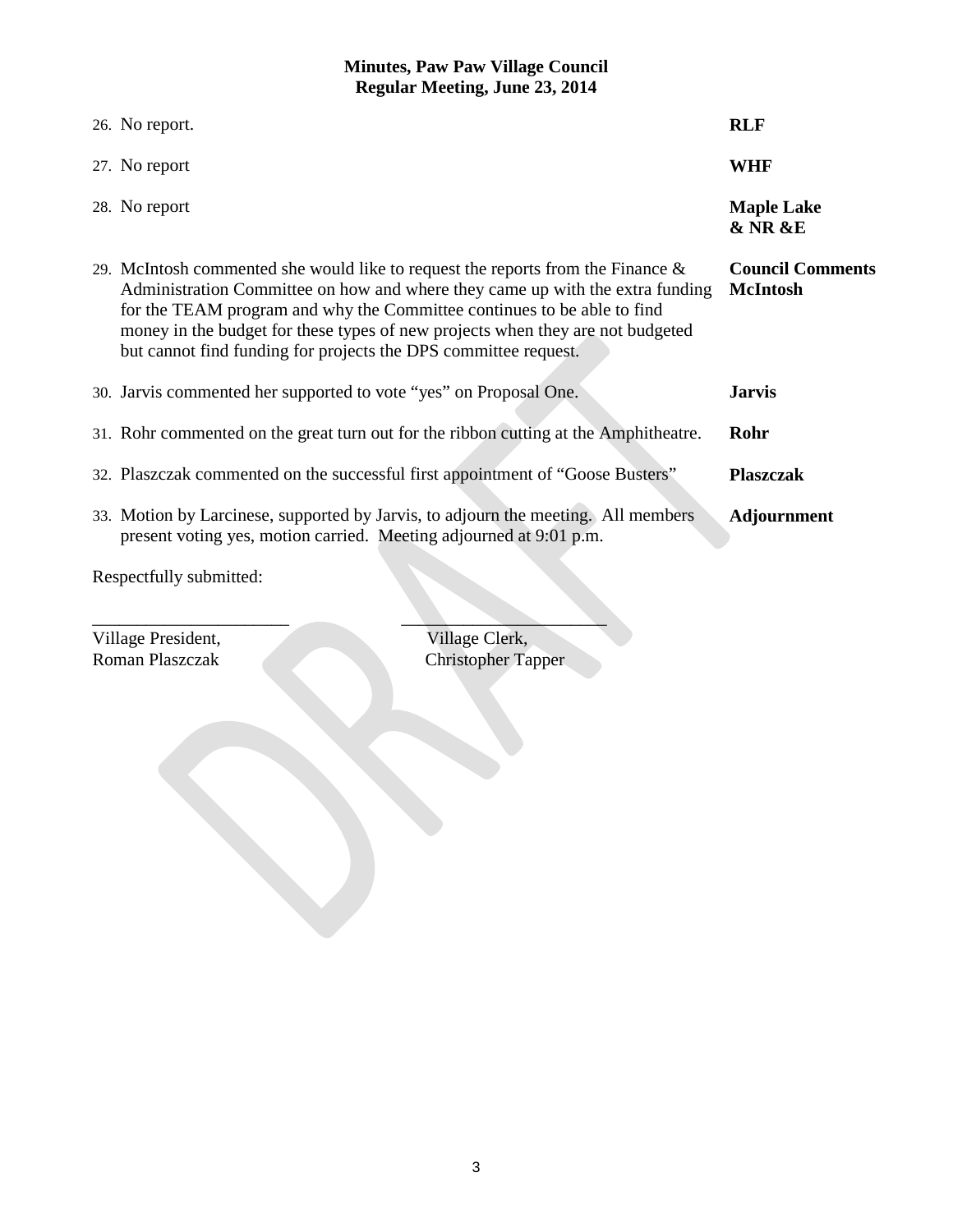### **Minutes, Paw Paw Village Council Regular Meeting, July 14, 2014**

| 1. | The regular Village Council meeting of Monday, July 14, 2014, convened at 7:35<br>p.m. at 609 West Michigan, Paw Paw, Michigan. President Plaszczak presiding.                                                                                                                                                                                                                                                                                                                                                                         | <b>Meeting Convened</b>                                                   |
|----|----------------------------------------------------------------------------------------------------------------------------------------------------------------------------------------------------------------------------------------------------------------------------------------------------------------------------------------------------------------------------------------------------------------------------------------------------------------------------------------------------------------------------------------|---------------------------------------------------------------------------|
| 2. | Present: President Plaszczak, President Pro-tem Michael Pioch, and Trustees, Eric<br>Larcinese, Mary McIntosh and Nadine Jarvis, Donne Rohr, Marcos Flores. Also<br>present: Village Manager, Larry Nielsen, Director of Public Services, John Small,<br>Chief of Police, Eric Marshall and Village Clerk, Christopher Tapper.                                                                                                                                                                                                         | <b>Members Present</b>                                                    |
| 3. | Motion by Rohr supported by Pioch to approve the agenda. All members present<br>voting yes, motion carried.                                                                                                                                                                                                                                                                                                                                                                                                                            | <b>Approval of Agenda</b>                                                 |
| 4. | Motion by Rohr supported by Jarvis, to approve the minutes of the regular session<br>meeting minutes of June 23, 2014. All members present voting yes, motion<br>carried.                                                                                                                                                                                                                                                                                                                                                              | <b>Approved Minutes</b>                                                   |
| 5. | Motion by Larcinese, supported by Flores to approve accounts payable in the<br>amount of \$586,860.34. All members present voting yes, motion carried. Next<br>claims Jarvis and Pioch.                                                                                                                                                                                                                                                                                                                                                | <b>Accounts Payable</b>                                                   |
| 6. | Let the record show several members of the audience were attending the meeting<br>to show support for Jim and Felicia Smith request to rezone their property at<br>629 North Kalamazoo Street from R-1 to Mulit-Family. Audience members on<br>record included; Dr. Bradley Reinoehl, Diana Osborn, Ted Major, Jessica Dent,<br>Sara Borsma, David Austin, Jim Smith, Felicia Smith and Ed Grollend.                                                                                                                                   | <b>Comments from</b><br>audience members<br><b>Jim and Felicia Smith</b>  |
| 7. | Let the record show the application is on the agenda under New Business number<br>one, recommendation from Planning Commission. A general discussion ensued<br>regarding the application. Jim and Felicia discussed the year long process with<br>each the Village of Paw Paw Zoning Board of Appeal and Planning Commission.<br>Each audience member expressed their concerns of the Village with regarding to<br>the recommendation from the Planning Commission and all wanted to express<br>their support of the rezoning request. |                                                                           |
|    | 8. Ginger Smietana was in attendance to provide a brief presentation of a future<br>request from the Southwest Michigan Art Association. Smietana noted how the<br>community was greatly rich was history of art. Smietana noted the SMAA would<br>be requesting sometime in the near future for the use of streets and Village<br>assistance to provide an event for the Art Association.                                                                                                                                             | <b>Presentation &amp; Guest</b><br><b>Ginger Smietana</b><br><b>SWMAA</b> |
| 9. | Ken Berthiaume from Berthiaume and Company was in attendance to provide to<br>present to the Council the audit report for fiscal year ending 2013-2014.<br>Berthiaume reported the field audit provided a clear and clean representation of<br>the Village of Paw Paw finances. Berthiaume wanted to thank Clerk Tapper along<br>with Village staff, Jim Baker and Ann Knafel, Siegfried Crandall PC for all of<br>their work during the field audit.                                                                                  | <b>Ken Berthiaume</b><br><b>Berthiaume Company</b>                        |
|    | 10. Pioch excused from discussion at 8:31                                                                                                                                                                                                                                                                                                                                                                                                                                                                                              | Pioch                                                                     |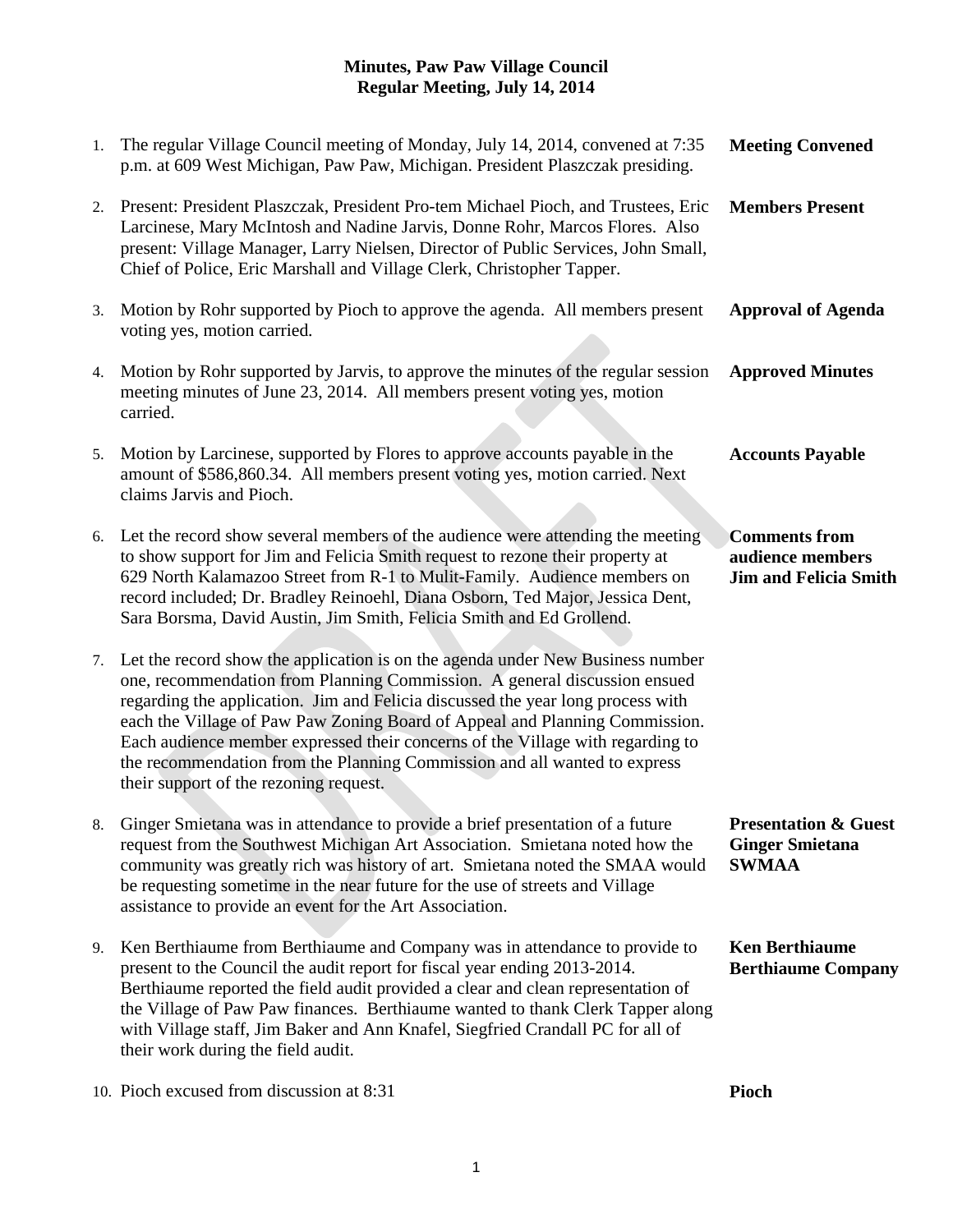### **Minutes, Paw Paw Village Council Regular Meeting, July 14, 2014**

| 11. Motion by Larcinese supported by McIntosh to accept the recommendation of the<br>Planning Commission and deny the rezoning and the amendment to the Master<br>Plan based upon the conclusions of the rezoning criteria set forth in Section 42-33,<br>with specific reference to the inconsistency of the rezoning with the Master Plan<br>and noting that the land use objectives/policies set forth in the Plan do not support<br>expansion of multiple family zoning and high density land use options adjacent to<br>Maple lake along the Kalamazoo Street corridor. All members present voting<br>yes, motion carried. | <b>New Business</b><br><b>Rezoning</b><br>recommendation                               |
|---------------------------------------------------------------------------------------------------------------------------------------------------------------------------------------------------------------------------------------------------------------------------------------------------------------------------------------------------------------------------------------------------------------------------------------------------------------------------------------------------------------------------------------------------------------------------------------------------------------------------------|----------------------------------------------------------------------------------------|
| 12. Pioch re-enter meeting at 9:00                                                                                                                                                                                                                                                                                                                                                                                                                                                                                                                                                                                              | Pioch                                                                                  |
| 13. Motion by Rohr supported by Larcinese to approve and accept the fiscal year<br>2013-2014 audit report as presented from Berthiaume and Company. All<br>members present voting yes, motion carried                                                                                                                                                                                                                                                                                                                                                                                                                           | 2013-2014 Audit<br><b>Report</b>                                                       |
| 14. Motion by McIntosh supported by Rohr to approve and accept Resolution 14-06<br>Park Facility Rental Fees and Use Policy for the Village of Paw Paw. All<br>members present voting yes, motion carried.                                                                                                                                                                                                                                                                                                                                                                                                                      | <b>Ongoing Business</b><br><b>Park Facility Rental</b><br><b>Fees &amp; Use Policy</b> |
| 15. Nielsen provided proposed drafts to the Council of Ordinances 443 Pet Waste,<br>444 Feeding Waterfowl Prohibited, 445 Use of Indoor Furniture Out-of-Doors<br>Prohibited, 446 Boarding of Doors and Windows and 447 Electrical Inspections.                                                                                                                                                                                                                                                                                                                                                                                 | <b>Ordinance Discussion</b>                                                            |
| 16. A general discussion ensued regarding each proposed ordinance. The Council<br>provided several comments and edits to the proposals. Nielsen to make edits and<br>changes to provide back to the Council on the next agenda.                                                                                                                                                                                                                                                                                                                                                                                                 |                                                                                        |
| 17. A general discussion ensued regarding the proposed Groundwater Protection<br>Ordinance. Nielsen thanked the Council for their suggestion and asked for<br>continue feedback regarding the draft.                                                                                                                                                                                                                                                                                                                                                                                                                            |                                                                                        |
| 18. Motion by Jarvis supported by Rohr to approve and accept the recommendation<br>from the Parks and Recreation Committee and purchase new playground<br>equipment for Maple Island. Roll Call vote; all members present voting yes,<br>motion carried.                                                                                                                                                                                                                                                                                                                                                                        | <b>Parks and Recreation</b><br>Playground<br>equipment                                 |
| 19. Motions by Rohr supported by Jarvis to approved the request from the<br>Department of Public Services Committee and allow the bids spec for solicitation<br>for 2014 Major, Local and Municipal Street work to be preformed. All members<br>present voting yes, motion carried.                                                                                                                                                                                                                                                                                                                                             | <b>Major and Local</b><br><b>Street Bids 2014</b>                                      |
| 20. Motion by Rohr supported by Flores to approve and accept the recommendation<br>from Wightman & Associates to aware Lounsbury Excavating the proposal of<br>repairs to the South Kalamazoo Street waterline for a price not to exceed \$24,900.<br>Roll Call vote; all members present voting yes, motion carried.                                                                                                                                                                                                                                                                                                           | <b>Kalamazoo Street</b><br>waterline repair                                            |
| 21. Motions by Flores supported by Pioch to approve and accept the recommendation<br>from Wightman & Associates and proceed with the Michigan Avenue Pavement<br>Marking Improvement Project. Roll Call vote; all members present voting yes, mc.                                                                                                                                                                                                                                                                                                                                                                               | <b>Road Diet</b><br><b>MI</b> Ave improvement                                          |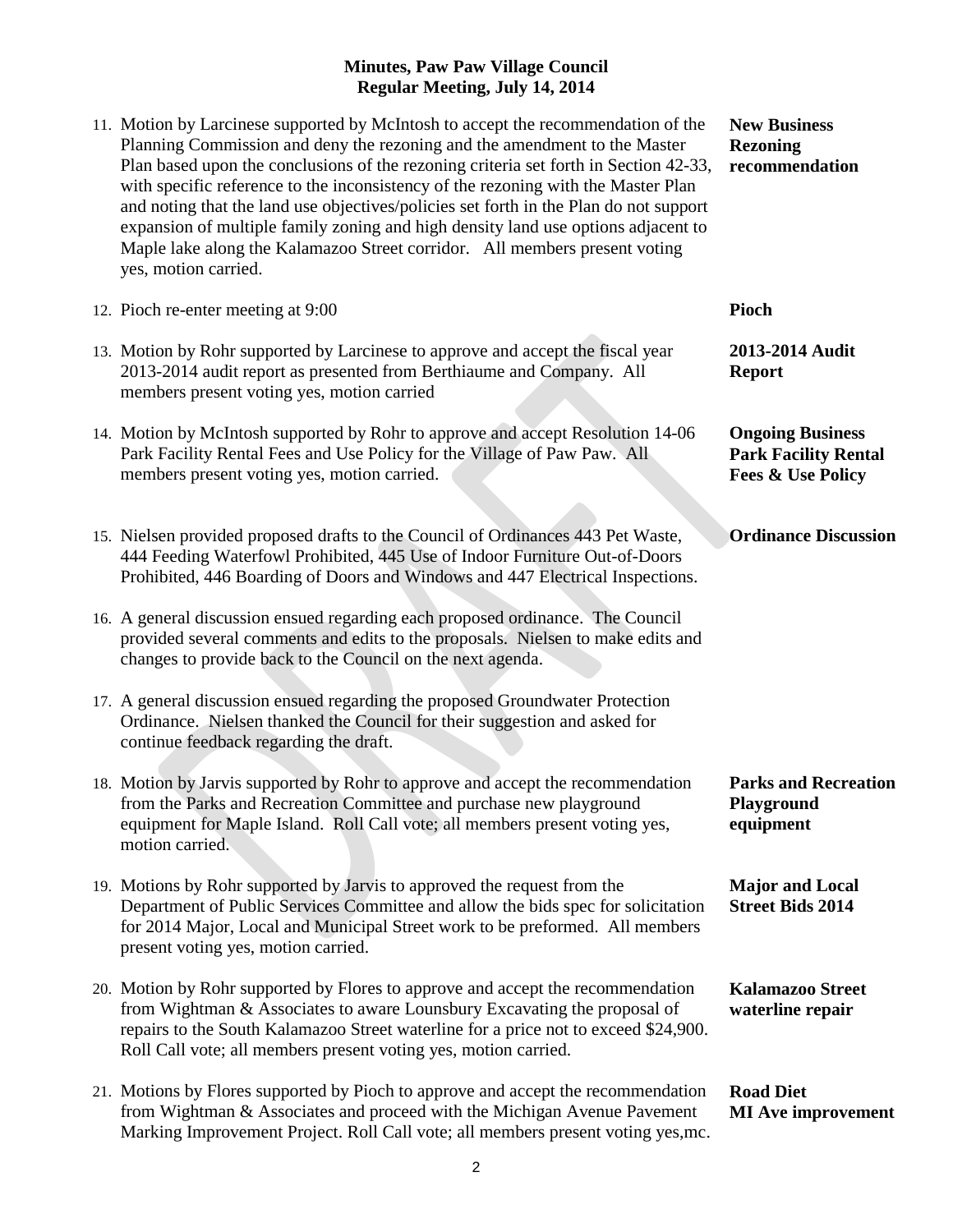### **Minutes, Paw Paw Village Council Regular Meeting, July 14, 2014**

| 22. Already reported.                                                                                                                                                                     | <b>Committee Reports</b><br><b>MPC</b>      |
|-------------------------------------------------------------------------------------------------------------------------------------------------------------------------------------------|---------------------------------------------|
| 23. Already reported.                                                                                                                                                                     | F & A                                       |
| 24. Already reported.                                                                                                                                                                     | <b>Public Services</b>                      |
| 25. Already reported.                                                                                                                                                                     | Parks and Rec.                              |
| 26. No report.                                                                                                                                                                            | <b>DDA</b>                                  |
| 27. Rohr reported the Fire Board met. Items discussed included; audit report and<br>needs assessment report.                                                                              | <b>Fire Board</b>                           |
| 28. No report                                                                                                                                                                             | <b>Historical Comm.</b>                     |
| 29. No report                                                                                                                                                                             | <b>Housing Commission</b>                   |
| 30. No report.                                                                                                                                                                            | <b>Planning Commission</b>                  |
| 31. No report.                                                                                                                                                                            | <b>RLF</b>                                  |
| 32. No report                                                                                                                                                                             | <b>WHF</b>                                  |
| 33. No report                                                                                                                                                                             | <b>Maple Lake</b><br>& NR &E                |
| 34. Plaszczak commented on the Grand Opening for Wal-Mart schedule for<br>Wednesday, July 16, 2014. Plaszczak also noted of Manager Reviews would be<br>sent out to Council members soon. | <b>Council Comments</b><br><b>Plaszczak</b> |
| 35. Motion by Larcinese, supported by Jarvis, to adjourn the meeting. All members<br>present voting yes, motion carried. Meeting adjourned at 10:22 p.m.                                  | <b>Adjournment</b>                          |
| Respectfully submitted:                                                                                                                                                                   |                                             |

Village President,<br>
Roman Plaszczak<br>
Christopher Ta

Christopher Tapper

 $\qquad \qquad \blacksquare$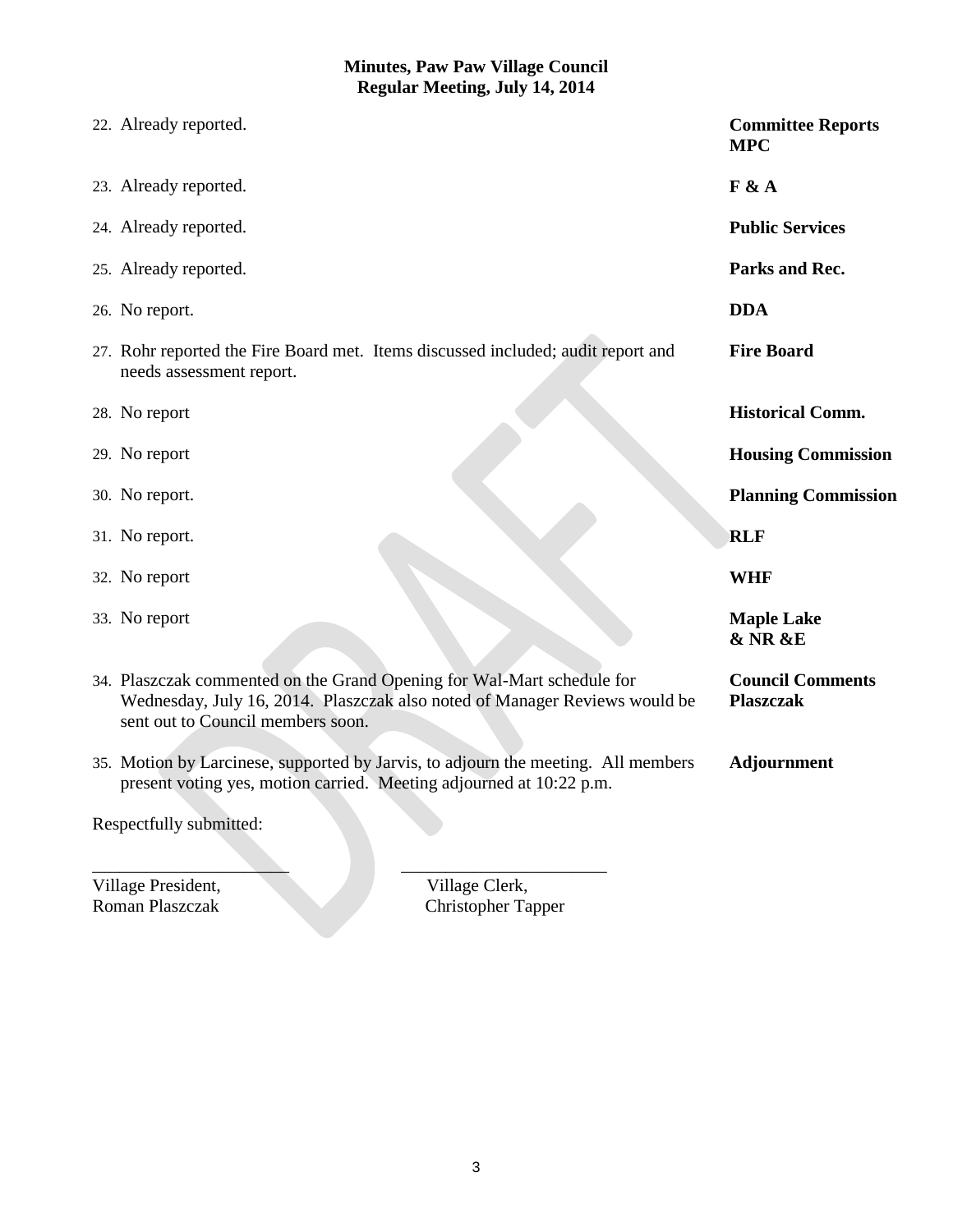### **Minutes, Paw Paw Village Council Regular Meeting, July 28, 2014**

| 1. | The regular Village Council meeting of Monday, July 28, 2014, convened at 7:33<br>p.m. at 609 West Michigan, Paw Paw, Michigan. President Plaszczak presiding.                                                                                                                                                                                     | <b>Meeting Convened</b>                                         |
|----|----------------------------------------------------------------------------------------------------------------------------------------------------------------------------------------------------------------------------------------------------------------------------------------------------------------------------------------------------|-----------------------------------------------------------------|
| 2. | Present: President Plaszczak, President Pro-tem Michael Pioch, and Trustees, Eric<br>Larcinese, Mary McIntosh and Nadine Jarvis, Donne Rohr, Marcos Flores. Also<br>present: Village Manager, Larry Nielsen, Director of Public Services, John Small,<br>and Village Clerk, Christopher Tapper.                                                    | <b>Members Present</b>                                          |
| 3. | Motion by Flores supported by Jarvis to approve the agenda. All members<br>present voting yes, motion carried.                                                                                                                                                                                                                                     | <b>Approval of Agenda</b>                                       |
| 4. | Motion by Rohr supported by Pioch, to approve the minutes of the regular session<br>meeting minutes of July 14, 2014. All members present voting yes, motion<br>carried.                                                                                                                                                                           | <b>Approved Minutes</b>                                         |
| 5. | Motion by Pioch, supported by Jarvis to approve accounts payable in the amount<br>of \$178832.06. All members present voting yes, motion carried. Next claims<br>McIntosh and Rohr.                                                                                                                                                                | <b>Accounts Payable</b>                                         |
| 6. | No public comment was received.                                                                                                                                                                                                                                                                                                                    |                                                                 |
| 7. | Motion by Rohr supported by Flores to approve and accept the Village Presidents<br>recommendation and appoint Wayne Wilhelmi to serve as alternate to the Village<br>of Paw Paw Zoning Board of Appeals. All members present voting yes, motion<br>carried.                                                                                        | <b>New Business</b><br><b>Zoning Board of</b><br><b>Appeals</b> |
| 8. | Motion by Larcinese supported by McIntosh to approve and accept the<br>recommendation from the Maple Lake Association and grant persimmon to<br>Village staff to pursue application for annual drawdown of Maple Lake. All<br>members present voting yes, motion carried.                                                                          | <b>Maple Lake</b><br><b>Association request</b>                 |
| 9. | Motion by Pioch supported by McIntosh to approve and accept the<br>recommendation from the Department of Public Services committee and authorize<br>the proposal submitted for sidewalk improvements for a price not to exceed<br>\$71,500. Roll Call vote; Jarvis, Rohr, Plaszczak, Pioch, McIntosh, Flores yes,<br>Larcinese no, motion carried. | <b>Public Services</b><br><b>Committee request</b>              |
|    | 10. The consensus of the Council was to direct the Village Manager to proceed with<br>the public notice requirements for proposed Ordinances; 443, 444, 445, 446, 447.<br>The consensus of the Council was to continue reviewing and suggestions for<br>Ordinance 441.                                                                             | <b>Ongoing Business</b><br><b>Ordinance Discussion</b>          |
|    | 11. Plaszczak reported the Master Plan Committee met. Items discussed included the<br>Michigan Ave street project was starting this coming weekend and would<br>continue of two weeks. Plaszczak noted the Committee was very happy with all<br>the discussions and positive feedback received regarding the designs                               | <b>Committee Reports</b><br><b>MPC</b>                          |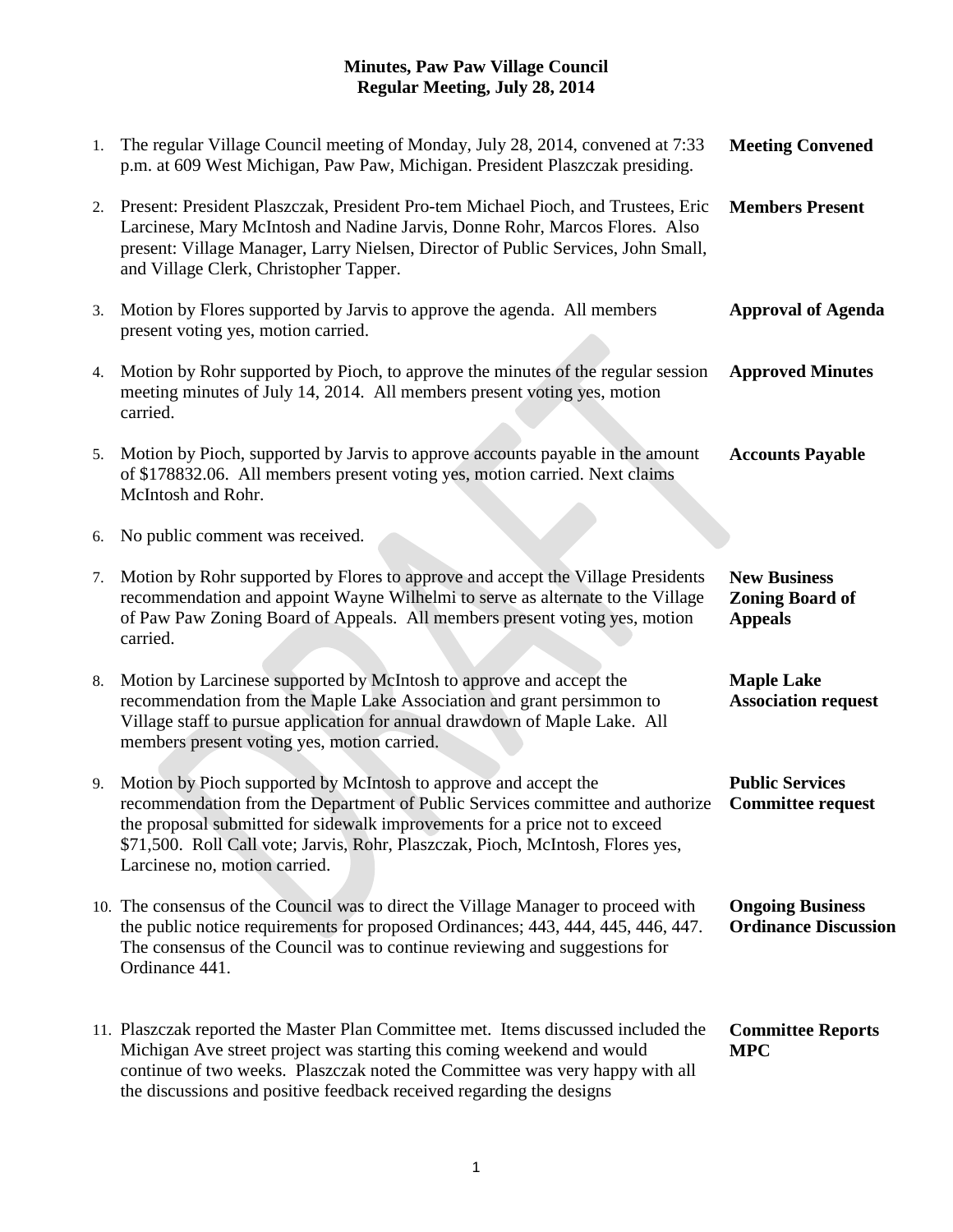### **Minutes, Paw Paw Village Council Regular Meeting, July 28, 2014**

| 12. Rohr reported the Finance and Administration Committee met. Items discussed<br>included; Proposal One, General Fund budget concerns, elections and possible<br>property purchase.                                       | F & A                                       |
|-----------------------------------------------------------------------------------------------------------------------------------------------------------------------------------------------------------------------------|---------------------------------------------|
| 13. Flores reported the Department of Public Services Committee met. Items<br>discussed included; Number Two Lift station repairs, playground equipment on<br>Maple Island, and the need to replace equipment in Motor Pool | <b>Public Services</b>                      |
| 14. Already reported.                                                                                                                                                                                                       | Parks and Rec.                              |
| 15. Plaszczak reported the Downtown Development Authority met. Items discussed<br>included; grants and Ben Franklin building update.                                                                                        | <b>DDA</b>                                  |
| 16. No report.                                                                                                                                                                                                              | <b>Fire Board</b>                           |
| 17. Plaszczak reported the Historical Commission met. Items discussed included;<br>possible project for next year Paw Paw Days and upcoming baseball schedule.                                                              | <b>Historical Comm.</b>                     |
| 18. No report                                                                                                                                                                                                               | <b>Housing Commission</b>                   |
| 19. No report.                                                                                                                                                                                                              | <b>Planning Commission</b>                  |
| 20. No report.                                                                                                                                                                                                              | <b>RLF</b>                                  |
| 21. No report                                                                                                                                                                                                               | <b>WHF</b>                                  |
| 22. No report.                                                                                                                                                                                                              | <b>Maple Lake</b><br><b>&amp; NR &amp;E</b> |
| 23. Plaszczak commented on how well Maple Island looked and how many people<br>have been using this summer.                                                                                                                 | <b>Council Comments</b><br><b>Plaszczak</b> |
| 24. Tapper commented on Village Hall being closed Friday, August 1, 2014 and<br>Monday, August 18, 2014 for continued education and training with updated to<br>BS&A.                                                       | <b>Tapper</b>                               |
| 25. Motion by Pioch, supported by Larcinese, to adjourn the meeting. All members<br>present voting yes, motion carried. Meeting adjourned at 8:40 p.m.                                                                      | <b>Adjournment</b>                          |
| Respectfully submitted:                                                                                                                                                                                                     |                                             |

Village President,<br>
Village Clerk,<br>
Roman Plaszczak<br>
Christopher Ta

Christopher Tapper

\_\_\_\_\_\_\_\_\_\_\_\_\_\_\_\_\_\_\_\_\_\_ \_\_\_\_\_\_\_\_\_\_\_\_\_\_\_\_\_\_\_\_\_\_\_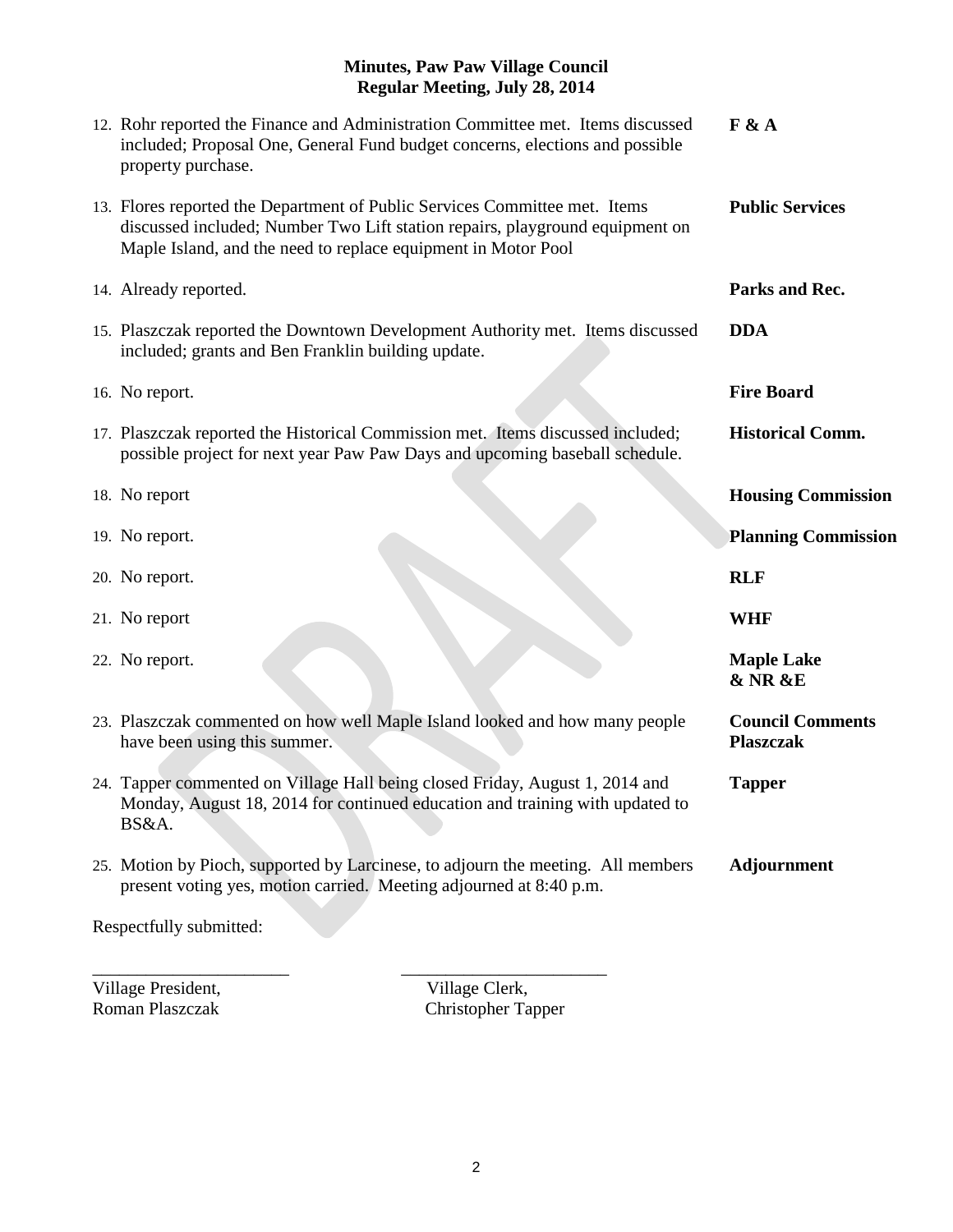### **Minutes, Paw Paw Village Council Regular Meeting, August 11, 2014**

| 1. | The regular Village Council meeting of Monday, August 11, 2014 convened at<br>7:30 p.m. at 609 West Michigan, Paw Paw, Michigan. President Plaszczak<br>presiding.                                                                                                                                                                                                                                                                                                                                                                                                                                                                                                                                                                                                                                                                                            | <b>Meeting Convened</b>                                              |
|----|---------------------------------------------------------------------------------------------------------------------------------------------------------------------------------------------------------------------------------------------------------------------------------------------------------------------------------------------------------------------------------------------------------------------------------------------------------------------------------------------------------------------------------------------------------------------------------------------------------------------------------------------------------------------------------------------------------------------------------------------------------------------------------------------------------------------------------------------------------------|----------------------------------------------------------------------|
| 2. | Present: President Plaszczak, President Pro-tem Michael Pioch, and Trustees, Eric<br>Larcinese, Mary McIntosh and Nadine Jarvis, Donne Rohr, Marcos Flores. Also<br>present: Village Manager, Larry Nielsen, Director of Public Services, John Small,<br>Chief of Police, Eric Marshall and Village Clerk, Christopher Tapper.                                                                                                                                                                                                                                                                                                                                                                                                                                                                                                                                | <b>Members Present</b>                                               |
| 3. | Motion by Pioch supported by Jarvis to approve the agenda. All members present<br>voting yes, motion carried.                                                                                                                                                                                                                                                                                                                                                                                                                                                                                                                                                                                                                                                                                                                                                 | <b>Approval of Agenda</b>                                            |
| 4. | Motion by Rohr supported by Jarvis, to approve the minutes of the regular session<br>meeting minutes of July 28, 2014. All members present voting yes, motion<br>carried.                                                                                                                                                                                                                                                                                                                                                                                                                                                                                                                                                                                                                                                                                     | <b>Approved Minutes</b>                                              |
| 5. | Motion by McIntosh, supported by Rohr to approve accounts payable in the<br>amount of \$697,967.39. All members present voting yes, motion carried. Next<br>claims Flores and Jarvis.                                                                                                                                                                                                                                                                                                                                                                                                                                                                                                                                                                                                                                                                         | <b>Accounts Payable</b>                                              |
| 6. | Let the record show several members of the audience were in attendance to<br>discuss the Village of Paw Paw street changes to Michigan Ave. Several<br>members of the audience who wished to speak opposing the changes to the street<br>plan were; Debbie Klinger, Cliff Overacker, Shawn Klinger, John Mohney, Matt<br>Day, Ruth Runkle, Cliff Runkle, Wayne Wilhelmi, John Fual and Luke Butler.                                                                                                                                                                                                                                                                                                                                                                                                                                                           | <b>Comments for</b><br>audience members                              |
| 7. | Let the record show several members of the audience were in attendance to<br>discuss the Village of Paw Paw street changes to Michigan Ave. Several<br>members of the audience who wished to speak positive to the changes of the street<br>plan were; Gary Barton, Cindy VanSchoyck, Jan Peterson and Julie Pioch                                                                                                                                                                                                                                                                                                                                                                                                                                                                                                                                            |                                                                      |
|    | 8. Plaszczak address the audience members by thanking them for all their comments.<br>Plaszczak reminded the audience these changes and plans were not something<br>dreamed up overnight but had in discussion for a long time. The Village of Paw<br>Paw Master Plan discussed several different ideas and concepts regarding<br>handling the heavy volume of traffic moving through Paw Paw along with<br>different ideas and concepts making Paw Paw more of a destination and place for<br>people to come. Plaszczak noted the concept was in a trail bases and was<br>receiving more positive feedbacks than negative. Plaszczak commented "you<br>don't know how something is coming to turn out until you try it." The Council<br>will continue to receive public comments regarding the change and looked<br>forward to more comments for the public. |                                                                      |
| 9. | Motion by Rohr supported by Jarvis to approve and accept the recommendation<br>from staff and authorize engagement of the auditing firm Berthiaume Company to<br>conduct the financial audits for fiscal years 2014-2015, 2015-2016                                                                                                                                                                                                                                                                                                                                                                                                                                                                                                                                                                                                                           | <b>New Business</b><br><b>Auditor engagement</b><br>2015, 2016, 2017 |

and 2016-2017. Roll Call vote; Jarvis, Flores, McIntosh, Pioch, Plaszczak,

Larcinese and Rohr voting yes, motion carried.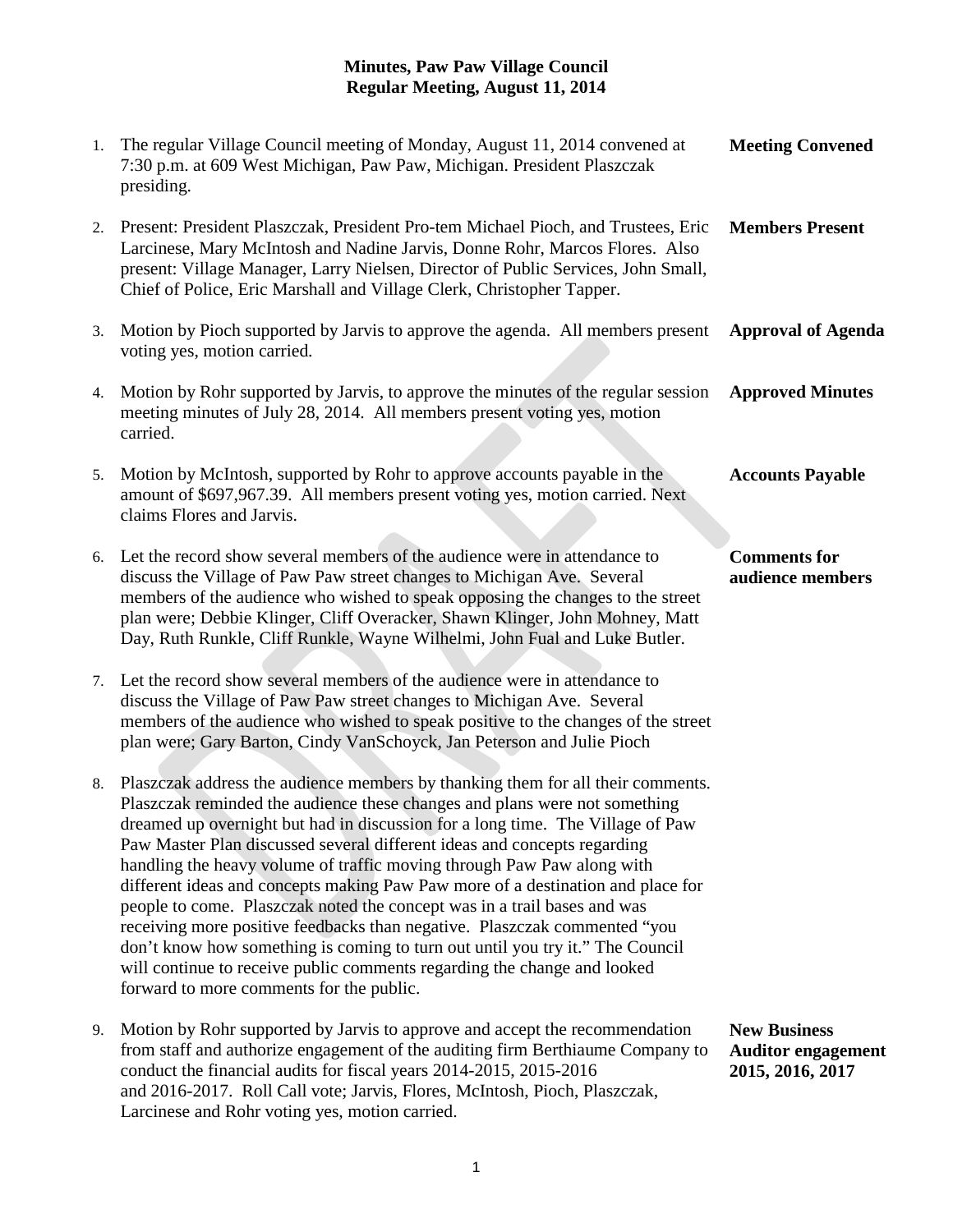### **Minutes, Paw Paw Village Council Regular Meeting, August 11, 2014**

| 10. Plaszczak reported the Master Plan Committee met. Items discussed included the<br>Michigan Ave street project. Plaszczak noted the Committee was very happy with<br>all the discussions and positive feedback received regarding the designs                                     | <b>Committee Reports</b><br><b>MPC</b>              |
|--------------------------------------------------------------------------------------------------------------------------------------------------------------------------------------------------------------------------------------------------------------------------------------|-----------------------------------------------------|
| 11. Rohr reported the Finance and Administration Committee met. Items discussed<br>included; audit proposal and possible property purchase.                                                                                                                                          | F & A                                               |
| 12. Motion by Pioch supported by Flores to authorize staff to execute the necessary<br>purchase agreement for the property listed at 125 Industrial Ave. Roll Call vote;<br>Jarvis, Flores, McIntosh, Pioch, Plaszczak and Rohr voting yes, Larcinese<br>abstaining, motion carried. | <b>Prty Purchase 125</b><br><b>Industrial Ave</b>   |
| 13. Motion by Pioch supported by Flores to authorize staff to execute the necessary<br>purchase agreement for the property listed at 103 West Berrien Roll Call vote;<br>Jarvis, Flores, McIntosh, Pioch, Plaszczak, Larcinese and Rohr voting yes, motion<br>carried.               | <b>Prty Purchase 103 W</b><br><b>Berrien Street</b> |
| 14. Flores reported the Department of Public Services Committee met. Items<br>discussed included; Number Two Lift station repairs, playground equipment on<br>Maple Island, and the need to replace equipment in Motor Pool                                                          | <b>Public Services</b>                              |
| 15. No report.                                                                                                                                                                                                                                                                       | Parks and Rec.                                      |
| 16. No report.                                                                                                                                                                                                                                                                       | <b>DDA</b>                                          |
| 17. Larcinese reported the Fire Board met. Items discussed included; needs<br>assessment bids                                                                                                                                                                                        | <b>Fire Board</b>                                   |
| 18. No report                                                                                                                                                                                                                                                                        | <b>Historical Comm.</b>                             |
| 19. No report                                                                                                                                                                                                                                                                        | <b>Housing Commission</b>                           |
| 20. Pioch reported the Planning Commission met. Items discussed included; special<br>use request from 1050 East Michigan Ave.                                                                                                                                                        | <b>Planning Commission</b>                          |
| 21. No report.                                                                                                                                                                                                                                                                       | <b>RLF</b>                                          |
| 22. No report                                                                                                                                                                                                                                                                        | <b>WHF</b>                                          |
| 23. No report.                                                                                                                                                                                                                                                                       | <b>Maple Lake</b><br><b>&amp; NR &amp;E</b>         |
| 24. McIntosh questioned about the public hearings regarding the ordinance the<br>Council had been reviewing.                                                                                                                                                                         | <b>Council Comments</b><br><b>McIntosh</b>          |
| 25. Nielsen commented on Village Hall being closed Monday, August 18, 2014 for<br>continued education and training with updated to BS&A.                                                                                                                                             | <b>Nielsen</b>                                      |
| 26. Motion by Flores, supported by McIntosh, to adjourn the meeting. All members                                                                                                                                                                                                     | <b>Adjournment</b>                                  |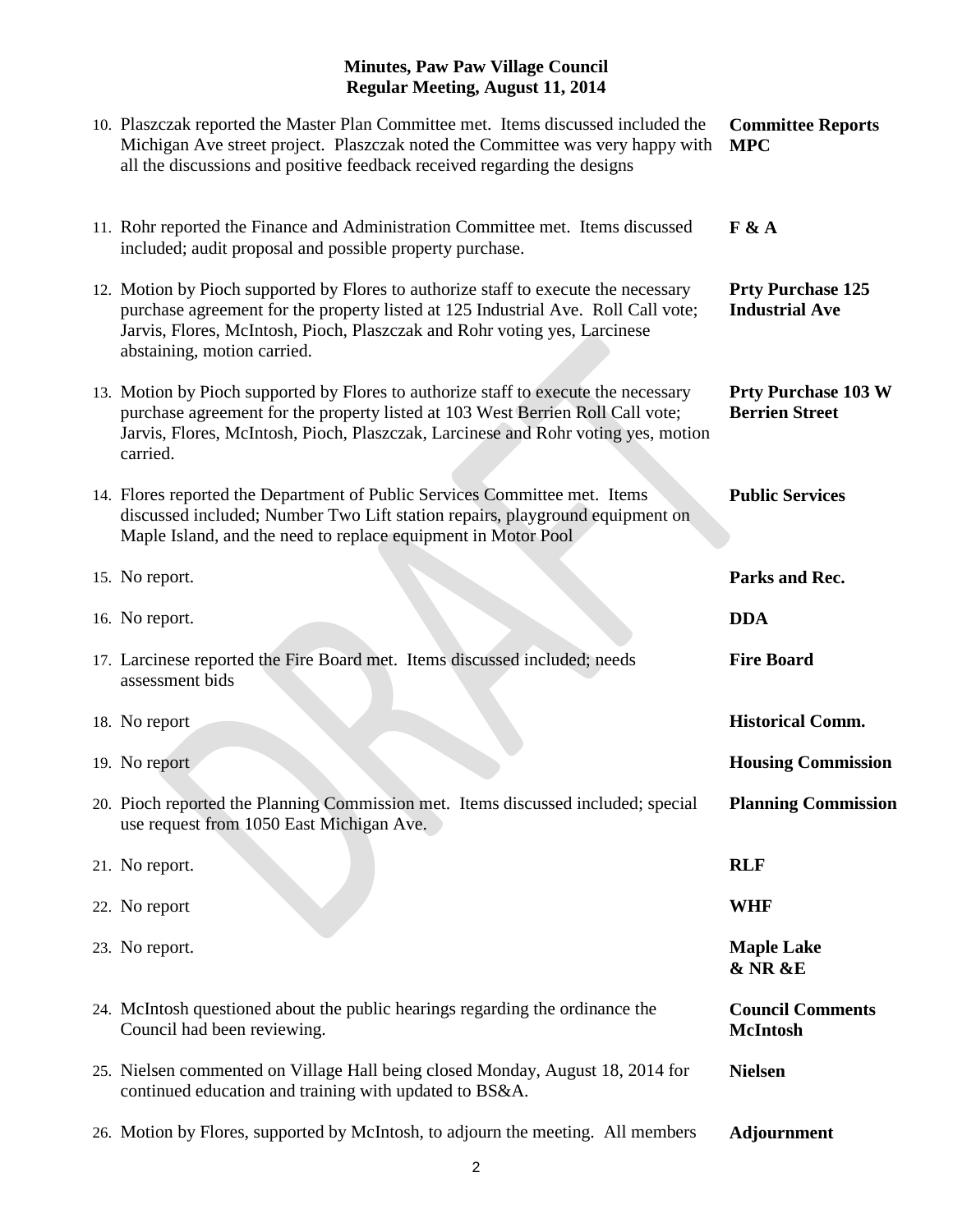### **Minutes, Paw Paw Village Council Regular Meeting, August 11, 2014**

present voting yes, motion carried. Meeting adjourned at 8:40 p.m.

Respectfully submitted:

Village President,<br>
Roman Plaszczak<br>
Christopher Ta

\_\_\_\_\_\_\_\_\_\_\_\_\_\_\_\_\_\_\_\_\_\_ \_\_\_\_\_\_\_\_\_\_\_\_\_\_\_\_\_\_\_\_\_\_\_ Christopher Tapper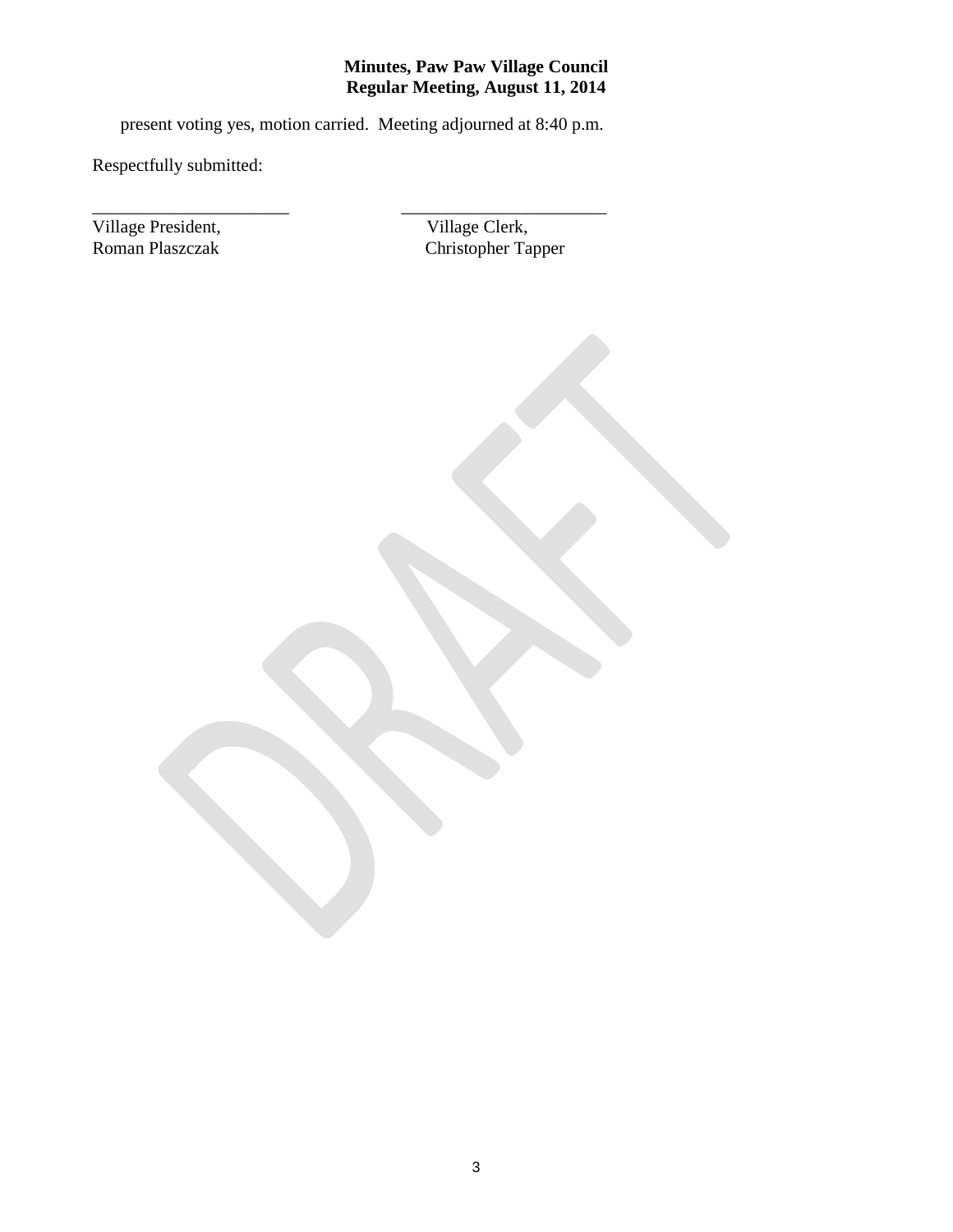#### **Minutes, Paw Paw Village Council Regular Meeting, August 25, 2014**

| 1. | The regular Village Council meeting of Monday, August 25, 2014 convened at<br>7:30 p.m. at 609 West Michigan, Paw Paw, Michigan. President Plaszczak<br>presiding.                                                                                                                                                                                                                                                                                                                                                                                                                                                                                                                                                                                                                                                                                            | <b>Meeting Convened</b>                                            |
|----|---------------------------------------------------------------------------------------------------------------------------------------------------------------------------------------------------------------------------------------------------------------------------------------------------------------------------------------------------------------------------------------------------------------------------------------------------------------------------------------------------------------------------------------------------------------------------------------------------------------------------------------------------------------------------------------------------------------------------------------------------------------------------------------------------------------------------------------------------------------|--------------------------------------------------------------------|
| 2. | Present: President Plaszczak, President Pro-tem Michael Pioch, and Trustees,<br>(Eric Larcinese excused), Mary McIntosh and Nadine Jarvis, Donne Rohr, Marcos<br>Flores. Also present: Village Manager, Larry Nielsen, Director of Public<br>Services, John Small, and Village Clerk, Christopher Tapper.                                                                                                                                                                                                                                                                                                                                                                                                                                                                                                                                                     | <b>Members Present</b>                                             |
| 3. | Motion by Rohr supported by Pioch to approve the agenda. All members present<br>voting yes, motion carried.                                                                                                                                                                                                                                                                                                                                                                                                                                                                                                                                                                                                                                                                                                                                                   | <b>Approval of Agenda</b>                                          |
| 4. | Motion by Flores supported by Jarvis, to approve the corrected minutes of the<br>regular session meeting minutes of July 28, 2014. All members present voting<br>yes, motion carried.                                                                                                                                                                                                                                                                                                                                                                                                                                                                                                                                                                                                                                                                         | <b>Approved Minutes</b>                                            |
| 5. | Motion by Flores, supported by Jarvis to approve accounts payable in the amount<br>of \$253,265.01. All members present voting yes, motion carried. Next claims<br>Pioch and Larcinese.                                                                                                                                                                                                                                                                                                                                                                                                                                                                                                                                                                                                                                                                       | <b>Accounts Payable</b>                                            |
|    | 6. Let the record show several members of the audience were in attendance to<br>discuss the Village of Paw Paw street changes to Michigan Ave. Several<br>members of the audience who wished to speak opposing the changes to the street<br>plan were; Debbie Klinger, Greg Michener.                                                                                                                                                                                                                                                                                                                                                                                                                                                                                                                                                                         | <b>Comments</b> for<br>audience members                            |
| 7. | Let the record show several members of the audience were in attendance to<br>discuss the Village of Paw Paw street changes to Michigan Ave. Several<br>members of the audience who wished to speak positive to the changes of the street<br>plan were; Nicole Smith and Mary Springer.                                                                                                                                                                                                                                                                                                                                                                                                                                                                                                                                                                        |                                                                    |
|    | 8. Plaszczak address the audience members by thanking them for all their comments.<br>Plaszczak reminded the audience these changes and plans were not something<br>dreamed up overnight but had in discussion for a long time. The Village of Paw<br>Paw Master Plan discussed several different ideas and concepts regarding<br>handling the heavy volume of traffic moving through Paw Paw along with<br>different ideas and concepts making Paw Paw more of a destination and place for<br>people to come. Plaszczak noted the concept was in a trail bases and was<br>receiving more positive feedbacks than negative. Plaszczak commented "you<br>don't know how something is coming to turn out until you try it." The Council<br>will continue to receive public comments regarding the change and looked<br>forward to more comments for the public. |                                                                    |
| 9. | Motion by Jarvis supported by McIntosh to approve and accept the<br>recommendation from the Planning Commission and approve the Site plan along<br>with Special Land Use request for 1050 East Michigan Car Zone as presented.                                                                                                                                                                                                                                                                                                                                                                                                                                                                                                                                                                                                                                | <b>New Business</b><br><b>SLU 1050 East</b><br><b>Michigan Ave</b> |

All members present voting yes, motion carried.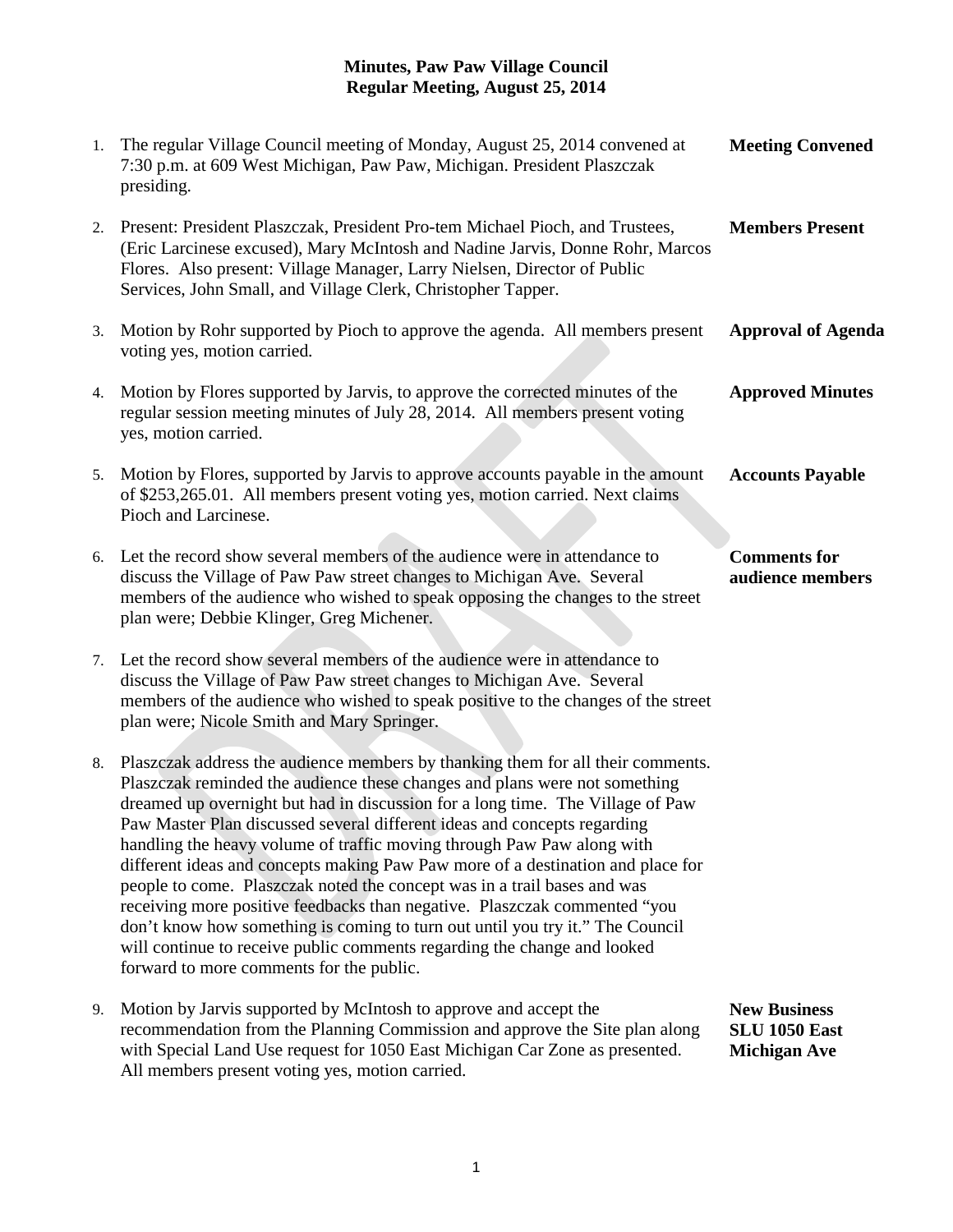### **Minutes, Paw Paw Village Council Regular Meeting, August 25, 2014**

| 10. Motion by Rohr supported by Pioch to approve the use of Niles Street between<br>Michigan Ave and the parking lot drive to the north from Friday, September 5<br>through 5 PM on Sunday, September 7, 2014. All members present voting yes,<br>motion carried. | <b>Ongoing Business</b><br><b>WHF</b> request |
|-------------------------------------------------------------------------------------------------------------------------------------------------------------------------------------------------------------------------------------------------------------------|-----------------------------------------------|
| 11. Plaszczak reported the Master Plan Committee met. Items discussed included the<br>Michigan Ave street project. Plaszczak noted the Committee was very happy with<br>all the discussions and positive feedback received regarding the designs                  | <b>Committee Reports</b><br><b>MPC</b>        |
| 12. No report                                                                                                                                                                                                                                                     | F & A                                         |
| 13. Flores reported the Department of Public Services Committee met. Items<br>discussed included; Number Two Lift station repairs, playground equipment on<br>Maple Island, and the need to replace equipment in Motor Pool                                       | <b>Public Services</b>                        |
| 14. No report.                                                                                                                                                                                                                                                    | Parks and Rec.                                |
| 15. Plaszczak reported the DDA met. Items discussed included; grants, street,<br>Walmart and purchase agreement for 210 East Michigan Ave                                                                                                                         | <b>DDA</b>                                    |
| 16. No report                                                                                                                                                                                                                                                     | <b>Fire Board</b>                             |
| 17. No report                                                                                                                                                                                                                                                     |                                               |
| 18. No report                                                                                                                                                                                                                                                     | <b>Historical Comm.</b>                       |
| 19. Pioch reported the Planning Commission met. Items discussed included; special                                                                                                                                                                                 | <b>Housing Commission</b>                     |
| use request from 1050 East Michigan Ave.                                                                                                                                                                                                                          | <b>Planning Commission</b>                    |
| 20. No report.                                                                                                                                                                                                                                                    |                                               |
| 21. No report                                                                                                                                                                                                                                                     | <b>RLF</b>                                    |
| 22. No report.                                                                                                                                                                                                                                                    | <b>WHF</b>                                    |
|                                                                                                                                                                                                                                                                   | <b>Maple Lake</b><br>& NR &E                  |
| 23. Flores commented on riding in the new bike path and hearing several positive<br>comments from people who had traveled via bike from Kalamazoo.                                                                                                                | <b>Council Comments</b><br><b>Flores</b>      |
| 24. Motion by Pioch, supported by Flores, to adjourn the meeting. All members<br>present voting yes, motion carried. Meeting adjourned at 8:13 p.m.                                                                                                               | <b>Nielsen</b>                                |
| Respectfully submitted:                                                                                                                                                                                                                                           | <b>Adjournment</b>                            |
|                                                                                                                                                                                                                                                                   |                                               |

Village President,<br>
Roman Plaszczak<br>
Christopher Ta Christopher Tapper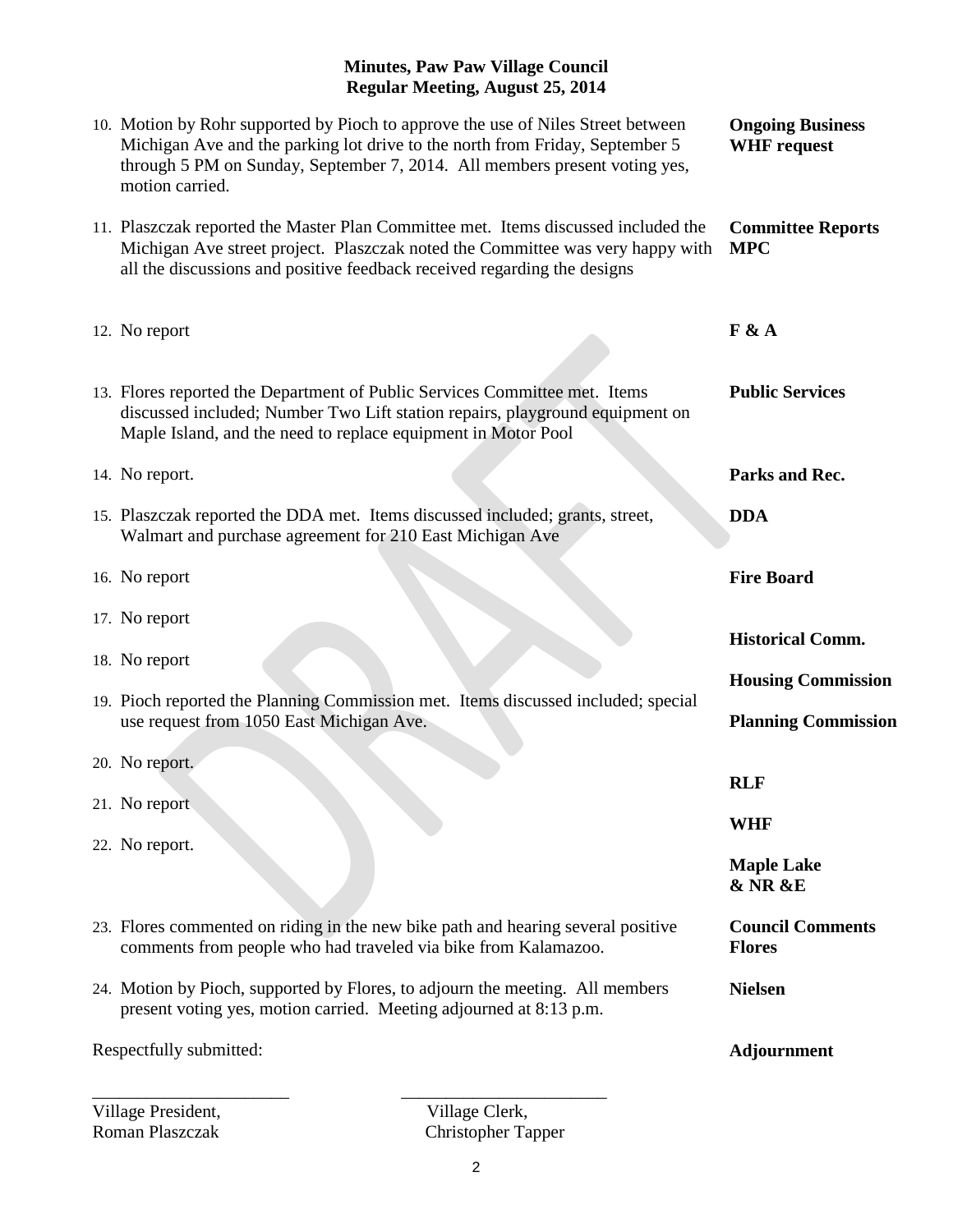**Minutes, Paw Paw Village Council Regular Meeting, August 25, 2014**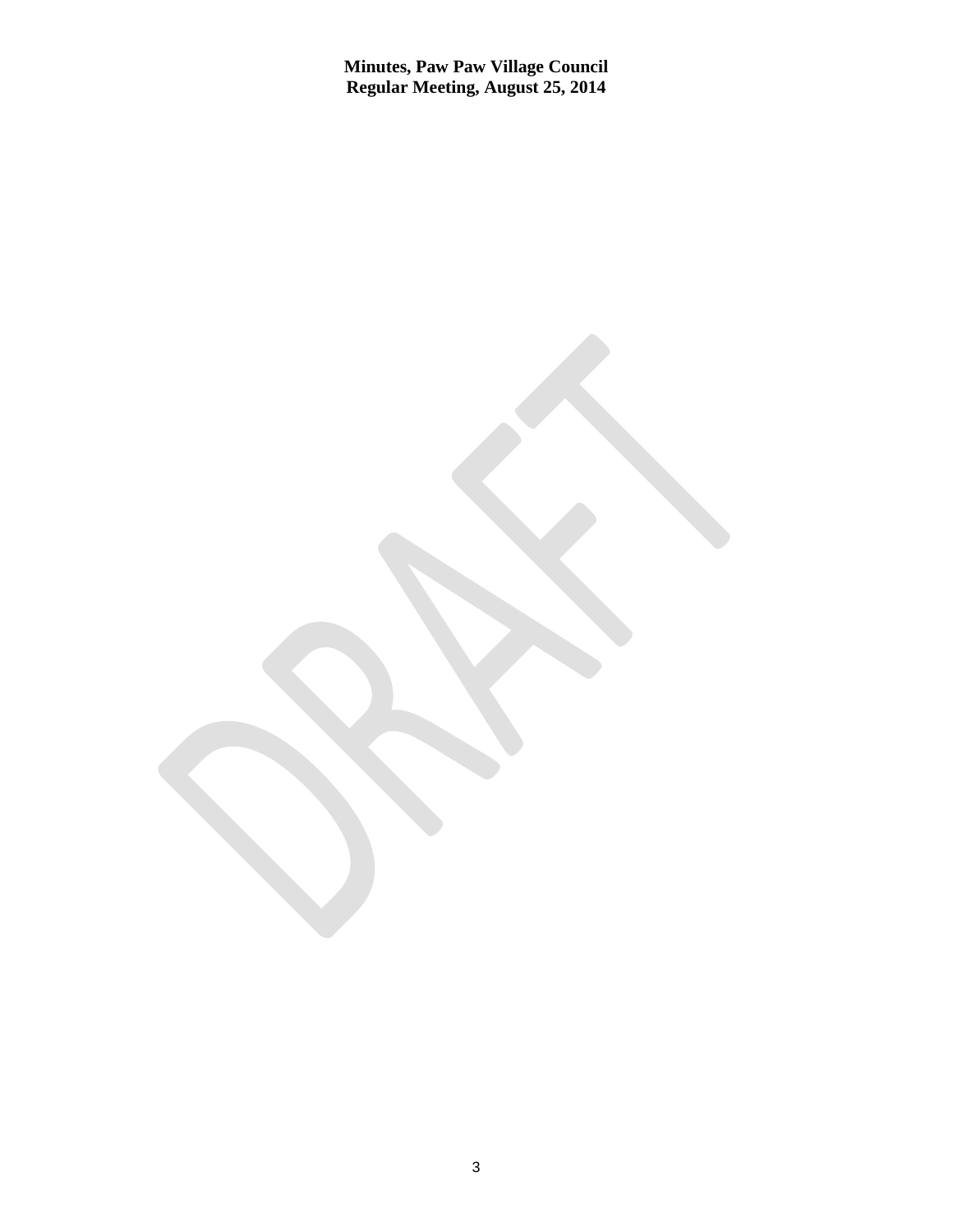### **Minutes, Paw Paw Village Council Regular Meeting, September 8, 2014**

| 1. | The regular Village Council meeting of Monday, September 8, 2014 convened at<br>7:30 p.m. at 609 West Michigan, Paw Paw, Michigan. President Plaszczak<br>presiding.                                                                                                                                                                                                                                                                                                                                                                                        | <b>Meeting Convened</b>                                                       |
|----|-------------------------------------------------------------------------------------------------------------------------------------------------------------------------------------------------------------------------------------------------------------------------------------------------------------------------------------------------------------------------------------------------------------------------------------------------------------------------------------------------------------------------------------------------------------|-------------------------------------------------------------------------------|
|    | 2. Present: President Plaszczak, President Pro-tem Michael Pioch, and Trustees, Eric<br>Larcinese, Mary McIntosh and Nadine Jarvis, (Donne Rohr excused), Marcos<br>Flores. Also present: Village Manager, Larry Nielsen, Director of Public<br>Services, John Small, Chief of Police, Eric Marshall and Village Clerk,<br>Christopher Tapper.                                                                                                                                                                                                              | <b>Members Present</b>                                                        |
| 3. | Motion by Pioch supported by Flores to approve the agenda. All members present <b>Approval of Agenda</b><br>voting yes, motion carried.                                                                                                                                                                                                                                                                                                                                                                                                                     |                                                                               |
| 4. | Motion by Flores supported by Jarvis, to approve the corrected minutes of the<br>regular session meeting minutes of August 25, 2014. All members present voting<br>yes, motion carried.                                                                                                                                                                                                                                                                                                                                                                     | <b>Approved Minutes</b>                                                       |
| 5. | Motion by Pioch, supported by Larcinese to approve accounts payable in the<br>amount of \$282,522.99. All members present voting yes, motion carried. Next<br>claims McIntosh and Jarvis.                                                                                                                                                                                                                                                                                                                                                                   | <b>Accounts Payable</b>                                                       |
|    | 6. Let the record show several members of the audience were in attendance to<br>discuss the Village of Paw Paw street changes to Michigan Ave. Several<br>members of the audience who wished to speak opposing the changes to the street<br>plan.                                                                                                                                                                                                                                                                                                           | <b>Comments for</b><br>audience members                                       |
| 7. | Let the record show several members of the audience were in attendance to<br>discuss the Village of Paw Paw street changes to Michigan Ave. Several<br>members of the audience who wished to speak positive to the changes of the street<br>plan were.                                                                                                                                                                                                                                                                                                      |                                                                               |
|    | 8. Plaszczak address the audience members by thanking them for all their comments.                                                                                                                                                                                                                                                                                                                                                                                                                                                                          |                                                                               |
|    | 9. Phil Tarchala, Antwerp Township, PC/ZBA member, presented to the Village a<br>trail concept between Mattawan and Paw Paw. Tarchala explained the preferred<br>trail connection would connect the Village of Mattawan to the MDOT car pool in<br>Paw Paw. Tarchala discussed Antwerp Township would be leading the preferred<br>connection and asked the Village Council for support on the trail. The consensus<br>of the Council was to direct Tarchala to work with the Parks and Recreation<br>Committee to collaborate the possibility of the trail. | <b>Presentation and</b><br><b>Guest Phil Tarchala,</b><br><b>Antwerp Twp.</b> |
|    | 10. Motion by Jarvis supported by McIntosh to approve and accept the request from<br>the Paw Paw Area Rotary Club and use Village Streets and services to conduct the<br>3 <sup>rd</sup> annual Santa Run/Walk on Saturday, December 13, 2014 at 9:00 am. All<br>members present voting yes, motion carried.                                                                                                                                                                                                                                                | <b>New Business</b><br><b>Santa Run request</b>                               |
|    | 11. Nielsen and the Council reported on the past weekend's Wine and Harvest<br>Festival. Nielsen noted even with the weather events from Friday the Festival saw<br>records crowds for Saturday and Sunday. Nielsen thanked all Village                                                                                                                                                                                                                                                                                                                     | Wine & Harvest<br><b>Festival Recap</b>                                       |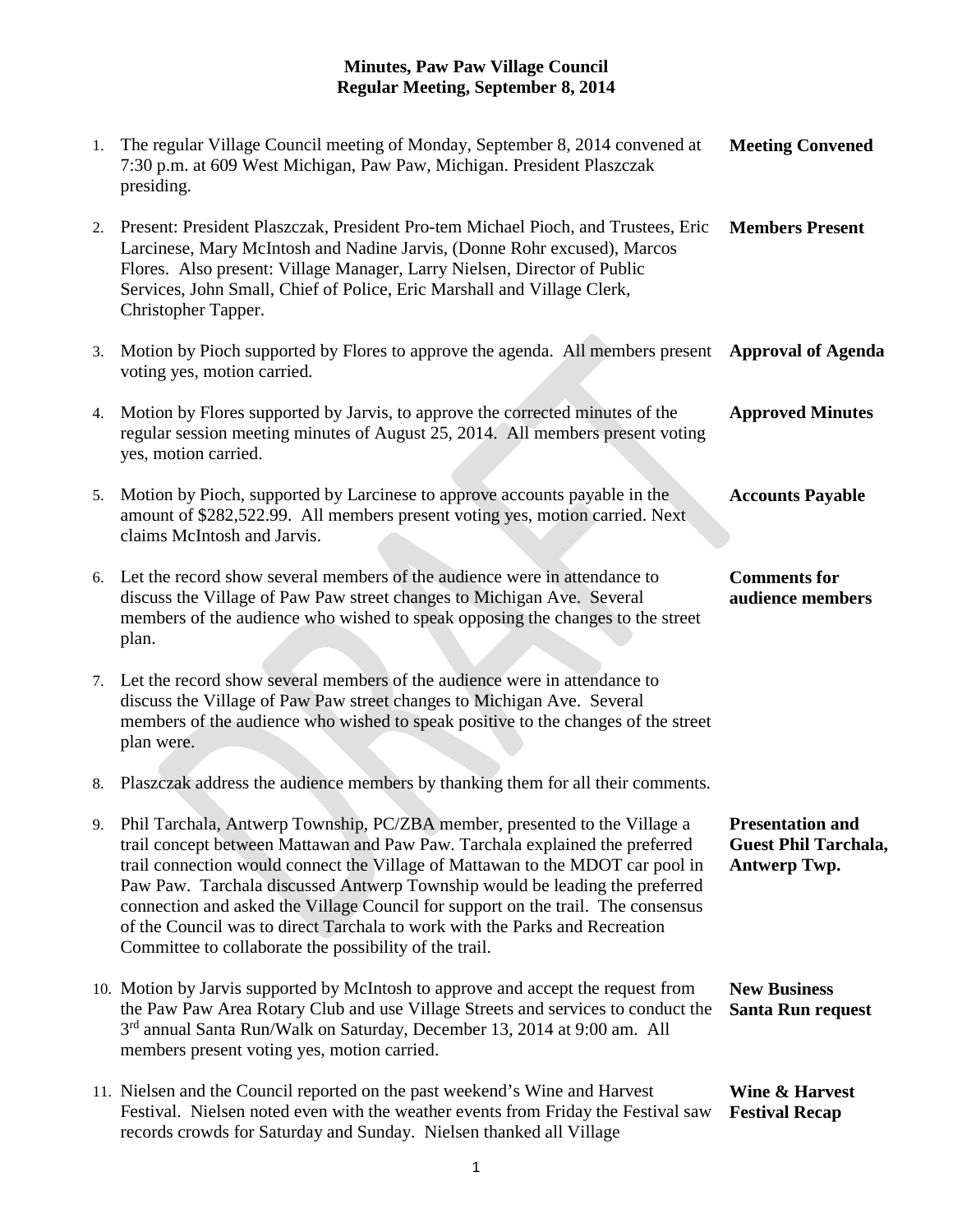### **Minutes, Paw Paw Village Council Regular Meeting, September 8, 2014**

Departments; Department of Public Service, Police and support staff for all their extra assistances with the event.

| 12. Motion by Flores supported by Pioch to approve the recommendation from the<br>Department of Public Service Committee and award the bids to Michigan Paving<br>and Material. Roll Call vote; Jarvis, Larcinese, Plaszczak, Pioch, McIntosh and<br>Flores all voting yes, motion carried. |                                                                                     | <b>Ongoing Business</b><br><b>Road Projects 2014</b> |
|---------------------------------------------------------------------------------------------------------------------------------------------------------------------------------------------------------------------------------------------------------------------------------------------|-------------------------------------------------------------------------------------|------------------------------------------------------|
| 13. Plaszczak reported the Master Plan Committee met. Items discussed included the<br>all the discussions and positive feedback received regarding the designs                                                                                                                              | Michigan Ave street project. Plaszczak noted the Committee was very happy with      | <b>Committee Reports</b><br><b>MPC</b>               |
| 14. No report                                                                                                                                                                                                                                                                               |                                                                                     | F & A                                                |
| 15. Flores reported the Department of Public Services Committee met. Items<br>discussed included; Number Two Lift station repairs, playground equipment on<br>Maple Island, and the need to replace equipment in Motor Pool                                                                 |                                                                                     | <b>Public Services</b>                               |
| 16. No report.                                                                                                                                                                                                                                                                              |                                                                                     | Parks and Rec.                                       |
| 17. Plaszczak reported the DDA met. Items discussed included; grants, street,<br>Walmart and purchase agreement for 210 East Michigan Ave                                                                                                                                                   |                                                                                     | <b>DDA</b>                                           |
| 18. No report                                                                                                                                                                                                                                                                               |                                                                                     | <b>Fire Board</b>                                    |
| 19. No report                                                                                                                                                                                                                                                                               |                                                                                     | <b>Historical Comm.</b>                              |
| 20. No report                                                                                                                                                                                                                                                                               |                                                                                     | <b>Housing Commission</b>                            |
| 21. Pioch reported the Planning Commission met. Items discussed included; special<br>use request from 1050 East Michigan Ave.                                                                                                                                                               |                                                                                     | <b>Planning Commission</b>                           |
| 22. No report.                                                                                                                                                                                                                                                                              |                                                                                     |                                                      |
| 23. No report                                                                                                                                                                                                                                                                               |                                                                                     | <b>RLF</b>                                           |
| 24. No report.                                                                                                                                                                                                                                                                              |                                                                                     | <b>WHF</b>                                           |
| with Judge Kathleen Brickley presentation.                                                                                                                                                                                                                                                  | 25. Nielsen commented on the S-2 Grant presentation schedule for next meeting along | <b>Nielsen</b>                                       |
| 26. Motion by Pioch, supported by Flores, to adjourn the meeting. All members<br>present voting yes, motion carried. Meeting adjourned at 9:13 p.m.                                                                                                                                         |                                                                                     | Adjournment                                          |
| Respectfully submitted:                                                                                                                                                                                                                                                                     |                                                                                     |                                                      |
| Village President,<br>Roman Plaszczak                                                                                                                                                                                                                                                       | Village Clerk,<br><b>Christopher Tapper</b>                                         |                                                      |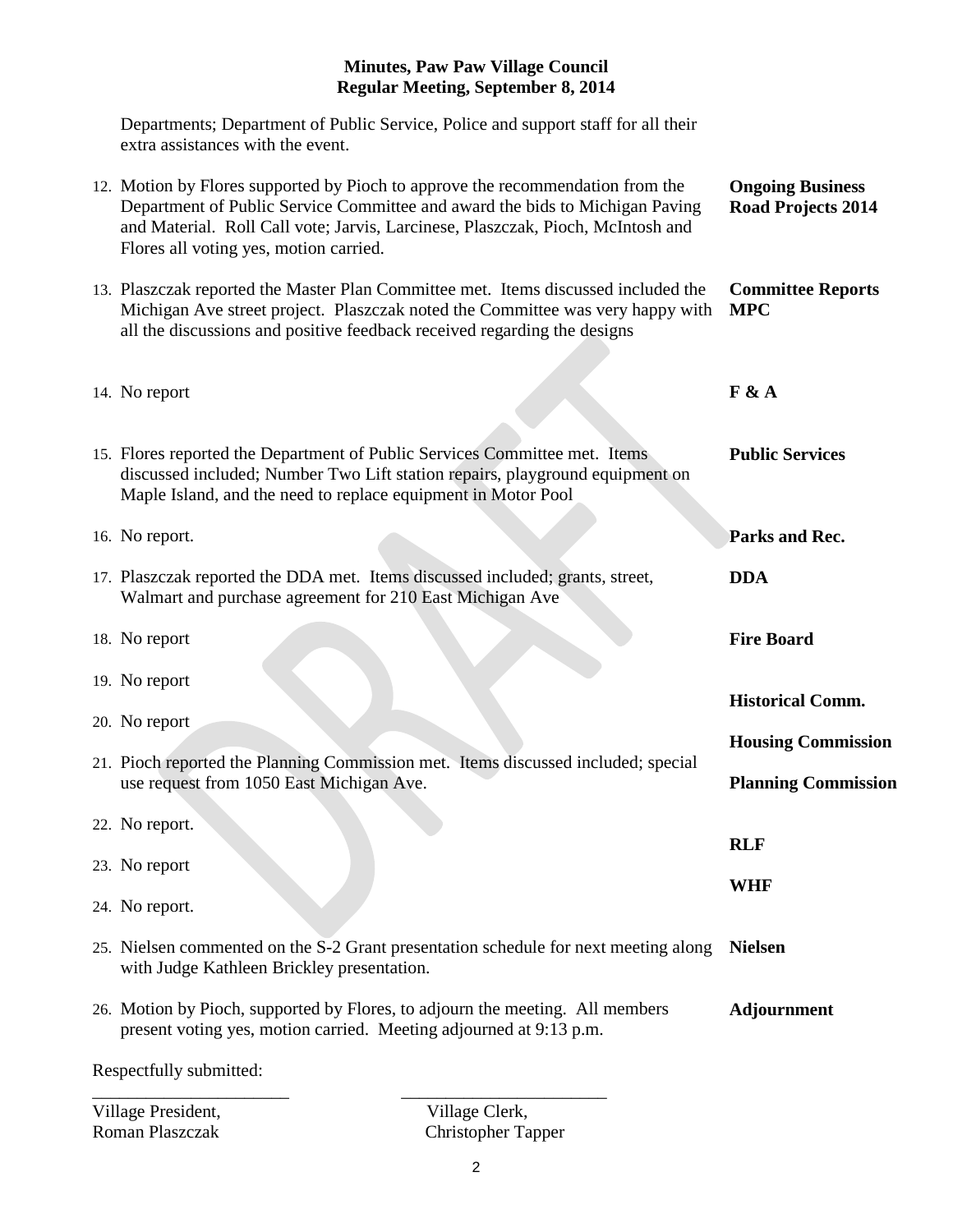**Minutes, Paw Paw Village Council Regular Meeting, September 8, 2014**

3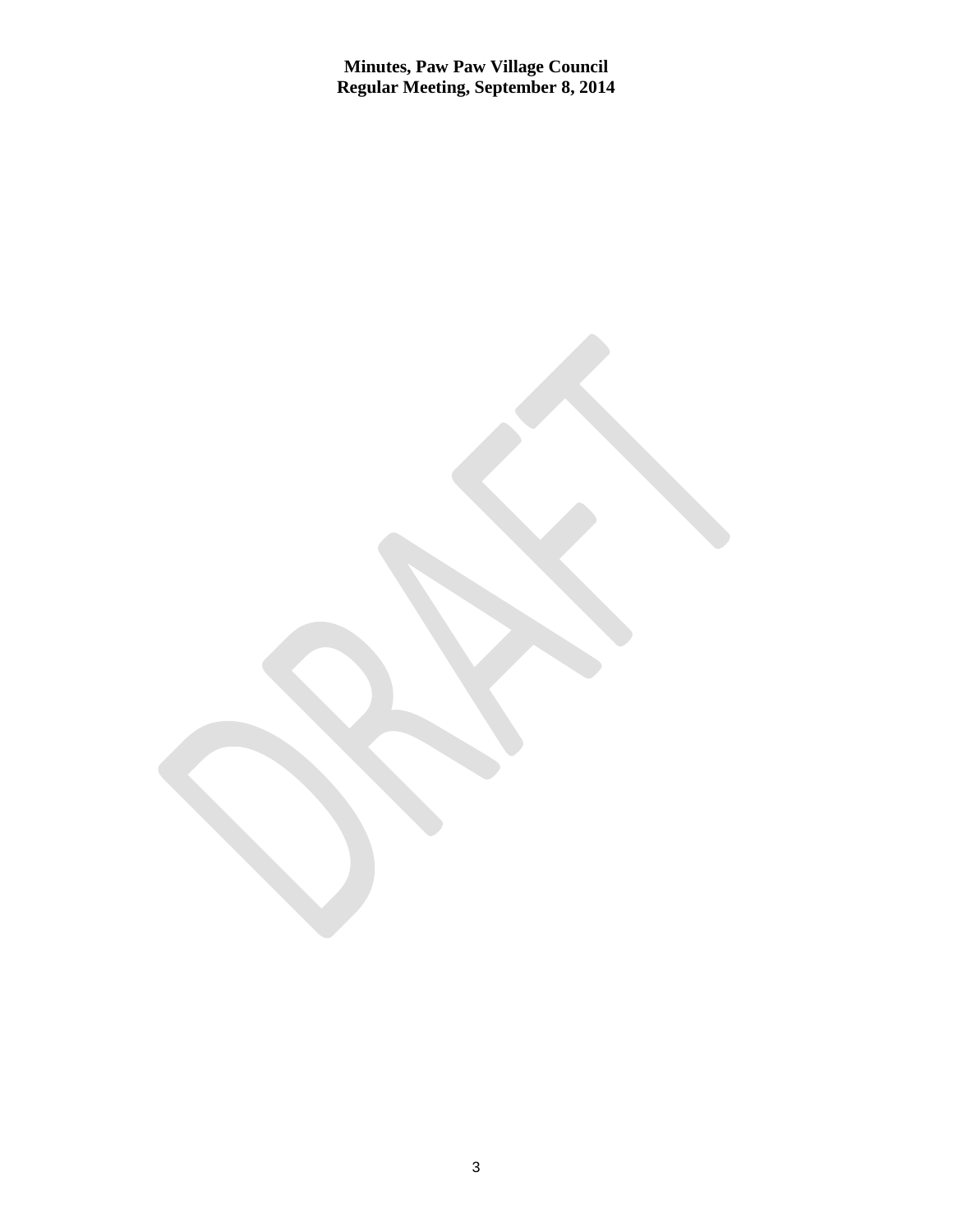#### **Minutes, Paw Paw Village Council Regular Meeting, September 22, 2014**

| 1. | The regular Village Council meeting of Monday, September 8, 2014 convened at<br>7:30 p.m. at 609 West Michigan, Paw Paw, Michigan. President Plaszczak<br>presiding.                                                                                                                                                                                                                                                                                                                                                                                                                                                                                                                                                                                                                                                                                                                                                                                                                                                                                | <b>Meeting Convened</b>                                              |
|----|-----------------------------------------------------------------------------------------------------------------------------------------------------------------------------------------------------------------------------------------------------------------------------------------------------------------------------------------------------------------------------------------------------------------------------------------------------------------------------------------------------------------------------------------------------------------------------------------------------------------------------------------------------------------------------------------------------------------------------------------------------------------------------------------------------------------------------------------------------------------------------------------------------------------------------------------------------------------------------------------------------------------------------------------------------|----------------------------------------------------------------------|
| 2. | Present: President Plaszczak, President Pro-tem Michael Pioch, and Trustees, Eric<br>Larcinese, Mary McIntosh and Nadine Jarvis, Donne Rohr, Marcos Flores. Also<br>present: Village Manager, Larry Nielsen, Director of Public Services, John Small,<br>Chief of Police, Eric Marshall and Village Clerk, Christopher Tapper.                                                                                                                                                                                                                                                                                                                                                                                                                                                                                                                                                                                                                                                                                                                      | <b>Members Present</b>                                               |
| 3. | Motion by Pioch supported by Rohr to approve the revised agenda. All members<br>present voting yes, motion carried.                                                                                                                                                                                                                                                                                                                                                                                                                                                                                                                                                                                                                                                                                                                                                                                                                                                                                                                                 | <b>Approval of Agenda</b>                                            |
| 4. | Motion by Jarvis supported by McIntosh, to approve the corrected minutes of the<br>regular session meeting minutes of September 8, 2014. All members present<br>voting yes, Rohr abstaining, motion carried.                                                                                                                                                                                                                                                                                                                                                                                                                                                                                                                                                                                                                                                                                                                                                                                                                                        | <b>Approved Minutes</b>                                              |
| 5. | Motion by McIntosh, supported by Jarvis to approve accounts payable in the<br>amount of \$566,225.93. All members present voting yes, motion carried. Next<br>claims Flores and Rohr.                                                                                                                                                                                                                                                                                                                                                                                                                                                                                                                                                                                                                                                                                                                                                                                                                                                               | <b>Accounts Payable</b>                                              |
| 6. | Let the record show several members of the audience were in attendance to<br>discuss the Village of Paw Paw street changes to Michigan Ave. Several<br>members of the audience who wished to speak opposing the changes to the street<br>plan. Comments received from; Shawn Klinger, Debbie Klinger and Cindy Pyard.                                                                                                                                                                                                                                                                                                                                                                                                                                                                                                                                                                                                                                                                                                                               | <b>Comments for</b><br>audience members                              |
| 7. | Plaszczak address the audience members by thanking them for all their comments.                                                                                                                                                                                                                                                                                                                                                                                                                                                                                                                                                                                                                                                                                                                                                                                                                                                                                                                                                                     |                                                                      |
| 8. | Honorable Judge Kathleen Brickley provided a presentation to the Council<br>regarding the 36 <sup>th</sup> District Circuit Court. Brickley provide announcement<br>information, technology initiatives, new language access plan, court caseload data,<br>swift & sure sanctions probation and treatment court. Brickley took several<br>comments and questions from the Council and thanked the Council for the<br>opportunity to present.                                                                                                                                                                                                                                                                                                                                                                                                                                                                                                                                                                                                        | <b>Presentation and</b><br><b>Judge Kathleen</b><br><b>Brickley</b>  |
| 9. | Chris Cook and Dan Dombos from Abonmarche Engineering presented to the<br>Council their executive summary of findings with regards to the S-2 Study and<br>SRF Project Plans. The summary information provided; introduction, overview,<br>results along with cost of improvement along with options. With the Village<br>preparing to proceed with the completion of the plans and submittal to the MDEQ,<br>a public hearing is required with at least 30 days of notice. The earliest this could<br>occur at the regular council meeting on October 27, 2014. In additionally the<br>village recently received notice that is was successful in its SAW Grant<br>application for Storm water & Wastewater Asset Management Plan. The grant<br>will allow the Village to establish a GIS system to map and manage their assets,<br>inspect manholes, video inspect sewer, further identity Lift Satiation issues,<br>determine level of service criteria, criticality of assets and develop operation &<br>maintenance strategies for the future. | <b>New Business</b><br>S-2 Grant<br>Abonmarche<br><b>Engineering</b> |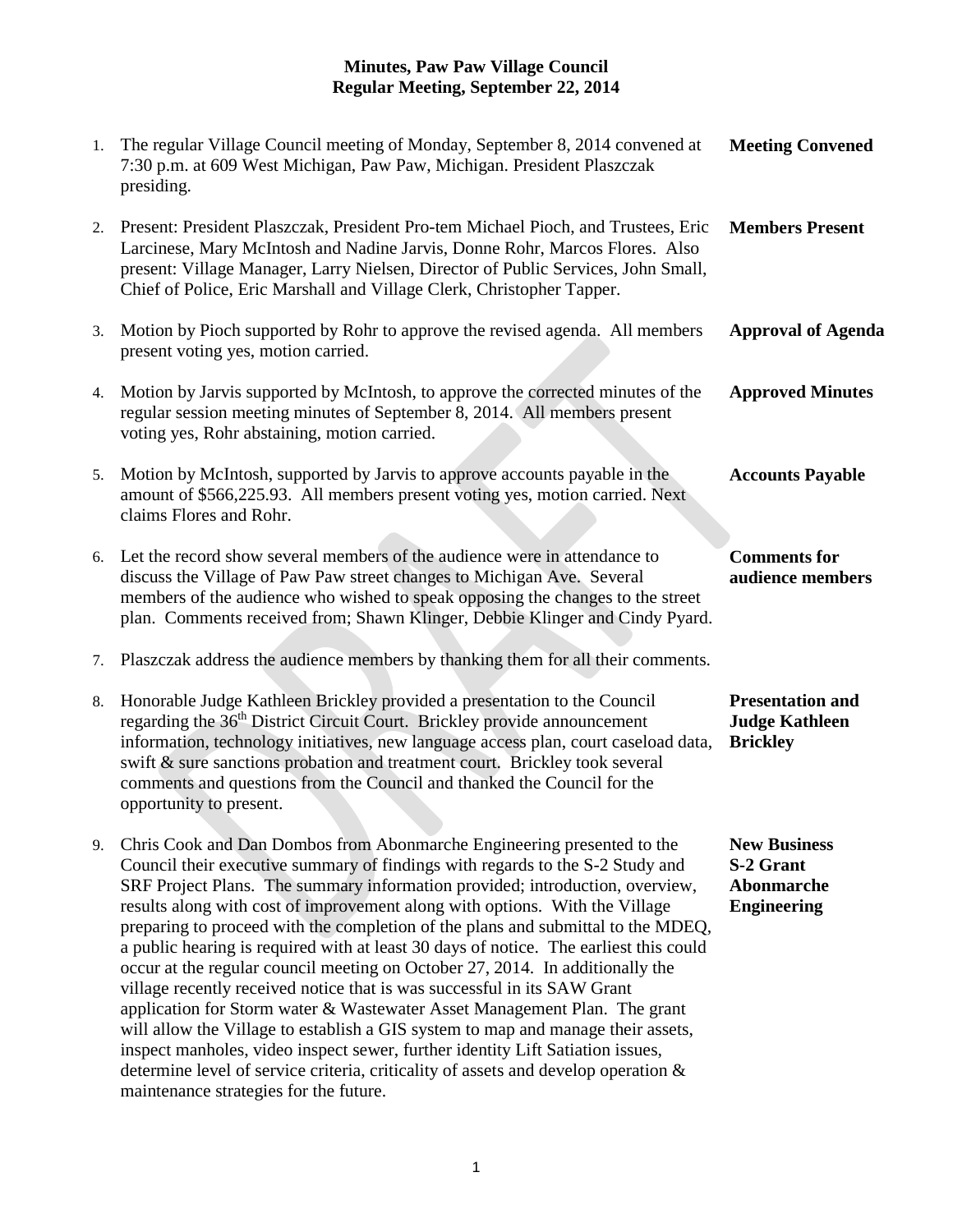### **Minutes, Paw Paw Village Council Regular Meeting, September 22, 2014**

| 10. Motion by Rohr supported by Larcinese to establish a public hearing on the S-2<br>Grant Project Plan for November 10, 2014 beginning shortly after 7:30. All<br>members present voting yes, motion carried.                                                                                                                                                                                                                                                                                                                                                                                                                                                                                                                                   | <b>S-2 Grant Public</b><br><b>Hearing</b>                |
|---------------------------------------------------------------------------------------------------------------------------------------------------------------------------------------------------------------------------------------------------------------------------------------------------------------------------------------------------------------------------------------------------------------------------------------------------------------------------------------------------------------------------------------------------------------------------------------------------------------------------------------------------------------------------------------------------------------------------------------------------|----------------------------------------------------------|
| 11. Motion by Pioch supported by Flores to approve and grant the request from the<br>Paw Paw High School Student Council the use of Main Street, Michigan Ave to<br>Johnson Road for the annual homecoming parade on September 26, 2014<br>beginning at 5:00 pm. All members present voting yes, motion carried.                                                                                                                                                                                                                                                                                                                                                                                                                                  | <b>PPHS Homecoming</b><br>request                        |
| 12. Motion by McIntosh supported by Jarvis to approve and grant the request from the<br>Knights of Columbus Council 3798 the use of sidewalks to hold the annual<br>"Tootsie Roll" drive for October 10 through October 12, 2014. All members<br>present voting yes, motion carried.                                                                                                                                                                                                                                                                                                                                                                                                                                                              | <b>Knights of Columbus</b><br><b>Tootsie Roll Drive</b>  |
| 13. Motion by Pioch supported by Jarvis to accept the recommendation of the<br>Planning Commission and approve the amending the Village of Paw Paw Code of<br>Ordinance Section 42-364 – Nonconforming uses, structures or combinations as<br>presented. Roll Call vote; McIntosh, Flores, Jarvis, Rohr, Larcinese, Plaszczak<br>and Pioch all voting yes, motion carried.                                                                                                                                                                                                                                                                                                                                                                        | <b>Ongoing Business</b><br>Recommendation<br>from the PC |
| 14. Plaszczak reported the Master Plan Committee met. Plaszczak asked the Council<br>to consider changes for Michigan Ave to include adding right turn lanes to the<br>corners of Michigan/Gremps along with Michigan/S Kalamazoo and extending<br>the left turn lanes to allow more traffic to move through the traffic lights.                                                                                                                                                                                                                                                                                                                                                                                                                  | <b>Michigan Ave road</b><br>project.                     |
| 15. A lengthy discussion ensued regarding the request for consideration. Several<br>Council members were concerned about changing the modeling without seeing<br>proposals from the contractor, or the engineers. Council members have been<br>receiving very mix reviews of the street project and are now hesitant to spend<br>more money and time to make changes. This was a temporary project and the<br>Council was going to receive comments and suggestions throughout the<br>review/trail process. The Council has a responsible to the Village residents to<br>spend tax money wisely. The consensus of the Council was to wait until more<br>time travel modeling had been presented along with cost to make changes and<br>additions. |                                                          |
| 16. Rohr reported the Committee met. Items discussed included; review of fiscal year<br>2014-2015 budget and started projections for 2015-2016 budget.                                                                                                                                                                                                                                                                                                                                                                                                                                                                                                                                                                                            | <b>Committee Reports</b><br>F & A                        |
| 17. Flores reported the DPS Committee met. Items discussed included; sidewalks<br>along Willard/Harris Street have started, Lift Station overview site visit from<br>Committee members and Bridge Inspection report.                                                                                                                                                                                                                                                                                                                                                                                                                                                                                                                              | <b>Public Services</b>                                   |
| 18. No report                                                                                                                                                                                                                                                                                                                                                                                                                                                                                                                                                                                                                                                                                                                                     | Parks and Rec.                                           |
| 19. No report.                                                                                                                                                                                                                                                                                                                                                                                                                                                                                                                                                                                                                                                                                                                                    | <b>DDA</b>                                               |
| 20. Annual Fire Department is Thursday, October 2, 2014                                                                                                                                                                                                                                                                                                                                                                                                                                                                                                                                                                                                                                                                                           | <b>Fire Board</b>                                        |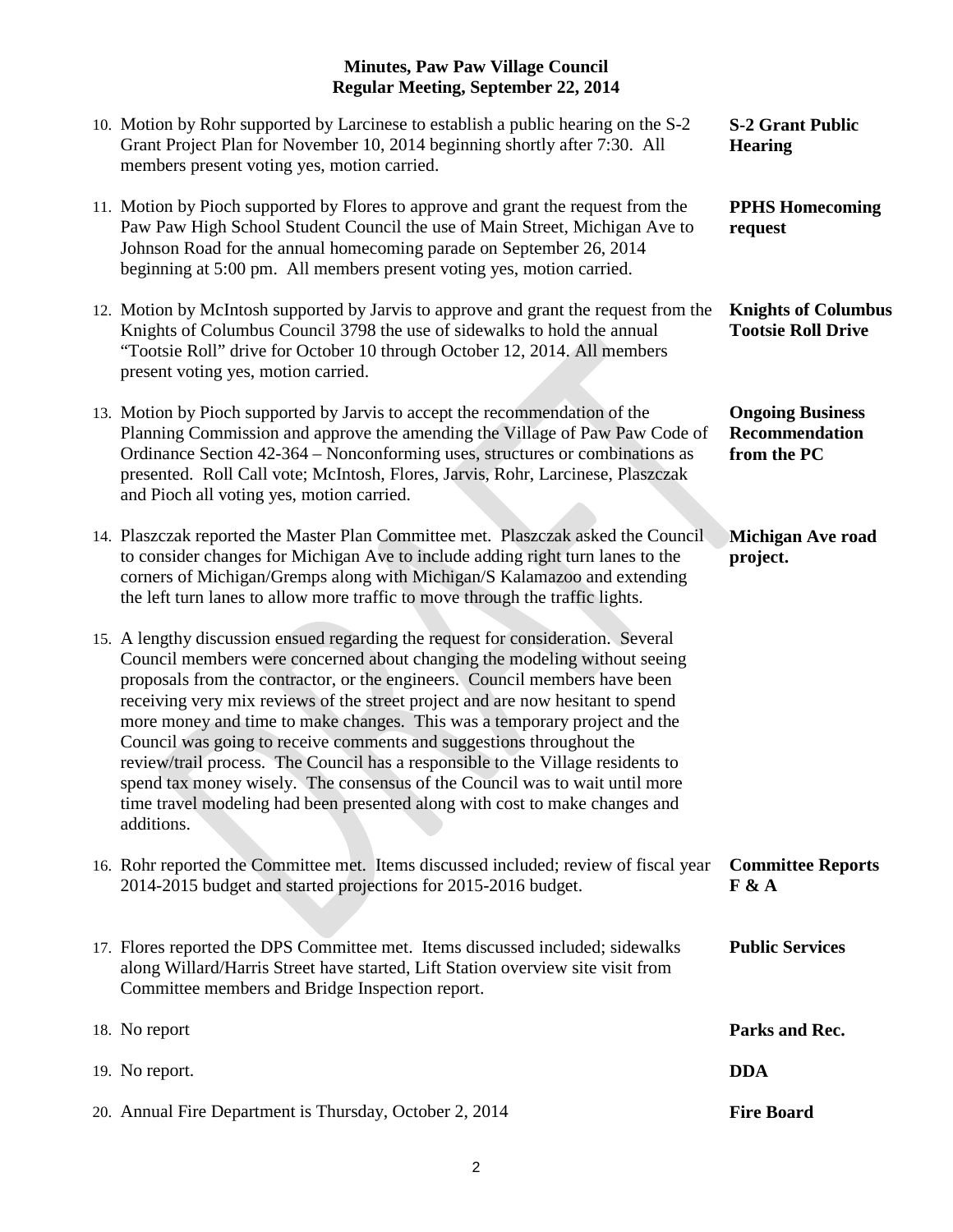### **Minutes, Paw Paw Village Council Regular Meeting, September 22, 2014**

| 21. No report                                                                                                                                                    |                                             |
|------------------------------------------------------------------------------------------------------------------------------------------------------------------|---------------------------------------------|
| 22. No report                                                                                                                                                    | <b>Historical Comm.</b>                     |
|                                                                                                                                                                  | <b>Housing Commission</b>                   |
| 23. No report                                                                                                                                                    | <b>Planning Commission</b>                  |
| 24. No report.                                                                                                                                                   |                                             |
| 25. No report                                                                                                                                                    | <b>RLF</b>                                  |
|                                                                                                                                                                  | <b>WHF</b>                                  |
| 26. Plaszczak noted of several road projects improvements he had notice from South<br>Florida. Plaszczak noted of several bike lanes included in those projects. | <b>Council Comments</b><br><b>Plaszczak</b> |
| 27. Flores comments on several more bike trips from Kalamazoo residents who had<br>used the new bike lane on Michigan Ave.                                       |                                             |
| 28. Motion by Pioch, supported by Flores, to adjourn the meeting. All members<br>present voting yes, motion carried. Meeting adjourned at 10:23 p.m.             | <b>Adjournment</b>                          |
|                                                                                                                                                                  |                                             |

Respectfully submitted:

Village President,<br>Roman Plaszczak

 $\overline{\phantom{a}}$  , and the components of the components of the components of the components of the components of the components of the components of the components of the components of the components of the components of the c Village Clerk,<br>Christopher Tapper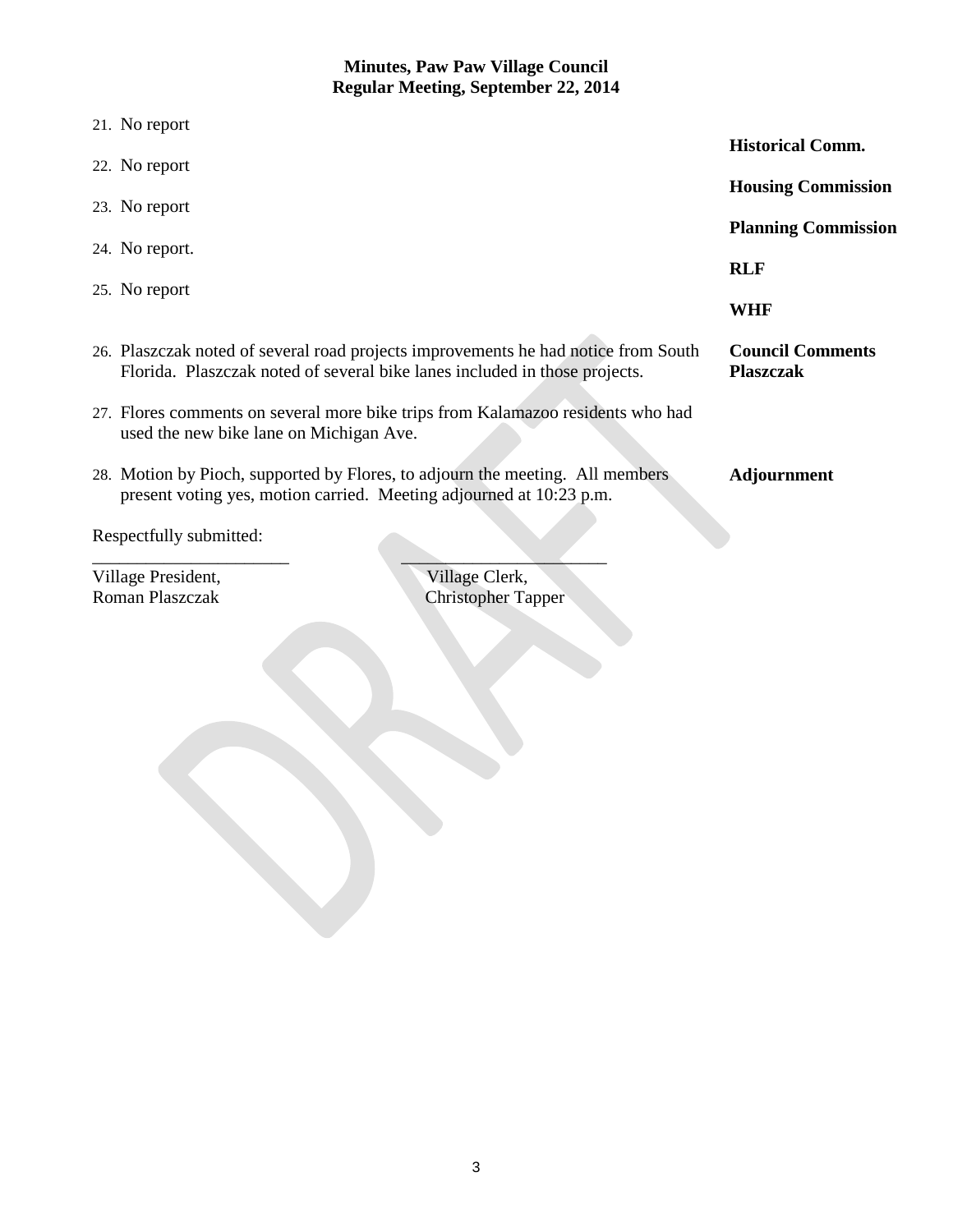### **Minutes, Paw Paw Village Council Regular Meeting, October 13, 2014**

| 1. | The regular Village Council meeting of Tuesday October 13, 2014, convened at<br>7:30 p.m. at the Paw Paw Community Library 609 West Michigan Avenue, Paw<br>Paw, Michigan. President Plaszczak presiding.                                                                                                                                                                                                                                                                                                      | <b>Meeting Convened</b>                                        |
|----|----------------------------------------------------------------------------------------------------------------------------------------------------------------------------------------------------------------------------------------------------------------------------------------------------------------------------------------------------------------------------------------------------------------------------------------------------------------------------------------------------------------|----------------------------------------------------------------|
| 2. | Present: President Plaszczak, President Pro-tem Michael Pioch, and Trustees<br>Marcos Flores, Nadine Jarvis, Eric Larcinese, Mary McIntosh and Donne Rohr.<br>Also present: Village Manager, Larry Nielsen and Chief of Police Eric Marshall.<br>Others present included Mary Springer, Mickey Bittner, Bradley DeVries, Dan<br>Domboss and Chris Cook.                                                                                                                                                        | <b>Members Present</b>                                         |
| 3. | Motion by Rohr with support of Jarvis to approve the Agenda as presented. All<br>members present voting yes, motion carried.                                                                                                                                                                                                                                                                                                                                                                                   | <b>Approval of Agenda</b>                                      |
| 4. | Motion by Pioch with support of Jarvis to approve the minutes of the regular<br>session meeting minutes of September 22, 2014 as corrected. All members<br>present voting yes, motion carried.                                                                                                                                                                                                                                                                                                                 | <b>Approved Minutes</b>                                        |
| 5. | Motion by Rohr with support of Flores to approve accounts payable in the amount<br>of \$319,813.44. All members present voting yes, motion carried. Next claims,<br>Jarvis and Pioch.                                                                                                                                                                                                                                                                                                                          | <b>Accounts Payable</b>                                        |
| 6. | Charles Craddock was present and commented on the road diet. Craddock said it<br>takes him longer to navigate his school bus from the elementary schools to the<br>High school and hoped the Village would go back to the two through lanes.<br>Craddock was asked if he was speaking on behalf of the school district. He was<br>speaking for himself. He also thought it a bad idea for downtown employees to<br>park on Michigan Avenue, Members thanked him for his comment and Mr.<br>Craddock then left. | <b>Public Comment</b><br><b>Road Diet</b>                      |
| 7. | DDA Coordinator Mary Springer spoke about the DDA effort to get downtown<br>businesses to host Safe Trick or Treating Friday October 31 <sup>st</sup> between 3 and 5 PM.<br>Over 40 merchants are participating. Members thought this a good thing for the<br>DDA and the downtown.                                                                                                                                                                                                                           | <b>Public Comment</b><br><b>Halloween</b>                      |
| 8. | Chief Marshall and Nielsen explained the need to upgrade the PD laptops to the<br>new security encryption standards. The system is for lien services NCIC data base<br>requirements. Motion by Rohr with support from Flores to authorize the upgrade<br>the three laptops at a cost of \$15,322.77. Roll call vote with all members voting<br>in the affirmative. Motion carried.                                                                                                                             | PD Laptop Upgrade.                                             |
| 9. | Manager Nielsen provided a brief background of the recommendation from the<br>Planning Commission regarding the downtown overlay district and its<br>development of form based codes. This item will be discussed in greater detail at<br>a future Council meeting when Planning Commission members and consultants<br>may attend the Council meeting.                                                                                                                                                         | <b>Downtown Overlay</b><br><b>District, Form Based</b><br>Code |
|    | 10. Recommendations from the Master Plan Implementation Committee were<br>presented. They included a right turn lane at Michigan and Gremps for east bound<br>vehicles, lengthening the left turn approach at Gremps for east bound Michigan                                                                                                                                                                                                                                                                   | <b>Road Diet Proposed</b><br><b>Amendments</b>                 |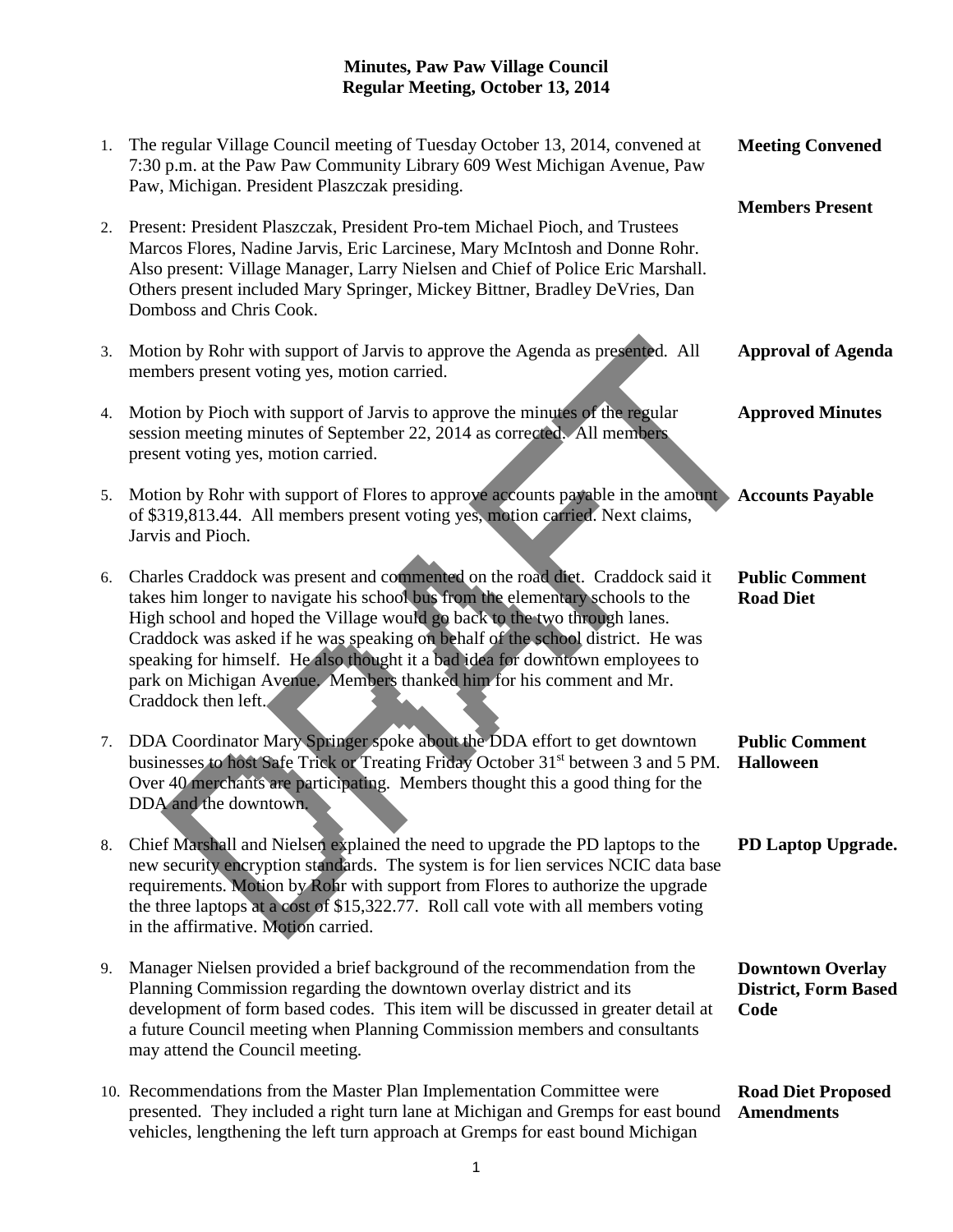#### **Minutes, Paw Paw Village Council Regular Meeting, October 13, 2014**

Avenue vehicles, extend the center turn lane between Kalamazoo and Niles, and painting bicycle symbols along N. Kalamazoo between Oak and Power Plant. Questions regarding the different scenarios followed. Bittner and DeVries provided responses. Not for consideration was a right turn lane at Kalamazoo for east bound Michigan Avenue vehicles. The details about adjusting the timing lights was also discussed. Following the discussion, motion by Pioch with support from Larcinese to accept all of the recommendations except the painting of the bicycle costs on N. Kalamazoo as presented at a cost of \$2,355.65 and the engineering oversight cost of \$500. All members present voting yes, the motion carried.

- 11. Nielsen presented a proposal from Abonmarche Engineering to conduct a water reliability study and an assessment of operational and capital needs. The cost would be \$25,000. Chris Cook, CEO Abonmarche, was present to discuss the proposal. Motion by Flores with support from Pioch to authorize Abonmarche to begin the Water reliability Study for a cost of \$25,000. Roll call with all members voting in the affirmative, motion carried.
- 12. Dan Domboss, Abonmarche, was present to indicate the MDEQ Wastewater Division requested the Village delay the planned public hearing on the SRF Project Plan from November 10, 2014 to December 8, 2014. The request allows their careful and complete review prior to the public hearing. Motion by Jarvis with support from Flores to move the date. All members voted in the affirmative, motion carried.

**Water Reliability Study**

**S-2 SRF Project Plan Public Hearing Change**

| 13. Continue looking at the next budget and issues that impact the budget                                                                                                          | Finance & Admin.                            |
|------------------------------------------------------------------------------------------------------------------------------------------------------------------------------------|---------------------------------------------|
| 14. No meeting this cycle.                                                                                                                                                         | <b>Public Services</b>                      |
| 15. Jarvis reported the next meeting is November $3rd$ .                                                                                                                           | Parks and Rec.                              |
| 16. Plaszczak reported on some of the DDA activities and grant awards.                                                                                                             | <b>DDA</b>                                  |
| 17. Larcinese reported on prior Fire Board meeting.                                                                                                                                | <b>Fire Board</b>                           |
| 18. Plaszczak reported the next meeting is pending.                                                                                                                                | <b>Historical Comm.</b>                     |
| 19. Rohr reported the next meeting is October $20th$ .                                                                                                                             | <b>Housing Commission</b>                   |
| 20. Pioch reported on last meeting.                                                                                                                                                | <b>Planning Commission</b>                  |
| 21. No report.                                                                                                                                                                     | <b>EDC</b>                                  |
| 22. Pioch reported the next meeting is pending.                                                                                                                                    | <b>WHF</b>                                  |
| 23. Larcinese reported the committee will hold a public meeting to discuss the<br>restoration efforts going on with the Lake. It will be November 8 from 1-3 PM at<br>the Library. | <b>Maple Lake</b><br><b>&amp; NR &amp;E</b> |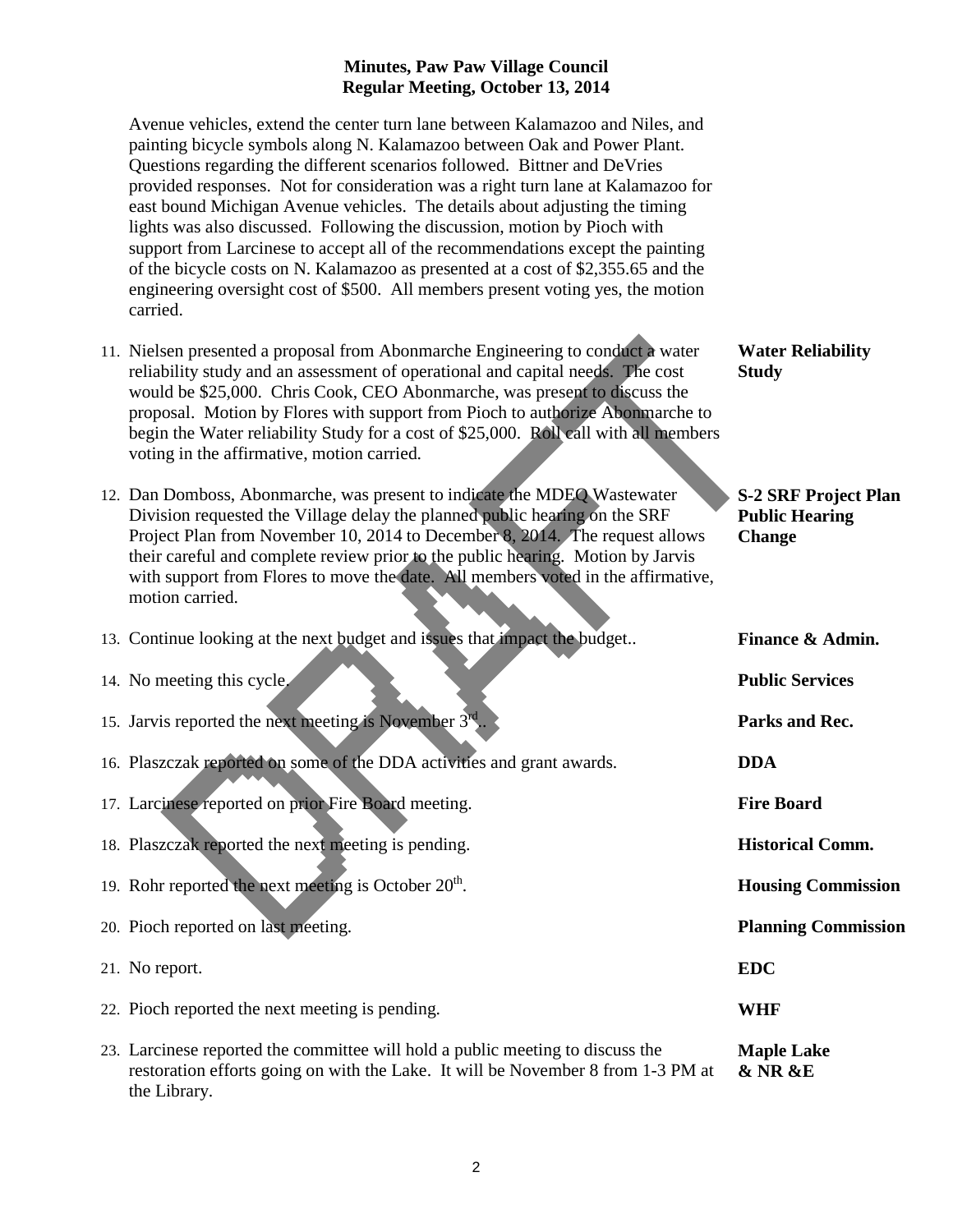### **Minutes, Paw Paw Village Council Regular Meeting, October 13, 2014**

| 24. Flores noted the annual fire department dinner, that public works crew members<br>have been doing a good job, and that the annual Thanksgiving dinner will be from<br>11-3 on Thanksgiving Day, volunteers wanted.                                                         | <b>Council Comments</b> |
|--------------------------------------------------------------------------------------------------------------------------------------------------------------------------------------------------------------------------------------------------------------------------------|-------------------------|
| Jarvis commented on the refunds by the Michigan Municipal League Workers<br>Compensation Fund and Liability and Property Pool noting that as a member we<br>share in the dividends. Jarvis also noted the annual fire department dinner and<br>praised their training efforts. |                         |
| McIntosh appreciated the legal briefs regarding blight cases in Michigan.                                                                                                                                                                                                      |                         |
| 25. Chief Marshall noted that unlocked cars have been broken into in the Village and<br>in surrounding townships. He also noted an Officer assisted a passer-by and the<br>recent firearms training went well.                                                                 | <b>Staff Comments</b>   |
| 26. Motion by Flores with support of Pioch to adjourn the meeting. All members<br>present voting yes, motion carried. Meeting adjourned at 9:07 p.m.                                                                                                                           | <b>Adjournment</b>      |
| Respectfully submitted:                                                                                                                                                                                                                                                        |                         |
| Village President,<br>Village Manager,<br><b>Larry Nielsen</b><br>Roman Plaszczak                                                                                                                                                                                              |                         |
|                                                                                                                                                                                                                                                                                |                         |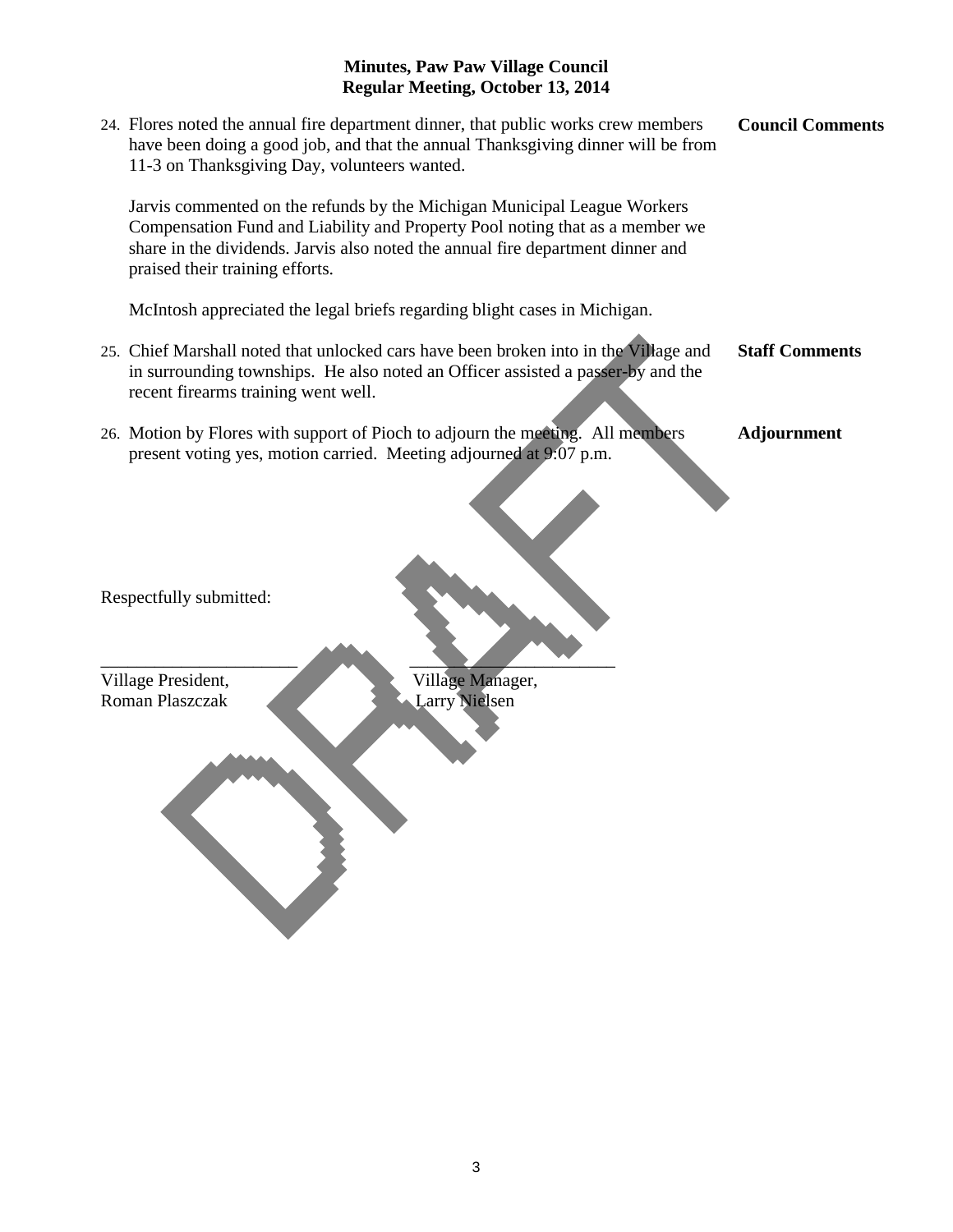### **Minutes, Paw Paw Village Council Regular Meeting, October 27, 2014**

| 1. | The regular Village Council meeting of Tuesday October 27, 2014, convened at<br>7:30 p.m. at the Paw Paw Community Library 609 West Michigan Avenue, Paw<br>Paw, Michigan. President Plaszczak presiding.                                                                                                                                                                                                                                                                                                                                                    | <b>Meeting Convened</b>                              |
|----|--------------------------------------------------------------------------------------------------------------------------------------------------------------------------------------------------------------------------------------------------------------------------------------------------------------------------------------------------------------------------------------------------------------------------------------------------------------------------------------------------------------------------------------------------------------|------------------------------------------------------|
| 2. | Present: President Plaszczak, President Pro-tem Michael Pioch, and Trustees<br>Marcos Flores, Nadine Jarvis, Eric Larcinese, Mary McIntosh and (Donne Rohr,<br>excused). Also present: Village Manager, Larry Nielsen, Chief of Police Eric<br>Marshall, Director, Department of Public Services, John Small and Village Clerk,<br>Christopher Tapper.                                                                                                                                                                                                       | <b>Members Present</b>                               |
| 3. | Motion by Jarvis with support of Flores to approve the Agenda as presented. All<br>members present voting yes, motion carried.                                                                                                                                                                                                                                                                                                                                                                                                                               | <b>Approval of Agenda</b>                            |
| 4. | Motion by Pioch with support of Jarvis to approve the minutes of the regular<br>session meeting minutes of October 13, 2014 as corrected. All members present<br>voting yes, motion carried.                                                                                                                                                                                                                                                                                                                                                                 | <b>Approved Minutes</b>                              |
| 5. | Motion by Pioch with support of Jarvis to approve accounts payable in the amount<br>of \$520,834.82. All members present voting yes, motion carried. Next claims,<br>McIntosh and Rohr.                                                                                                                                                                                                                                                                                                                                                                      | <b>Accounts Payable</b>                              |
| 6. | Mary Springer, DDA Coordinator present to the Council the 2014 DDA plans for<br>various activates "Christmas in the Village" Those activates were included in the<br>Council agenda with a request for street closures.                                                                                                                                                                                                                                                                                                                                      | <b>New Business</b><br><b>Christmas in Village</b>   |
| 7. | Motion by Flores, supported by McIntosh to allow the DDA use of Village Streets<br>and sidewalks on Saturday, December 6, 2014 between 9:30 and 11:00 a.m. and<br>allow the use of the Public Works building between $9:00$ a.m. to $1:30$ p.m. for the<br>DDA's "Christmas in the Village activities". All members present voting yes,<br>motion carried.                                                                                                                                                                                                   |                                                      |
|    | 8. Nielsen asked the Council to provide questions, comments regarding the Planning<br>Commission recommendation considering a text amendment for the downtown<br>overlay district. This has been a long term project the Planning Commission has<br>been working on. The Commission recently held a public hearing to take<br>comments on the proposed overlay district. The Commission voted to approve the<br>amendment and provide the recommendation to the Council. No action is request<br>at this time just provide answers to comments and question. | <b>Ongoing Business</b><br><b>PC</b> recommendations |
| 9. | A general discussion ensued regarding the Planning Commission<br>recommendation. Comments included the possibility of rooftop sitting for<br>business, rooftop designs and how the sidewalks along with pathways would be<br>included in new street designs. The Council will continue to provide Nielsen with<br>feedback.                                                                                                                                                                                                                                  |                                                      |
|    | 10. Plaszczak reported the changes to the right turn lanes on Michigan Ave had been<br>completed. The committee also discussed the decking options for Michigan ave<br>restaurant. Plaszczak noted the committee would like to see these projects start                                                                                                                                                                                                                                                                                                      | <b>Committee Reports</b><br><b>Master Plan</b>       |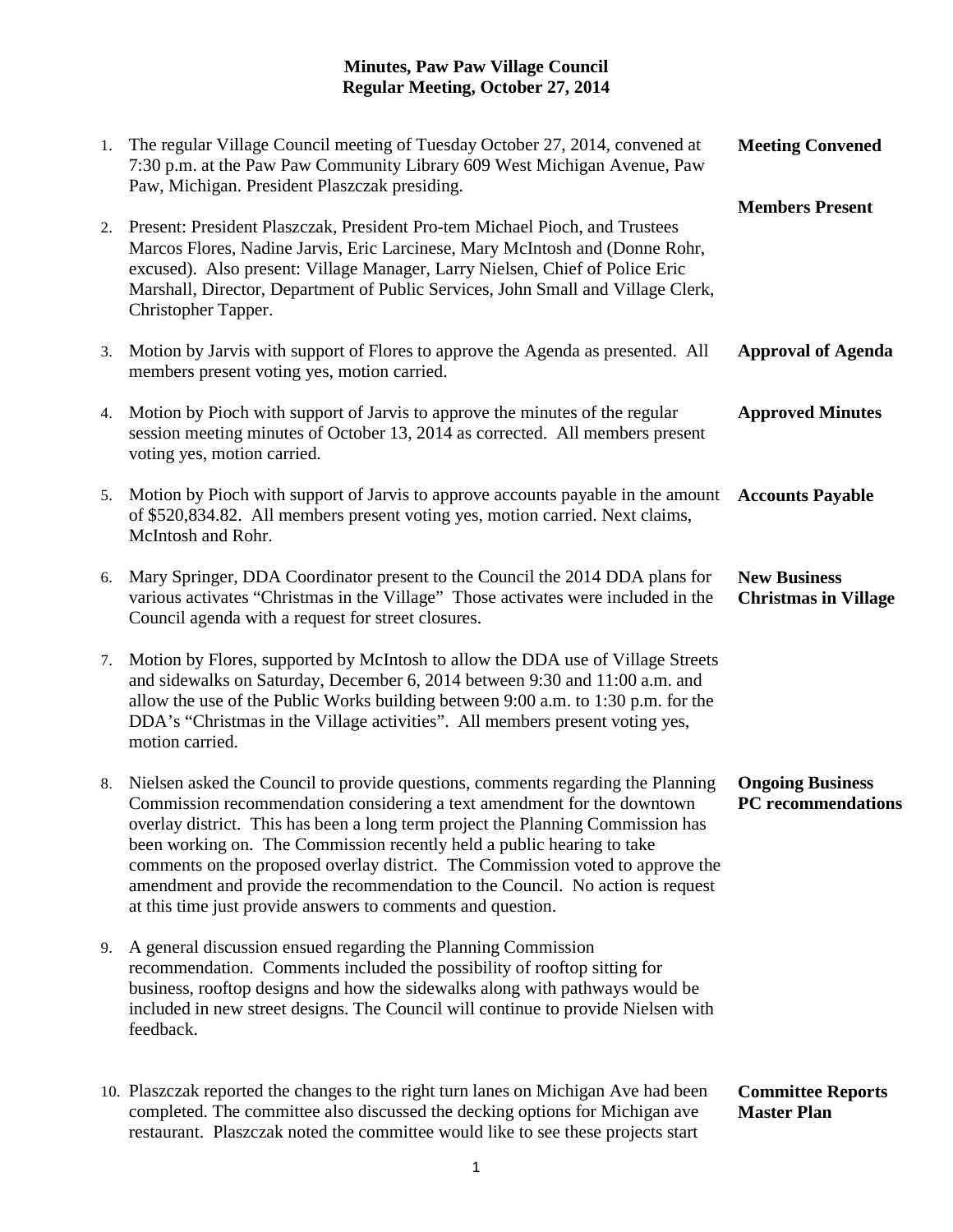### **Minutes, Paw Paw Village Council Regular Meeting, October 27, 2014**

this winter. Comments and questions included the building permitting process along with the Village not having an ordinance regarding these types of structures.

| 11. Continue looking at the next budget and issues that impact the budget                                                                                                                                                                                                                                                                                                   | Finance & Admin.                               |
|-----------------------------------------------------------------------------------------------------------------------------------------------------------------------------------------------------------------------------------------------------------------------------------------------------------------------------------------------------------------------------|------------------------------------------------|
| 12. Flores reported the Public Services Committee met. Committee received an<br>updated from Small of the progress of several projects. The Committee also heard<br>feedback regarding the need for a new salt barn.                                                                                                                                                        | <b>Public Services</b>                         |
| 13. Jarvis reported the next meeting is November $3rd$ .                                                                                                                                                                                                                                                                                                                    | Parks and Rec.                                 |
| 14. Plaszczak noted the committee had not met since last report.                                                                                                                                                                                                                                                                                                            | <b>DDA</b>                                     |
| 15. Larcinese reported on prior Fire Board meeting.                                                                                                                                                                                                                                                                                                                         | <b>Fire Board</b>                              |
| 16. Plaszczak reported the next meeting is pending.                                                                                                                                                                                                                                                                                                                         | <b>Historical Comm.</b>                        |
| 17. No report.                                                                                                                                                                                                                                                                                                                                                              | <b>Housing Commission</b>                      |
| 18. Pioch reported on last meeting.                                                                                                                                                                                                                                                                                                                                         | <b>Planning Commission</b>                     |
| 19. No report.                                                                                                                                                                                                                                                                                                                                                              | <b>EDC</b>                                     |
| 20. Pioch reported the next meeting is pending.                                                                                                                                                                                                                                                                                                                             | <b>WHF</b>                                     |
| 21. Larcinese reported the committee will hold a public meeting to discuss the<br>restoration efforts going on with the Lake. It will be November 8 from 1-3 PM at<br>the Library.                                                                                                                                                                                          | <b>Maple Lake</b><br>& NR &E                   |
| 22. Plaszczak reported he was still waiting on replies from Council regarding Village<br>Manager review.                                                                                                                                                                                                                                                                    | <b>Council Comments</b><br><b>Plaszczak</b>    |
| 23. Flores commented regarding the sidewalk progress. Flores asked the Council to<br>review an additional request for sidewalks in the area of Harris Street and Charles<br>Street. Flores noted the sidewalk projects for 2014-2015 would be under budget<br>and asked the Council to consider the addition sidewalk north along a walking<br>path from Harris to Charles. | <b>Flores</b>                                  |
| 24. A general discussion ensued regarding the request from Flores. Motion by Flores<br>supported by Jarvis to allow the addition sidewalk to be constructed North of<br>Harris/Willard Street to the backside of Charles Street 267 feet for a cost not to<br>exceed \$4,600. Flores, Plaszczak, Jarvis and yes, Larcinese, Pioch and McIntosh<br>voting no, motion fails.  |                                                |
| 25. Chief Marshall noted CPO Officer McMeeken will be going back into the general<br>patrol starting March 1, 2015. Officer McMeeken has done a fantastic job over<br>the last three years and was proud of the work McMeeken put into the position.<br>Marshall indicated Officer Carlson has applied for the CPO position and would<br>start March 1, 2015.               | <b>Staff Comments</b><br><b>Chief Marshall</b> |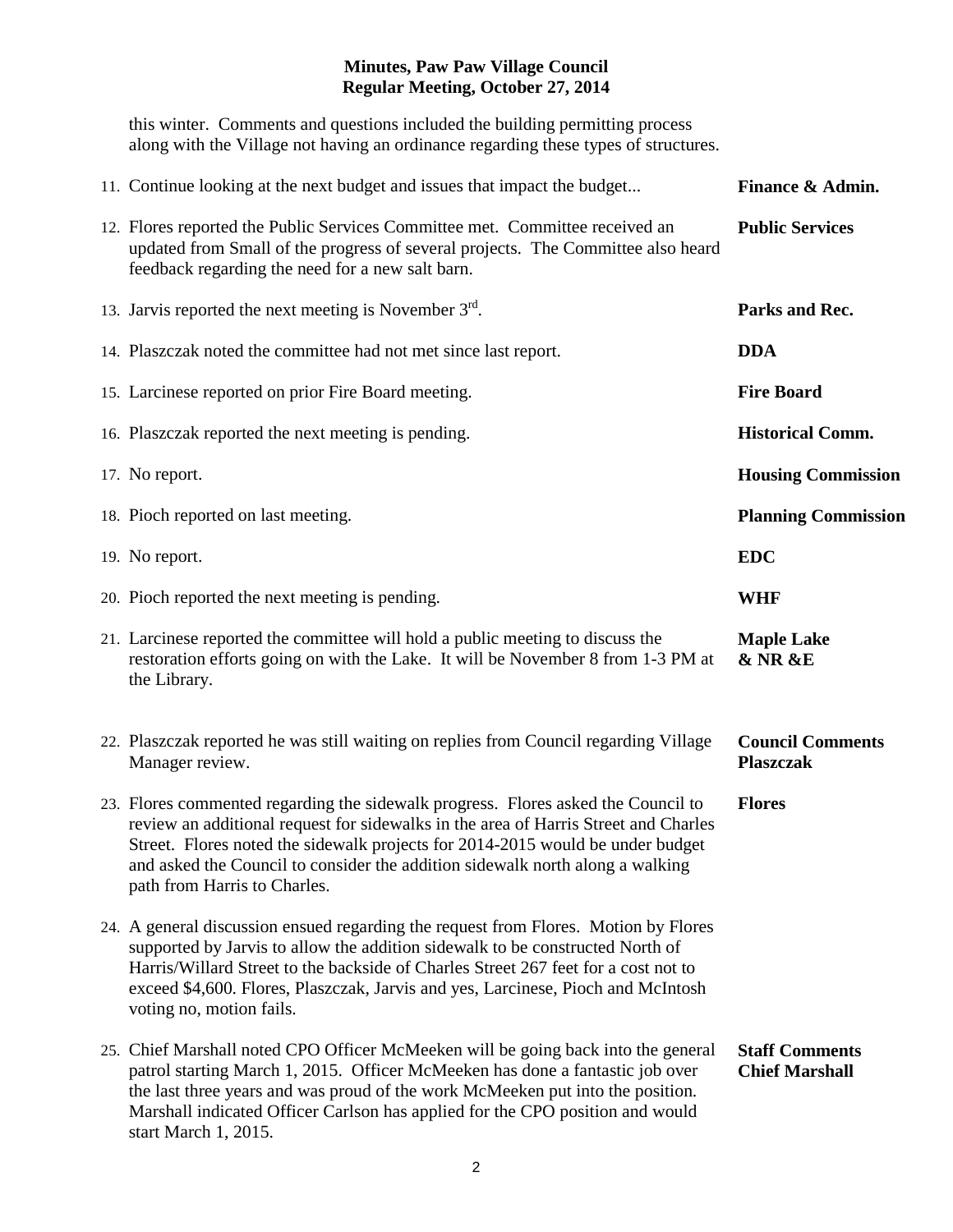### **Minutes, Paw Paw Village Council Regular Meeting, October 27, 2014**

26. Motion by Flores with support of Pioch to adjourn the meeting. All members present voting yes, motion carried. Meeting adjourned at 8:32 p.m. **Adjournment**

Respectfully submitted:

Village President,<br>
Roman Plaszczak<br>
Christopher Ta

\_\_\_\_\_\_\_\_\_\_\_\_\_\_\_\_\_\_\_\_\_\_ \_\_\_\_\_\_\_\_\_\_\_\_\_\_\_\_\_\_\_\_\_\_\_ Christopher Tapper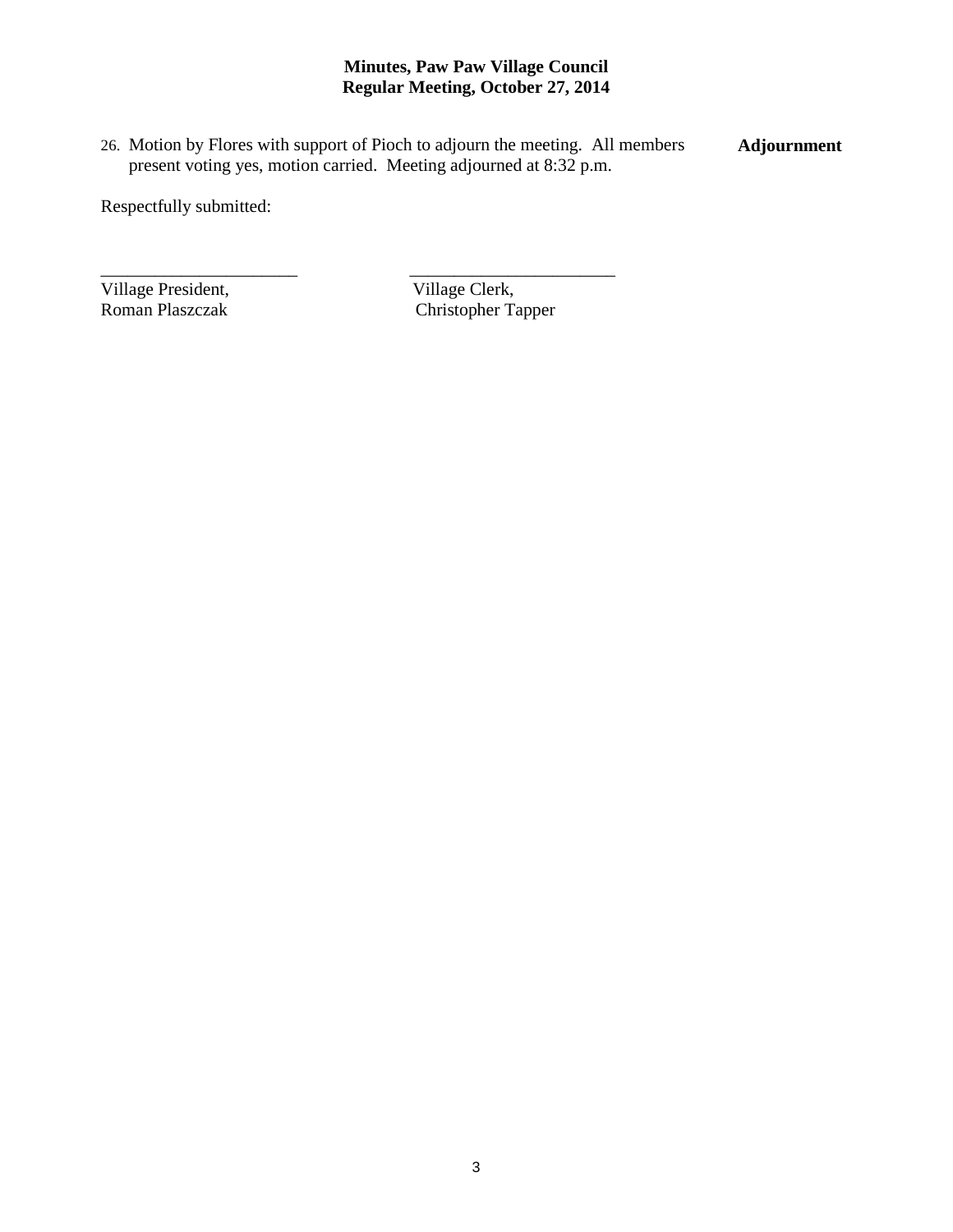### **Minutes, Paw Paw Village Council Regular Meeting, November 10, 2014**

| 1. | The regular Village Council meeting of Monday, November 10, 2014, convened<br>at 7:30 p.m. at the Paw Paw Community Library 609 West Michigan Avenue,<br>Paw Paw, Michigan. President Plaszczak presiding.                                                                                                                                                                                                     | <b>Meeting Convened</b>                                        |
|----|----------------------------------------------------------------------------------------------------------------------------------------------------------------------------------------------------------------------------------------------------------------------------------------------------------------------------------------------------------------------------------------------------------------|----------------------------------------------------------------|
| 2. | Present: President Plaszczak, President Pro-tem Michael Pioch, and Trustees<br>Marcos Flores, Nadine Jarvis, Eric Larcinese, Mary McIntosh and Donne Rohr.<br>Also present: Village Manager, Larry Nielsen, Director, Department of Public<br>Services, John Small and Village Clerk, Christopher Tapper.                                                                                                      | <b>Members Present</b>                                         |
| 3. | Motion by Pioch with support of Rohr to approve the Agenda as presented. All<br>members present voting yes, motion carried.                                                                                                                                                                                                                                                                                    | <b>Approval of Agenda</b>                                      |
| 4. | Motion by Jarvis with support of McIntosh to approve the minutes of the regular<br>session meeting minutes of October 27, 2014. All members present voting yes,<br>Rohr abstaining, motion carried.                                                                                                                                                                                                            | <b>Approved Minutes</b>                                        |
| 5. | Clerk Tapper preformed the official oath of office for new Village Council<br>Trustee, Douglas Craddock. Along with McIntosh, Flores and Jarvis                                                                                                                                                                                                                                                                | <b>Oath of Office</b>                                          |
| 6. | Motion by Rohr with support of McIntosh to approve accounts payable in the<br>amount of \$226,371.95. All members present voting yes, motion carried. Next<br>claims, Flores and Jarvis.                                                                                                                                                                                                                       | <b>Accounts Payable</b>                                        |
| 7. | Eleanor LaRue was in attendance to ask the Council of the sculpture of her<br>business and building located at 200 East Michigan Ave., LaRue was concerned<br>she has attempted to complete the list of safety concerns, Community<br>Development Coordinator, Leonard Lux discovered during a recent inspection of<br>the building. LaRue asked the Council to give her more time to address the<br>concerns. | <b>Comments from</b><br>audience<br><b>Eleanor LaRue</b>       |
| 8. | Shane, from Paw Paw Save-A-Lot was in attendance to discuss the Michigan Ave<br>improvement project. The discussion ensued regarding how the parking and street<br>design is effecting his business.                                                                                                                                                                                                           | <b>Shane, Paw Paw Save</b><br>a Lot                            |
| 9. | Mike Pioch, thanked the Council and the public for the opportunity to serve the<br>Village Council and the community. Pioch noted he believed he and Council had<br>preform great services during his years of service. Pioch commented he would<br>love to continue his public service effects in any different kinds of activates with<br>the Council's blessing.                                            | <b>Mike Pioch</b>                                              |
|    | 10. Motion by McIntosh supported by Rohr to approve and accept the<br>recommendation of the Village President and appoint new Council Member<br>Douglas Craddock to the Council's Finance & Administration Committee and as<br>the liaison from the Council to the Wine & Harvest Festival. All members present<br>voting yes, motion carried.                                                                 | <b>New Business</b><br><b>Committee</b><br><b>Appointments</b> |
|    | 11. Nielsen noted the Planning Commission had submitted to the Council a<br>recommendation regarding the text amendments for the downtown overlay<br>district. Nielsen comments he has received comments from Council. The                                                                                                                                                                                     | <b>Ongoing Business</b><br><b>PC</b> recommendations           |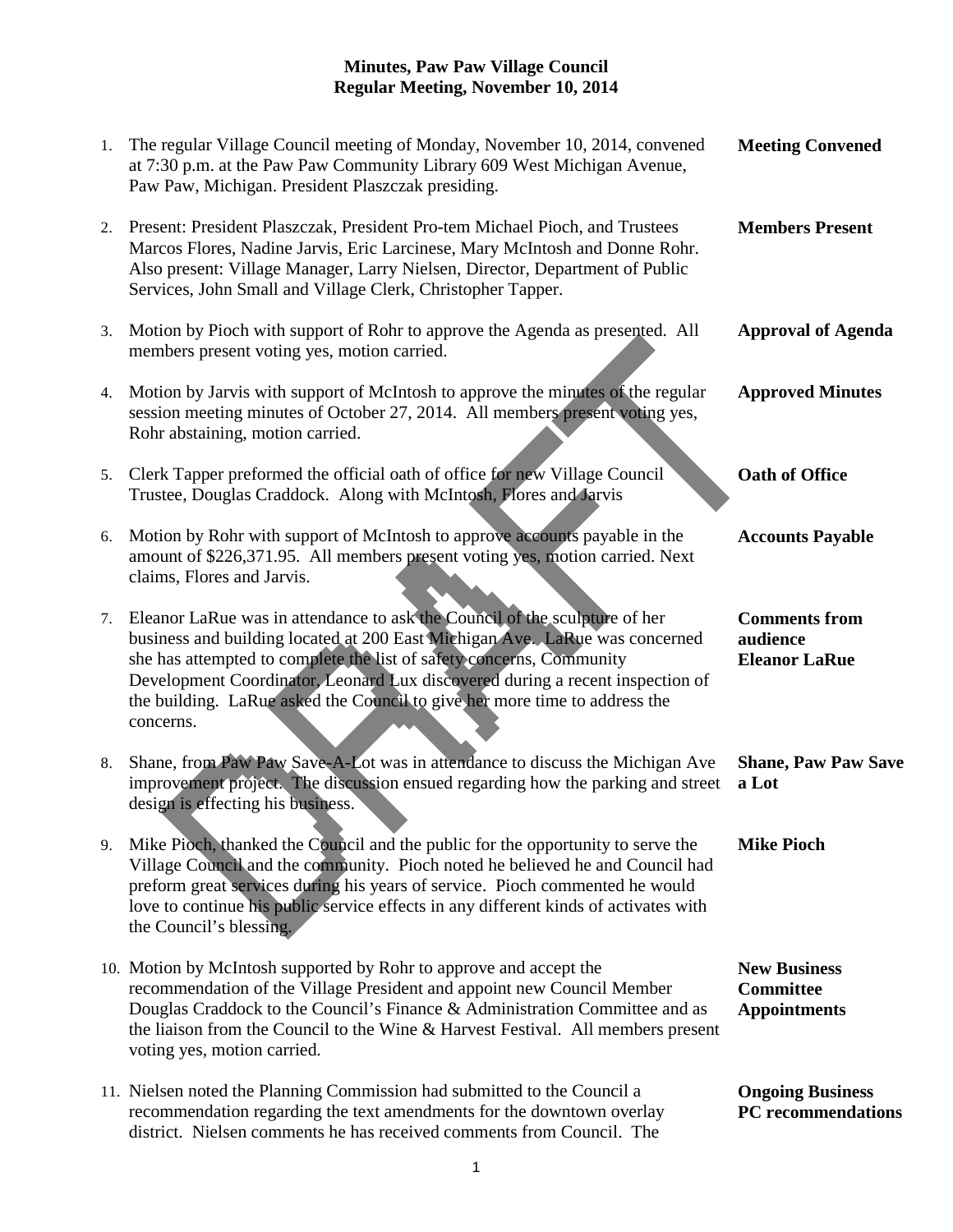#### **Minutes, Paw Paw Village Council Regular Meeting, November 10, 2014**

consensus of the Council was to hear public comments and discussion with Rebecca Harvey, Village Planner. The consensus of the Council was to receive public comment at the December 8, 2014 regular meeting.

| 12. No meeting.                                                                                                                                                                                                                                                                                                                  | <b>Committee Reports</b><br><b>Master Plan</b> |
|----------------------------------------------------------------------------------------------------------------------------------------------------------------------------------------------------------------------------------------------------------------------------------------------------------------------------------|------------------------------------------------|
| 13. Continue looking at the next budget and issues that impact the budget                                                                                                                                                                                                                                                        | Finance & Admin.                               |
| 14. Flores reported the Public Services Committee met. Committee received an<br>updated regarding the Downtown dumpsters for central business district business.                                                                                                                                                                 | <b>Public Services</b>                         |
| 15. Jarvis reported the Committee met. Items discussed included the possible new<br>trail way from the Village of Mattawan to the MDOT park-n-ride south on<br>Kalamazoo Street.                                                                                                                                                 | Parks and Rec.                                 |
| 16. Plaszczak noted the committee had not met since last report                                                                                                                                                                                                                                                                  | <b>DDA</b>                                     |
| 17. Larcinese reported on the Fire Board met. The department is continuing its work<br>regarding the needs assessment for the possibility of a new facility. The<br>department has held of the purchase of a new truck due to the needs assessment.                                                                              | <b>Fire Board</b>                              |
| 18. Plaszczak reported the next meeting is pending.                                                                                                                                                                                                                                                                              | <b>Historical Comm.</b>                        |
| 19. No report.                                                                                                                                                                                                                                                                                                                   | <b>Housing Commission</b>                      |
| 20. Pioch reported the Commission met. Discussion regarding old industrial park and<br>the possibility for different types of new district layouts                                                                                                                                                                               | <b>Planning Commission</b>                     |
| 21. No report.                                                                                                                                                                                                                                                                                                                   | <b>EDC</b>                                     |
| 22. No report.                                                                                                                                                                                                                                                                                                                   | <b>WHF</b>                                     |
| 23. Larcinese reported the committee met. The meeting was held at the Paw Paw<br>District Library. Thirty Five people attended the meeting. The meeting provided<br>updated information from Jennifer Jermalowicz- Jones, Restorative Lake<br>Sciences, LLC. Larcinese noted several Council members were also in<br>attendance. | <b>Maple Lake</b><br>& NR &E                   |
| 24. Plaszczak reported he was still waiting on replies from Council regarding Village<br>Manager review, commented on the quick response of the Paw Paw Fire<br>Department to provide assistance to Paw Paw Township after the electrical outage<br>during last week's election.                                                 | <b>Council Comments</b><br><b>Plaszczak</b>    |
| 25. Several Council members made positive comments regarding the DDA sponsored<br>"Safe Trick or Treat" last week in the Village. Questions regarding when the                                                                                                                                                                   |                                                |

Housing Commission Holiday Dinner.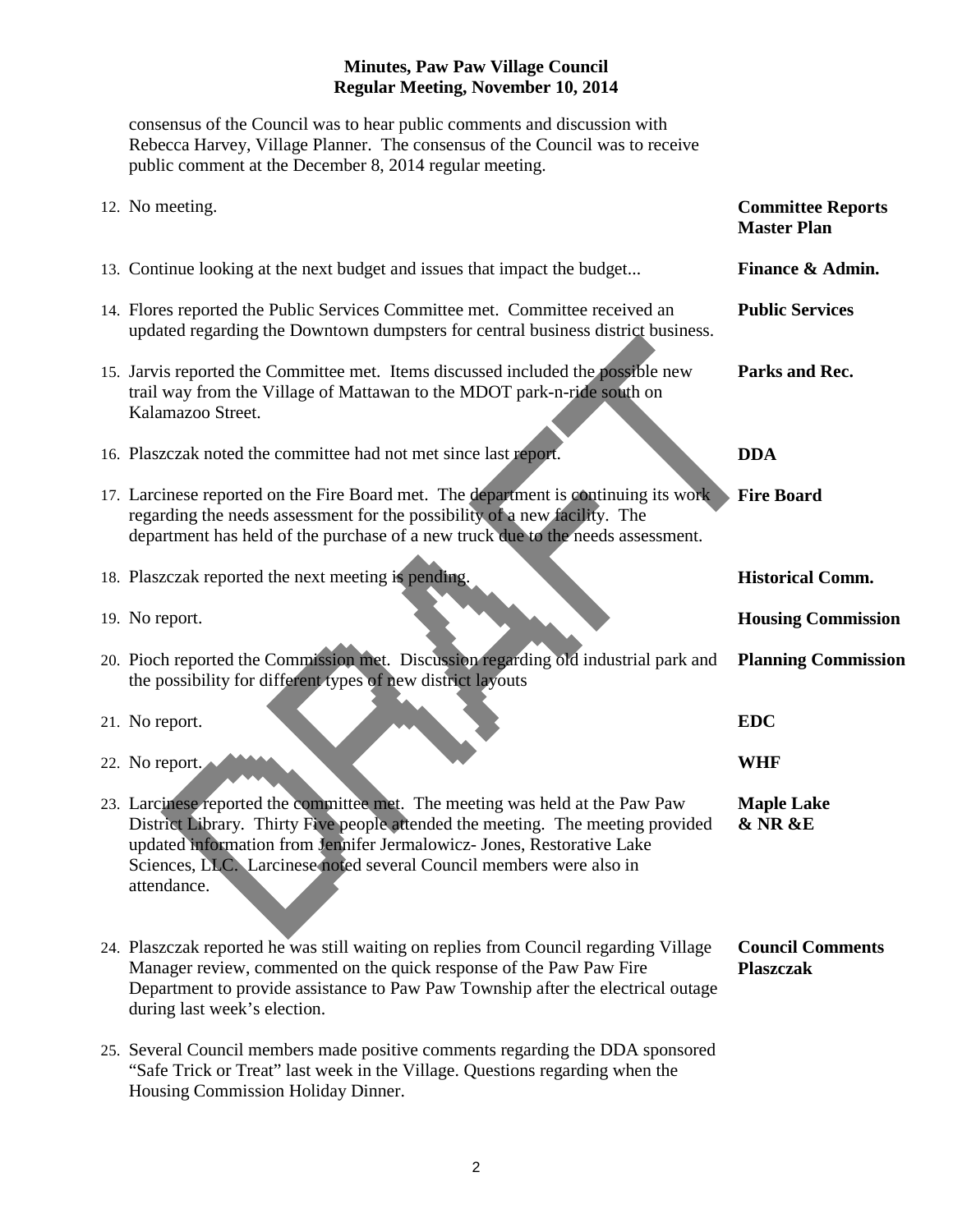#### **Minutes, Paw Paw Village Council Regular Meeting, November 10, 2014**

26. Motion by Flores with support of Jarvis to adjourn the meeting. All members present voting yes, motion carried. Meeting adjourned at 8:17 p.m.

\_\_\_\_\_\_\_\_\_\_\_\_\_\_\_\_\_\_\_\_\_\_ \_\_\_\_\_\_\_\_\_\_\_\_\_\_\_\_\_\_\_\_\_\_\_

**Adjournment**

Respectfully submitted:

Village President, Village Clerk,

Roman Plaszczak Christopher Tapper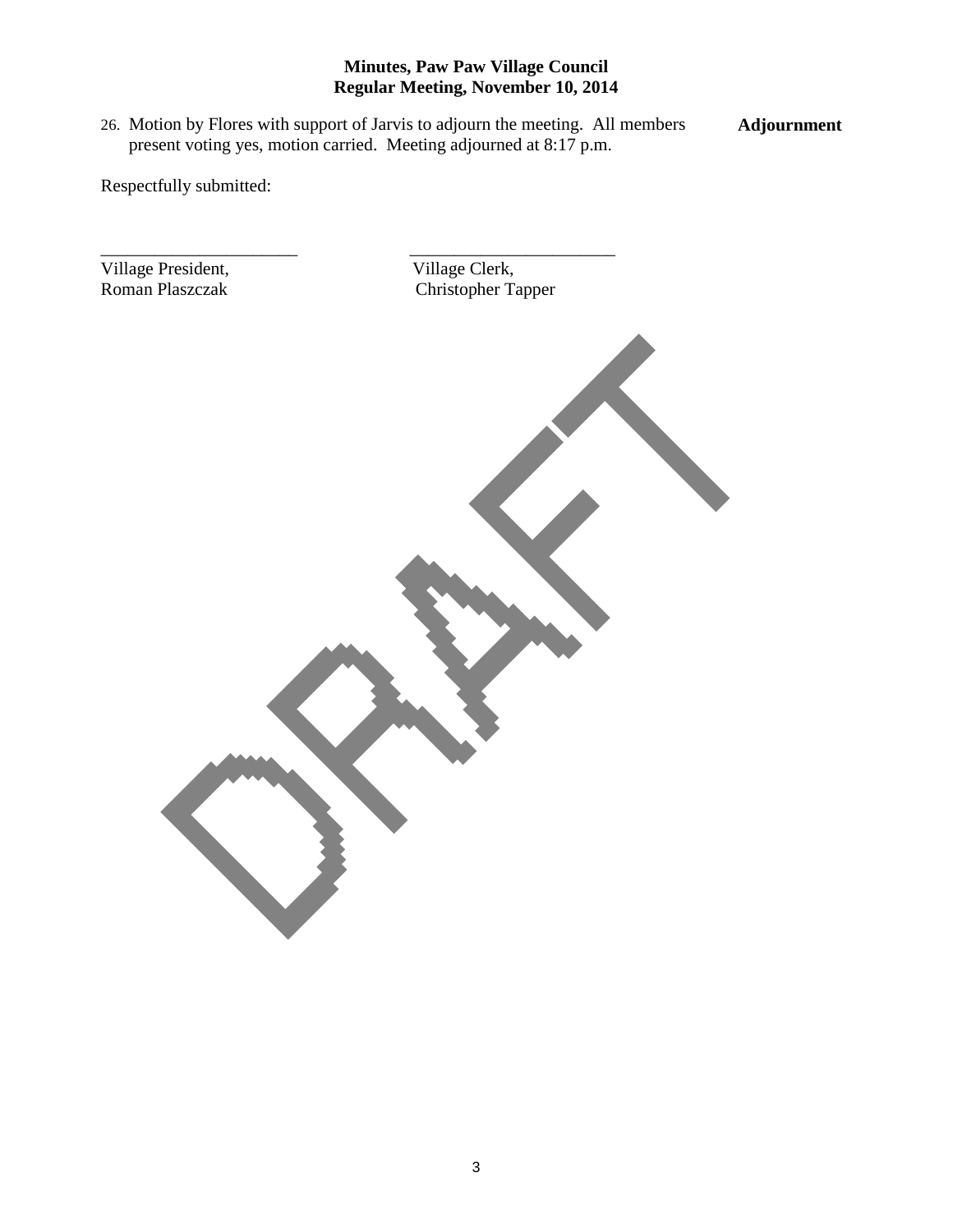### **Minutes, Paw Paw Village Council Workshop Meeting, November 24, 2014**

| 1. | The workshop meeting of the Village Council Monday, November 24, 2014,<br>convened at 6:15 p.m. at the Paw Paw Community Library 609 West Michigan<br>Avenue, Paw Paw, Michigan. President Plaszczak presiding.                                                                                                                                                                                                                                | <b>Meeting Convened</b>                               |
|----|------------------------------------------------------------------------------------------------------------------------------------------------------------------------------------------------------------------------------------------------------------------------------------------------------------------------------------------------------------------------------------------------------------------------------------------------|-------------------------------------------------------|
| 2. | Present: President Plaszczak, and Trustees Marcos Flores, Douglas Craddock,<br>Nadine Jarvis, Eric Larcinese, (Mary McIntosh, excused) and (Donne Rohr 6:30).<br>Also present: Village Manager, Larry Nielsen, Director, Department of Public<br>Services, John Small and Village Clerk, Christopher Tapper.                                                                                                                                   | <b>Members Present</b>                                |
| 3. | Mickey Bittner, Wightman Associates was in attendance to review and discuss the<br>three MDOT grant projects involving West Michigan Avenue. Two of the grants<br>are CMAQ projects for accentuated signals with one possible at Gremps/Michigan<br>Ave and one possible at Hazen/Michigan Ave. The major part of the grant would<br>be reconstruction from Gremps to west of the Village limits on Michigan Ave.                              | <b>Michigan Avenue</b><br><b>Grant Project update</b> |
| 4. | Daniel Dombos, Abonmarche was in attendance to review and discuss the<br>continued efforts regarding the S-2 Grant Sewer Study & SRF Project Plan.<br>Dombos noted the Michigan Avenue grants discussed by Bittner could be<br>coordinated with the sewer improvements needed with the Hi-Lift Station on<br>North Street. Dombos comments with the possibility of combining the two effects<br>the Village could save on constructions costs. | <b>S-Grant</b>                                        |
| 5. | The Council thanked Nielsen, Bittner and Dombos for their continued efforts<br>regarding these projects.                                                                                                                                                                                                                                                                                                                                       |                                                       |
| 6. | Motion by Flores with support of Jarvis to adjourn the meeting. All members<br>present voting yes, motion carried. Meeting adjourned at 7:17 p.m.                                                                                                                                                                                                                                                                                              | <b>Adjournment</b>                                    |
|    | Respectfully submitted:                                                                                                                                                                                                                                                                                                                                                                                                                        |                                                       |

Village President,<br>Roman Plaszczak

\_\_\_\_\_\_\_\_\_\_\_\_\_\_\_\_\_\_\_\_\_\_ \_\_\_\_\_\_\_\_\_\_\_\_\_\_\_\_\_\_\_\_\_\_\_ Village Clerk,<br>Christopher Tapper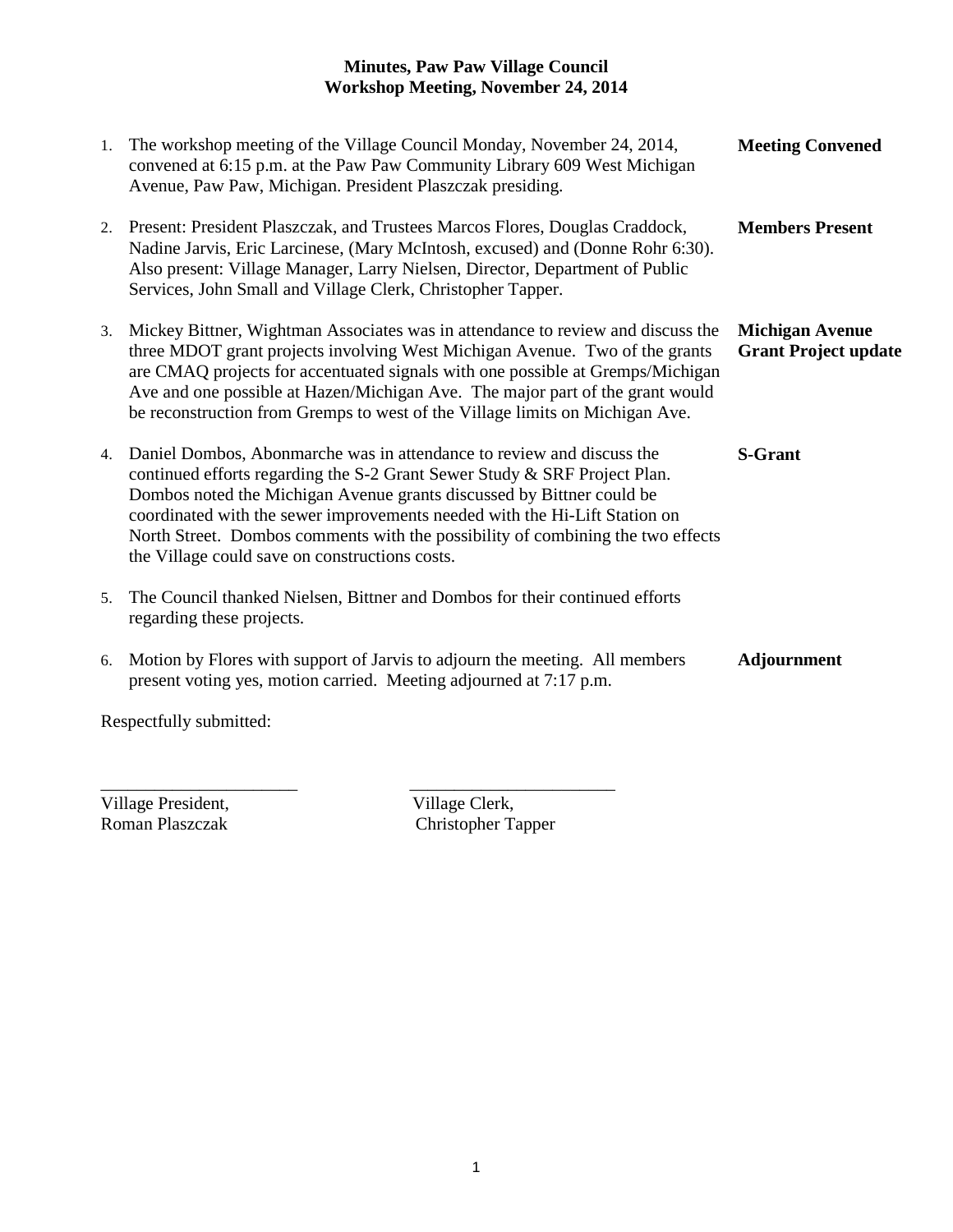### **Minutes, Paw Paw Village Council Regular Meeting, November 24, 2014**

| 1. | The regular Village Council meeting of Monday, November 24, 2014, convened<br>at 7:30 p.m. at the Paw Paw Community Library 609 West Michigan Avenue,<br>Paw Paw, Michigan. President Plaszczak presiding.                                                                                                                                                                                                    | <b>Meeting Convened</b>                                                 |
|----|---------------------------------------------------------------------------------------------------------------------------------------------------------------------------------------------------------------------------------------------------------------------------------------------------------------------------------------------------------------------------------------------------------------|-------------------------------------------------------------------------|
| 2. | Present: President Plaszczak, and Trustees Marcos Flores, Nadine Jarvis, Eric<br>Larcinese, Douglas Craddock, (Mary McIntosh, excused) and Donne Rohr. Also<br>present: Village Manager, Larry Nielsen, Director, Department of Public Services,<br>John Small, Chief of Police, Eric Marshall and Village Clerk, Christopher Tapper.                                                                         | <b>Members Present</b>                                                  |
| 3. | Motion by Flores with support of Jarvis to approve the Agenda as presented. All<br>members present voting yes, motion carried.                                                                                                                                                                                                                                                                                | <b>Approval of Agenda</b>                                               |
| 4. | Motion by Rohr with support of Jarvis to approve the minutes of the regular<br>session meeting minutes of November 10, 2014. All members present voting yes,<br>motion carried.                                                                                                                                                                                                                               | <b>Approved Minutes</b>                                                 |
| 5. | Motion by Jarvis with support of Flores to approve accounts payable in the<br>amount of \$483,784.71. All members present voting yes, Plaszczak abstaining<br>motion carried. Next claims, Craddock and Rohr.                                                                                                                                                                                                 | <b>Accounts Payable</b>                                                 |
| 6. | Eleanor LaRue was in attendance to ask the Council of the sculpture of her<br>business and building located at 200 East Michigan Ave. LaRue was concerned<br>she has attempted to complete the list of safety concerns, Community<br>Development Coordinator, Leonard Lux discovered during a recent inspection of<br>the building. LaRue asked the Council to give her more time to address the<br>concerns. | <b>Comments from</b><br>audience<br><b>Eleanor LaRue</b>                |
| 7. | Amy Craddock, Christmas Parade Committee, Chairperson was in attendance to<br>remind the Council of the activates for the "Christmas in the Village" Craddock<br>looked forward to the members at the December 5, 2014 tree lighting.                                                                                                                                                                         | <b>Amy Craddock</b>                                                     |
| 8. | Nielsen introduced to the Council Karla Tacy, Village of Paw Paw, Personnel<br>Assistant and Gary Elferink, Motor Pool Supervisor. Tacy and Elferink are<br>replacing Becky Gregory and Tracy Kirvan who both been employed by the<br>Village of Paw Paw for over 30 years.                                                                                                                                   | <b>Presentation &amp; Guest</b><br>Karla Tacy & Gary<br><b>Elferink</b> |
| 9. | Motion by Rohr supported by Larcinese to approve and accept the<br>recommendation of the Village President and appoint Michael Pioch to the<br>Planning Commission. Plaszczak noted position became available with the<br>resignation of Elisa Crafts. All members present voting yes, motion carried.                                                                                                        | <b>New Business</b><br><b>Planning Commission</b>                       |
|    | 10. Motion by Flores supported by Rohr to approve and accept the recommendation<br>of the Village President and appoint Nadine Jarvis as Council representative to the<br>Planning Commission. All members present voting yes, motion carried.                                                                                                                                                                |                                                                         |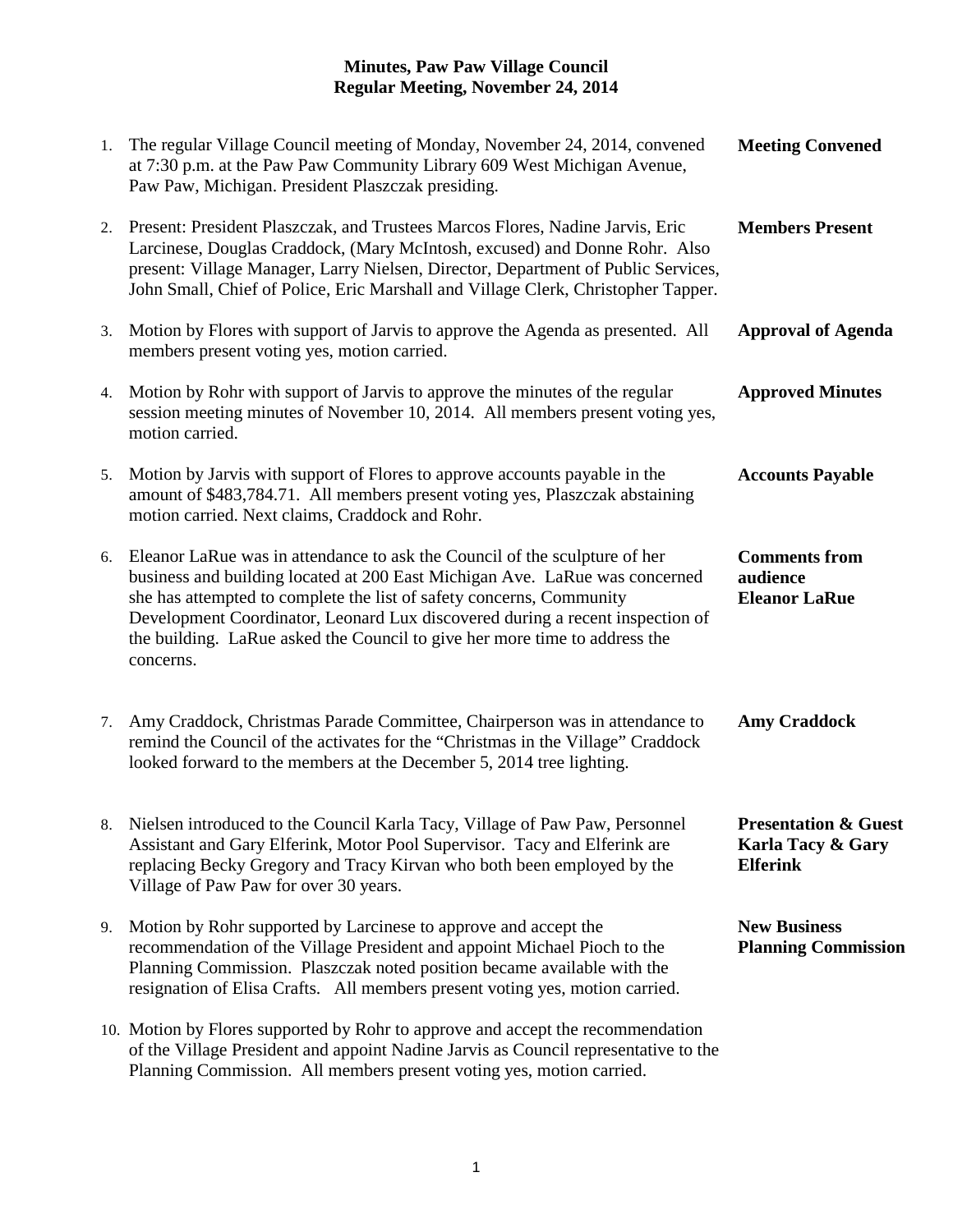### **Minutes, Paw Paw Village Council Regular Meeting, November 24, 2014**

| 11. Leonard Lux, Community Development Coordinator was present to report to the<br>Council of his activities. Lux provided a report regarding his rental inspections.<br>In the calendar year 2014 Lux preformed 244 inspections completed along with<br>adding 27 new rental registrations. Lux provided important corrections to the<br>inspection/utility billing report. Lux made note of several multifamily properties<br>in example who had only being charge one rate electric-water-sewer services,<br>when in fact per the Village of Paw Paw Code of Ordinance, when a property has<br>multi rental units the property should be billed for each unit as opposite to one<br>service. Lux commented this was an important fact to discuss because of the<br>impact these types of rental properties have to the Village of Paw Paw utility<br>infrastructure. | <b>Ongoing Business</b><br><b>Community</b><br><b>Development</b><br><b>Coordinator update</b> |
|-------------------------------------------------------------------------------------------------------------------------------------------------------------------------------------------------------------------------------------------------------------------------------------------------------------------------------------------------------------------------------------------------------------------------------------------------------------------------------------------------------------------------------------------------------------------------------------------------------------------------------------------------------------------------------------------------------------------------------------------------------------------------------------------------------------------------------------------------------------------------|------------------------------------------------------------------------------------------------|
| 12. No meeting.                                                                                                                                                                                                                                                                                                                                                                                                                                                                                                                                                                                                                                                                                                                                                                                                                                                         | <b>Committee Reports</b><br><b>Master Plan</b>                                                 |
| 13. No meeting.                                                                                                                                                                                                                                                                                                                                                                                                                                                                                                                                                                                                                                                                                                                                                                                                                                                         | Finance & Admin.                                                                               |
| 14. No meeting.                                                                                                                                                                                                                                                                                                                                                                                                                                                                                                                                                                                                                                                                                                                                                                                                                                                         | <b>Public Services</b>                                                                         |
| 15. No meeting                                                                                                                                                                                                                                                                                                                                                                                                                                                                                                                                                                                                                                                                                                                                                                                                                                                          | Parks and Rec.                                                                                 |
| 16. Nielsen reported the Downtown Development Authority met. Several grants were<br>award for business development.                                                                                                                                                                                                                                                                                                                                                                                                                                                                                                                                                                                                                                                                                                                                                     | <b>DDA</b>                                                                                     |
| 17. Nielsen noted of a schedule meeting for December 17, 2014.                                                                                                                                                                                                                                                                                                                                                                                                                                                                                                                                                                                                                                                                                                                                                                                                          | <b>Fire Board</b>                                                                              |
| 18. Plaszczak reported the next meeting is pending.                                                                                                                                                                                                                                                                                                                                                                                                                                                                                                                                                                                                                                                                                                                                                                                                                     | <b>Historical Comm.</b>                                                                        |
| 19. Rohr reported the Housing Commission met. Items discussed included; budget,<br>Five year plan and annual needs assessment.                                                                                                                                                                                                                                                                                                                                                                                                                                                                                                                                                                                                                                                                                                                                          | <b>Housing Commission</b>                                                                      |
| 20. No report                                                                                                                                                                                                                                                                                                                                                                                                                                                                                                                                                                                                                                                                                                                                                                                                                                                           | <b>Planning Commission</b>                                                                     |
| 21. No report.                                                                                                                                                                                                                                                                                                                                                                                                                                                                                                                                                                                                                                                                                                                                                                                                                                                          | <b>EDC</b>                                                                                     |
| 22. No report.                                                                                                                                                                                                                                                                                                                                                                                                                                                                                                                                                                                                                                                                                                                                                                                                                                                          | <b>WHF</b>                                                                                     |
| 23. No report.                                                                                                                                                                                                                                                                                                                                                                                                                                                                                                                                                                                                                                                                                                                                                                                                                                                          | <b>Maple Lake</b><br><b>&amp; NR &amp;E</b>                                                    |

24. Flores reminded the Council of the annual, "Community Thanksgiving Dinner" at the Knights of Columbus from 12:00 to 3:00, Thursday. **Council Comments Flores**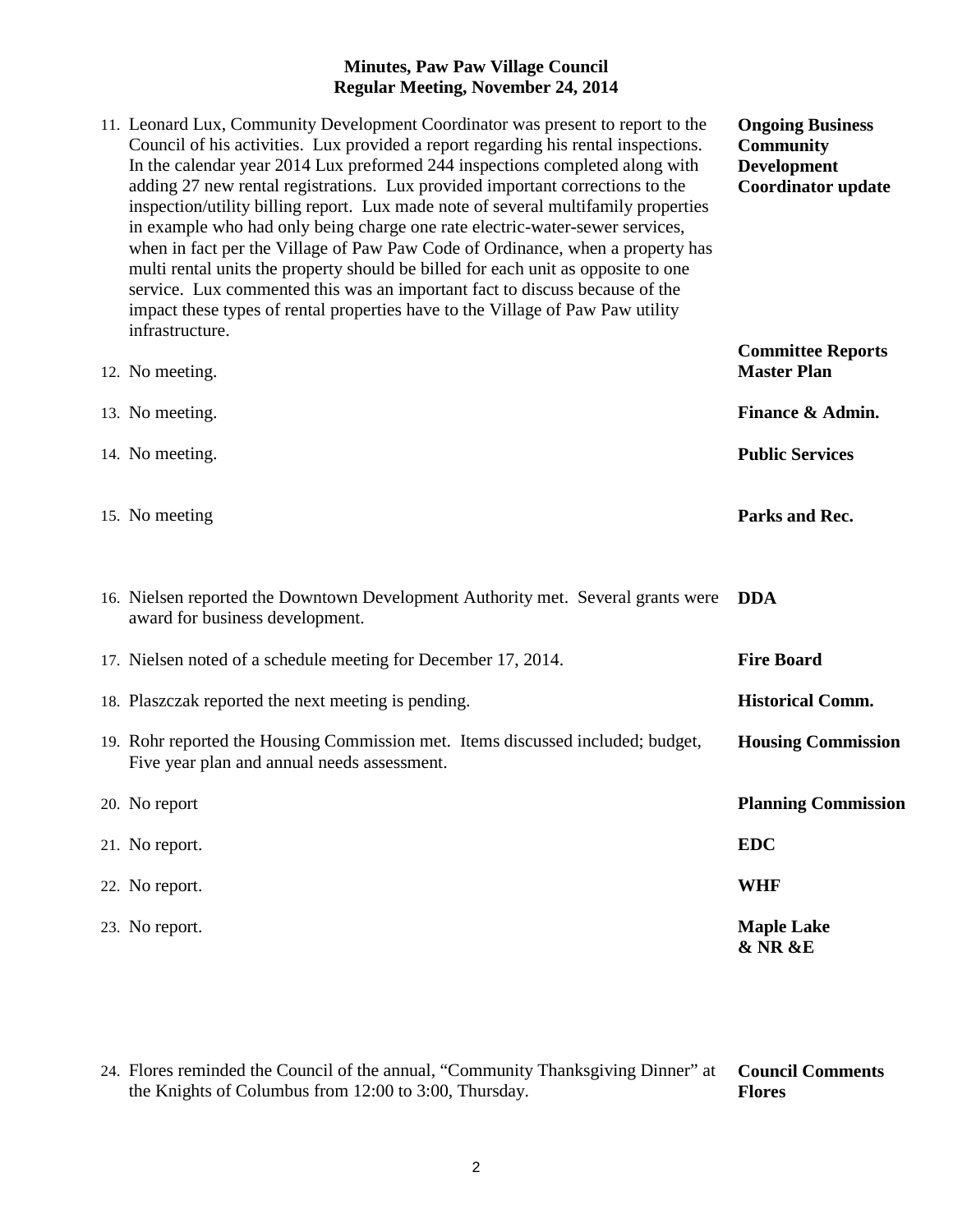### **Minutes, Paw Paw Village Council Regular Meeting, November 24, 2014**

| 25. Rohr noted of the positive comments regarding the Christmas lights and the<br>positive feedback regarding leaf pick up.                                                                                                                                                                                                                                                                                         | Rohr               |
|---------------------------------------------------------------------------------------------------------------------------------------------------------------------------------------------------------------------------------------------------------------------------------------------------------------------------------------------------------------------------------------------------------------------|--------------------|
| 26. Larcinese thanked staff for scheduling the workshop session regarding the<br>Michigan Ave project and S-2 Grant.                                                                                                                                                                                                                                                                                                | <b>Larcinese</b>   |
| 27. Nielsen commented to the Council regarding a Michigan Public Service<br>Commission heating assistance program the Village opted out of. Nielsen noted<br>the program asked utility provider to charge a fee or tax to its customers to help<br>pay for heating assistance programs during the winter months. Nielsen<br>commented the Village opted out of the program last year and did the same this<br>year. | <b>Nielsen</b>     |
| 28. Motion by Flores with support of Craddock to adjourn the meeting. All members<br>present voting yes, motion carried. Meeting adjourned at 8:27 p.m.                                                                                                                                                                                                                                                             | <b>Adjournment</b> |

Respectfully submitted:

Village President, Village Clerk,

\_\_\_\_\_\_\_\_\_\_\_\_\_\_\_\_\_\_\_\_\_\_ \_\_\_\_\_\_\_\_\_\_\_\_\_\_\_\_\_\_\_\_\_\_\_ Roman Plaszczak Christopher Tapper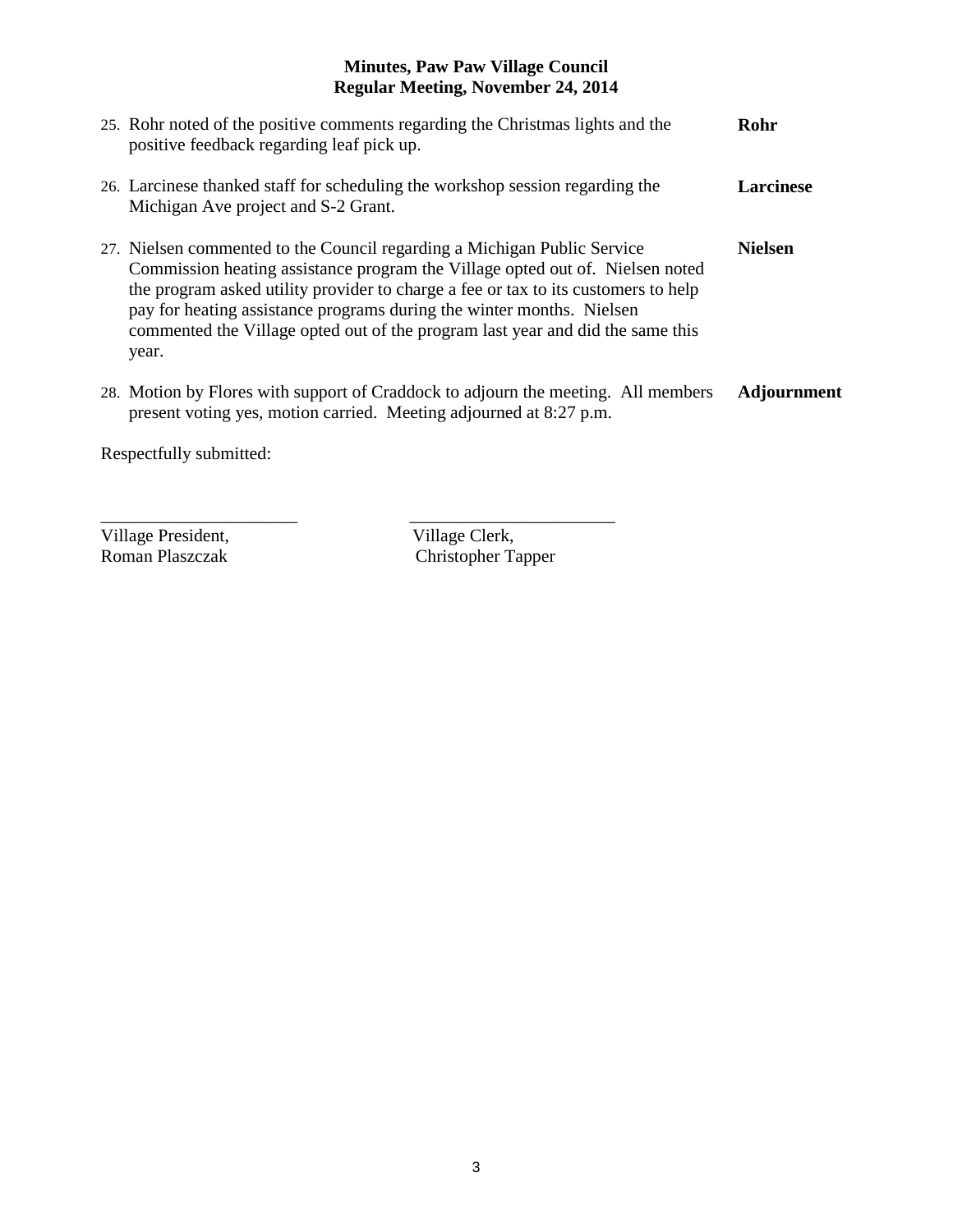#### **Minutes, Paw Paw Village Council Workshop Meeting, December 8, 2014**

- 1. The workshop meeting of the Village Council Monday, December 8, 2014, convened at 7:00 p.m. at the Paw Paw Community Library 609 West Michigan Avenue, Paw Paw, Michigan. President Plaszczak presiding. **Meeting Convened**
- 2. Present: President Plaszczak, and Trustees (Marcos Flores excused), Douglas Craddock, Nadine Jarvis, Eric Larcinese, (Mary McIntosh, excused) and Donne Rohr. Also present: Village Manager, Larry Nielsen, Director, Department of Public Services, John Small, Village Clerk, Christopher Tapper, Village Planning Consultant, Rebecca Harvey, Planning Commission members; Kathleen Larson and Mike Thomas.
- 3. Harvey, Larson and Thomas were present to take questions and comments from the Council regarding the amendment of the Village of Paw Paw Zoning Ordinance summarizing the establishment of the Downtown Overlay District. Harvey noted; the establishment of the District means implementing the economic development and redevelopment strategies set forth in the Master Plan of the Village of Paw Paw. The overlay district proposal amends several sections of the Village of Paw Paw Zoning Ordinance Sections; 42-251, 42-252, 42-253, 42-254, 42-255, 42-256, 42-257, 42-258, 42-259, 42-260 and 42-401. Along with amendment the overlay district also proposed rezoning of areas bounded by Oak Street, La Grave Street, Paw Paw Street, Gremps Street and the 6 blocks within the Central Business District.
- 4. Larson, Thomas and Harvey noted the Commission has been working through this processes now for approximately two years. The Commission has had several presentations from various groups to help guide the path and direction of the amendments. Harvey noted the keys to the process have been the Village of Paw Paw Master Plan which was adopted back in 2008. With the goals and agenda set forth by the Master Plan the Planning Commission was able to address the needs of the district redevelopment.
- 5. A general discussion ensued regarding the amendments and proposals. Several comments and questions ensued regarding; Community Pros & Cons of such developments, alternative views of the development and discussion regarding page ten of the draft referencing "flat roofs".
- 6. The Council thanked Harvey, Larson and Thomas along with all the Planning Commission members for their continued efforts regarding this project.

\_\_\_\_\_\_\_\_\_\_\_\_\_\_\_\_\_\_\_\_\_\_ \_\_\_\_\_\_\_\_\_\_\_\_\_\_\_\_\_\_\_\_\_\_\_

7. Motion by Craddock with support of Larcinese to adjourn the meeting. All members present voting yes, motion carried. Meeting adjourned at 7:29 p.m. **Adjournment**

Respectfully submitted:

Village President, Village Clerk, Village Clerk, Village Clerk, Village Clerk, Village Clerk, Village Clerk, Village Clerk, Village Clerk, Village Clerk, Village Clerk, Village Clerk, Village Clerk, Village Clerk, Village

Christopher Tapper

#### **Members Present**

**Downtown Overlay District**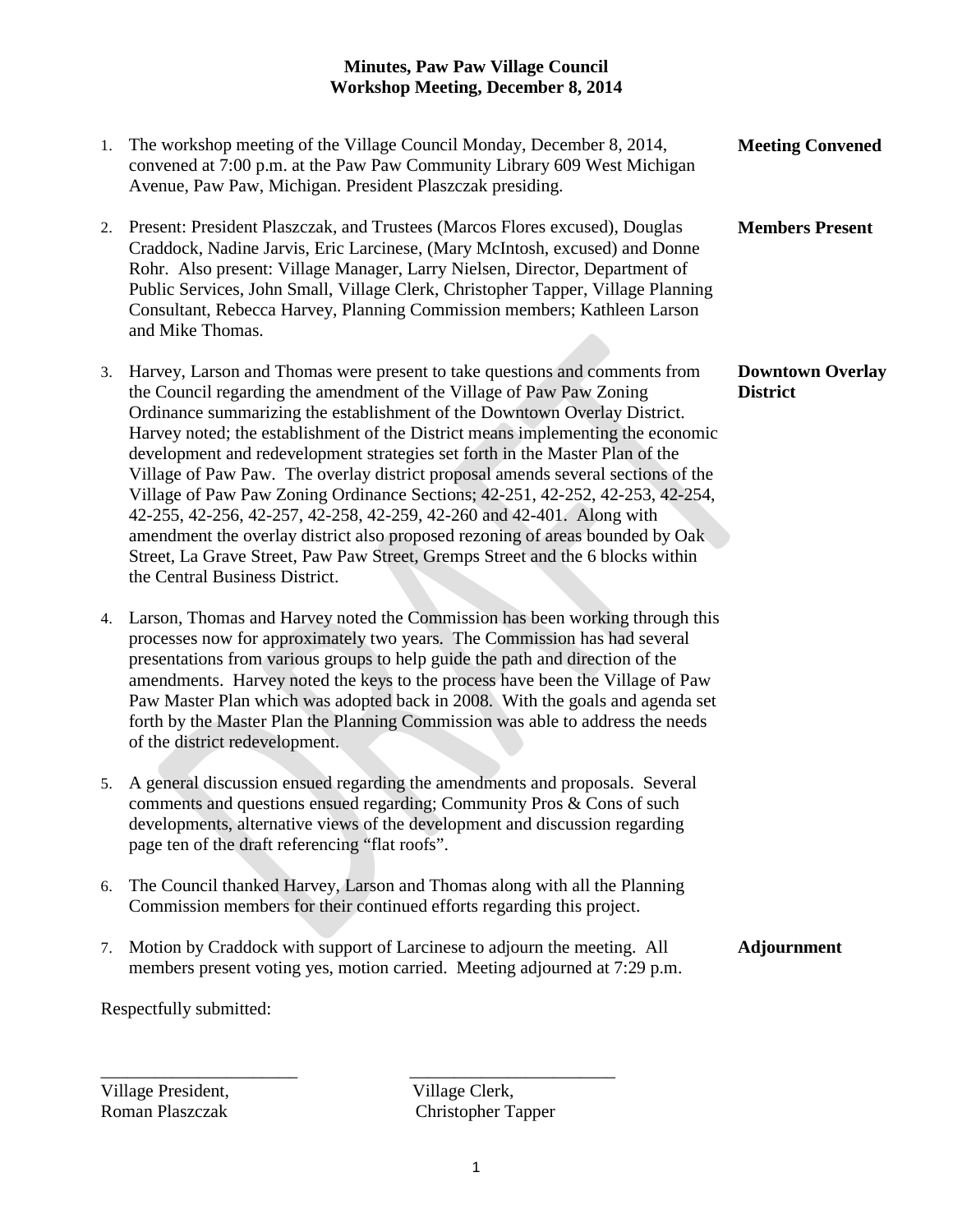#### **Minutes, Paw Paw Village Council Regular Meeting, December 8, 2014**

| 1. | The regular Village Council meeting of Monday, December 8, 2014, convened at<br>7:30 p.m. at the Paw Paw Community Library 609 West Michigan Avenue, Paw<br>Paw, Michigan. President Plaszczak presiding.                                                                                                                                                                                                                                                                                                                                                                                                                                                                        | <b>Meeting Convened</b>                                                    |
|----|----------------------------------------------------------------------------------------------------------------------------------------------------------------------------------------------------------------------------------------------------------------------------------------------------------------------------------------------------------------------------------------------------------------------------------------------------------------------------------------------------------------------------------------------------------------------------------------------------------------------------------------------------------------------------------|----------------------------------------------------------------------------|
| 2. | Present: President Plaszczak, and Trustees Nadine Jarvis, Eric Larcinese, Douglas<br>Craddock, (Mary McIntosh, Marcos Flores excused) and Donne Rohr. Also<br>present: Village Manager, Larry Nielsen, Director, Department of Public Services,<br>John Small, Chief of Police, Eric Marshall and Village Clerk, Christopher Tapper.                                                                                                                                                                                                                                                                                                                                             | <b>Members Present</b>                                                     |
| 3. | Motion by Rohr with support of Larcinese to approve the Agenda as presented.<br>All members present voting yes, motion carried.                                                                                                                                                                                                                                                                                                                                                                                                                                                                                                                                                  | <b>Approval of Agenda</b>                                                  |
| 4. | Motion by Jarvis with support of Craddock to approve the minutes of the work<br>shop session meeting minutes of November 24, 2014. All members present<br>voting yes, motion carried.                                                                                                                                                                                                                                                                                                                                                                                                                                                                                            | <b>Approved Minutes</b>                                                    |
| 5. | Motion by Rohr with support of Jarvis to approve the minutes of the regular<br>meeting minutes of November 24, 2014. All members present voting yes, motion<br>carried.                                                                                                                                                                                                                                                                                                                                                                                                                                                                                                          |                                                                            |
| 6. | Motion by Rohr with support of Flores to approve accounts payable in the amount<br>of \$379,090.41. All members present voting yes, motion carried. Next claims,<br>Jarvis and Larcinese.                                                                                                                                                                                                                                                                                                                                                                                                                                                                                        | <b>Accounts Payable</b>                                                    |
| 7. | John and Terry Hamacher were in attendance to voice concerns to the Council<br>regarding their property 102 Paw Paw Street. Hamacher's express their concerns<br>over an inspection that just took place.                                                                                                                                                                                                                                                                                                                                                                                                                                                                        | <b>Comment</b><br><b>John-Terry</b><br>Hamacher                            |
| 8. | Matt Miller was in attendance to voice concerns to the Council regarding the<br>Michigan Ave project. Miller expressed his concerns of the bike lane and wonder<br>how long the Village was going to keep the project.                                                                                                                                                                                                                                                                                                                                                                                                                                                           | <b>Matt Miller</b>                                                         |
| 9. | Wayne Wilhelmi was in attendance to voice concerns to the Council regarding;<br>increased traffic on Power Plant Road and the Michigan Ave Project. Wilhelmi<br>also questioned the two possible grants the Village was seeking.                                                                                                                                                                                                                                                                                                                                                                                                                                                 | <b>Wayne Wilhelmi</b>                                                      |
|    | 10. Motion by Jarvis with support of Craddock to close the regular session and recess<br>into a Public Hearing to receive comments regarding the proposed State<br>Revolving Loan Fund Project Plan at 8:30. Roll call vote; Larcinese, Plaszczak,<br>Rohr, Craddock and Jarvis yes, motion carried.                                                                                                                                                                                                                                                                                                                                                                             | <b>Public Hearing</b><br><b>SRF Project</b><br><b>Financing &amp; Cost</b> |
|    | 11. Daniel Dombos, Abonmarche was in attendance to present to the Council the<br>complete and final report of the findings from the S-2 Grant. Along with Dombos<br>presentation, Nielsen provided to the Council a report outlining the financing that<br>would come from the State Revolving Fund in the form of a 20 year loan to the<br>Village. The loan interest rate for 2015 has been announced at 2.5%. Total<br>project cost is \$7,106,232.41 with the Village using \$2,000,000.00 anticipating<br>the loan amount of \$5,106,232.41. The Village would be required to generate an<br>additional \$327,550.15 annually to repay the SRF loan. Based on average daily |                                                                            |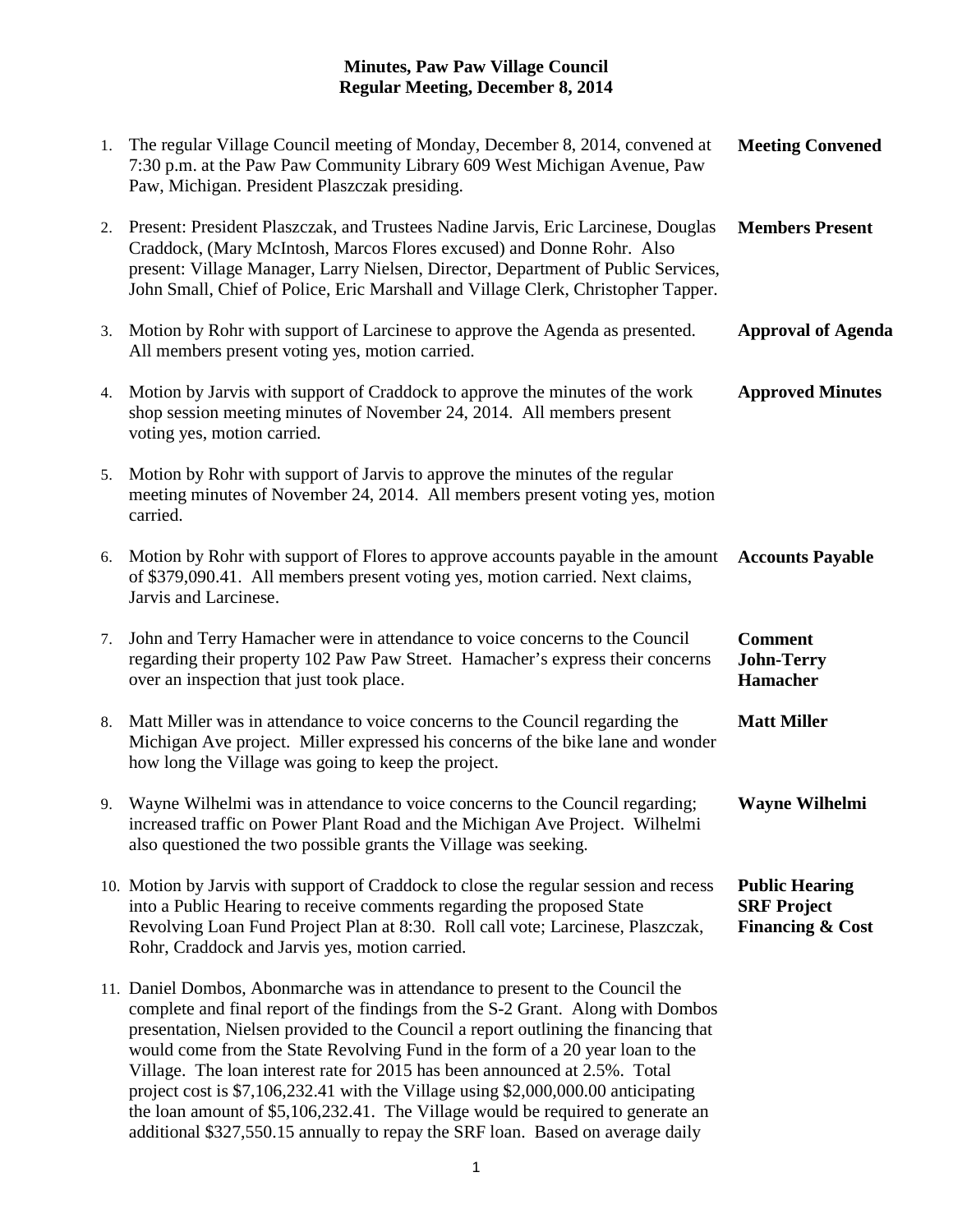### **Minutes, Paw Paw Village Council Regular Meeting, December 8, 2014**

| was tewater treatment plan flow of 0.511 MDG this would equated to an increase<br>of \$0.00176 per gallon (\$1.76/1,000 gallon) if the Council does not include a<br>down payment the increase would be \$0.00244 per gallon (\$2.44/1,000 gallon).                                                                                                                                                                                                                                                                                                           |                                                                             |
|---------------------------------------------------------------------------------------------------------------------------------------------------------------------------------------------------------------------------------------------------------------------------------------------------------------------------------------------------------------------------------------------------------------------------------------------------------------------------------------------------------------------------------------------------------------|-----------------------------------------------------------------------------|
| 12. The project construction will involve replacement and rehabilitation of leaking,<br>structurally inadequate sanitary sewer, replacement and upgrades to wastewater<br>pump stations, and installation of new force main. Impacts of the proposed<br>project included construction related road closures, detours, sidewalk closures and<br>tree removal.                                                                                                                                                                                                  |                                                                             |
| 13. Wilhelmi questioned if the reconstruction project would repair lift stations? The<br>key focus of the S-2 Grant project was to show the conditions of the Village<br>Sewer system and determine the repairs needed. Wilhelmi questioned if the<br>increase in rates would combine with the rate increase the Village already had<br>voted into effect this past year?                                                                                                                                                                                     | Wilhelmi                                                                    |
| 14. Motion by Rohr with support of Jarvis to close the public hearing at 9:33 after<br>received public comment. Roll Call vote; Larcinese, Plaszczak, Rohr, Craddock<br>and Jarvis yes, motion carried.                                                                                                                                                                                                                                                                                                                                                       | <b>Close Public Hearing</b>                                                 |
| 15. Motion Rohr with support of Craddock to approve and accept the Village<br>President recommendation and appoint Trustee Eric Larcinese as<br>President Pro-Tem. All members present voting yes, motion carried.                                                                                                                                                                                                                                                                                                                                            | <b>New Business</b><br><b>President Pro-Tem</b><br>Larcinese                |
| 16. Nielsen provided to Council a memorandum regarding the possible CMAQ Grant<br>for West Michigan. The reconstruction project has nothing to do with the road<br>diet on East Michigan Ave. These would be for accentuated signals at<br>Gremps/Michigan and Hazen/Michigan. Along with the improvement to the<br>signals the grants would include sub-base work to the water mains and service<br>lines as well as gravity sanitary sewer lines. Target dates would start the bidding<br>process in May 2015 with and end date possible of September 2015. | <b>Ongoing Business</b><br><b>West Michigan Ave</b><br><b>Grant project</b> |
| 17. No meeting.                                                                                                                                                                                                                                                                                                                                                                                                                                                                                                                                               | <b>Committee Reports</b><br><b>Master Plan</b>                              |
| 18. No meeting.                                                                                                                                                                                                                                                                                                                                                                                                                                                                                                                                               | Finance & Admin.                                                            |
| 19. No meeting.                                                                                                                                                                                                                                                                                                                                                                                                                                                                                                                                               | <b>Public Services</b>                                                      |
| 20. Jarvis reported the Committee met. Topics included possible projects for next<br>year.                                                                                                                                                                                                                                                                                                                                                                                                                                                                    | Parks and Rec.                                                              |
| 21. No report                                                                                                                                                                                                                                                                                                                                                                                                                                                                                                                                                 | <b>DDA</b>                                                                  |
| 22. Larcinese reported the Committee met. Topics included needs assessment plan.<br>Larcinese also noted the meeting schedule for later this morning was canceled.                                                                                                                                                                                                                                                                                                                                                                                            | <b>Fire Board</b>                                                           |
| 23. Nielsen noted of a schedule meeting for December 17, 2014.                                                                                                                                                                                                                                                                                                                                                                                                                                                                                                | <b>Historical Comm.</b>                                                     |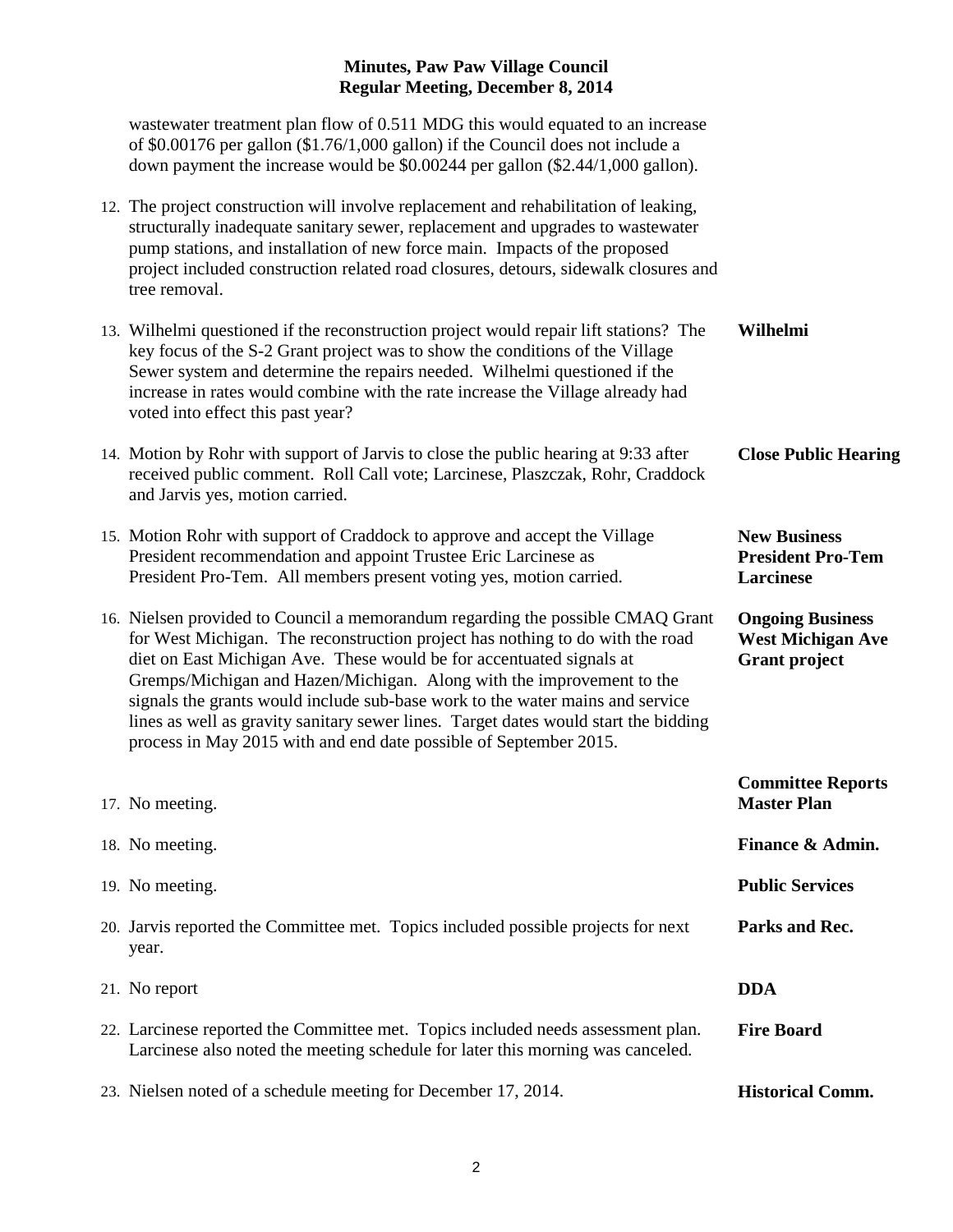### **Minutes, Paw Paw Village Council Regular Meeting, December 8, 2014**

| 24. No report.                                                                                                                                                        | <b>Housing Commission</b>                   |
|-----------------------------------------------------------------------------------------------------------------------------------------------------------------------|---------------------------------------------|
| 25. No report                                                                                                                                                         | <b>Planning Commission</b>                  |
| 26. No report                                                                                                                                                         |                                             |
| 27. No report.                                                                                                                                                        | <b>EDC</b>                                  |
| 28. No report.                                                                                                                                                        | <b>WHF</b>                                  |
| 29. No report.                                                                                                                                                        | <b>Maple Lake</b><br>& NR &E                |
| 30. Plaszczak noted of the wonderful job of the Department of Public Services and the<br>effort on the Christmas lighting.                                            | <b>Council Comments</b><br><b>Plaszczak</b> |
| 31. Jarvis commented on the continuing education for Council members. Jarvis went<br>to an education opportunity for elected official last week and was very helpful. | <b>Jarvis</b>                               |
| 32. Nielsen noted of the budget memo for 2016-2017.                                                                                                                   | <b>Nielsen</b>                              |
| 33. Motion by Rohr with support of Craddock to adjourn the meeting. All members<br>present voting yes, motion carried. Meeting adjourned at 9:58 p.m.                 | <b>Adjournment</b>                          |
|                                                                                                                                                                       |                                             |

Respectfully submitted:

Village President,<br>Roman Plaszczak

\_\_\_\_\_\_\_\_\_\_\_\_\_\_\_\_\_\_\_\_\_\_ \_\_\_\_\_\_\_\_\_\_\_\_\_\_\_\_\_\_\_\_\_\_\_ Roman Plaszczak Christopher Tapper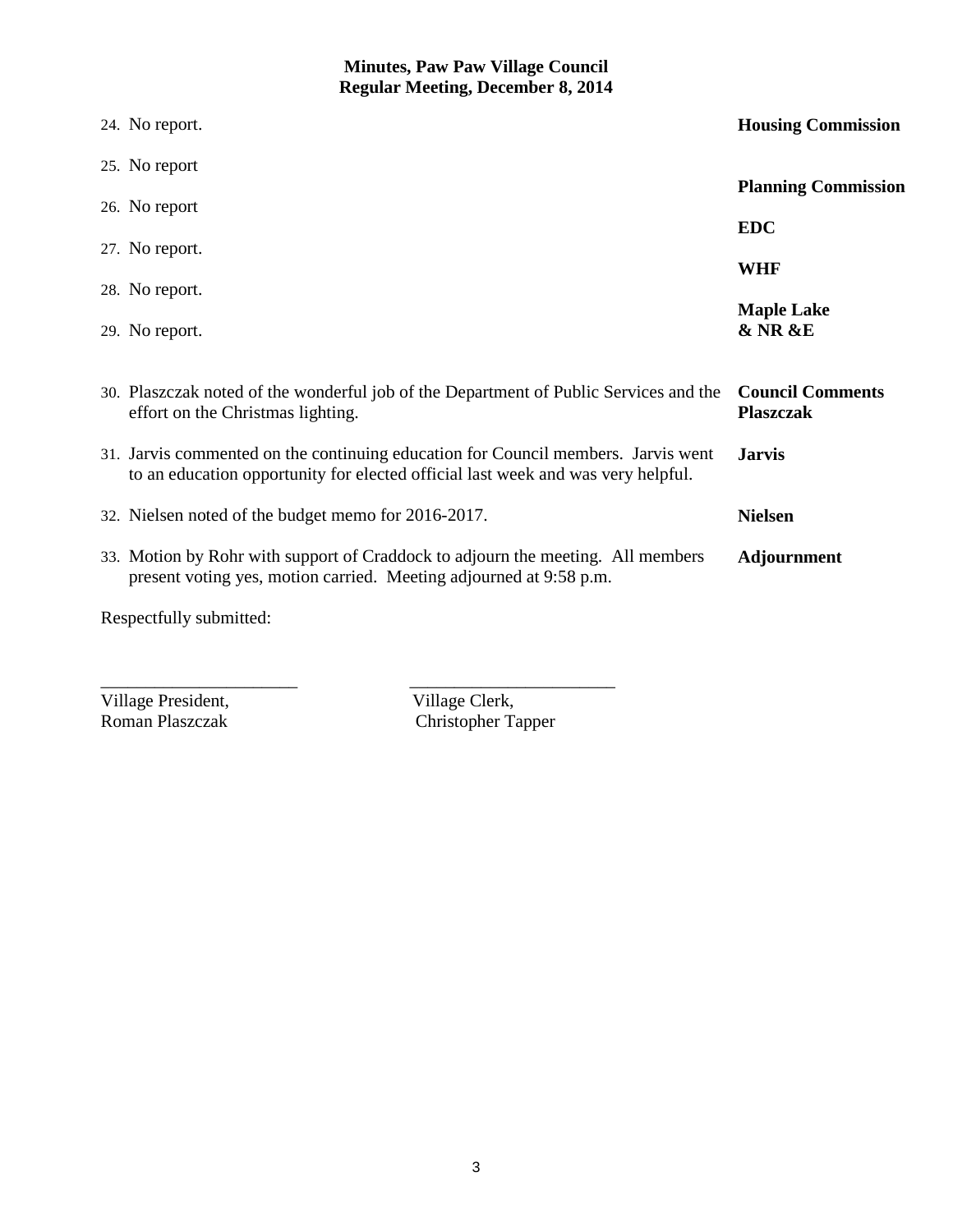### **Minutes, Paw Paw Village Council Regular Meeting, December 22, 2014**

| 1. | The regular Village Council meeting of Monday, December 22, 2014, convened at Meeting Convened<br>7:30 p.m. at the Paw Paw Community Library 609 West Michigan Avenue, Paw<br>Paw, Michigan. President Plaszczak presiding.                                                                                                                                                                                                                                                                                                                                                                                                          |                                                                          |
|----|--------------------------------------------------------------------------------------------------------------------------------------------------------------------------------------------------------------------------------------------------------------------------------------------------------------------------------------------------------------------------------------------------------------------------------------------------------------------------------------------------------------------------------------------------------------------------------------------------------------------------------------|--------------------------------------------------------------------------|
| 2. | Present: President Plaszczak, and Trustees Nadine Jarvis, Eric Larcinese, Douglas<br>Craddock, Mary McIntosh, Marcos Flores and Donne Rohr. Also present: Village<br>Manager, Larry Nielsen, Director, Department of Public Services, John Small,<br>Chief of Police, Eric Marshall and Village Clerk, Christopher Tapper.                                                                                                                                                                                                                                                                                                           | <b>Members Present</b>                                                   |
| 3. | Motion by Rohr with support of McIntosh to approve the amended Agenda as<br>presented. All members present voting yes, motion carried.                                                                                                                                                                                                                                                                                                                                                                                                                                                                                               | <b>Approval of Agenda</b>                                                |
| 4. | Motion by McIntosh with support of Jarvis to approve the minutes of the work<br>shop session meeting minutes of December 8, 2014. All members present voting<br>yes, motion carried.                                                                                                                                                                                                                                                                                                                                                                                                                                                 | <b>Approved Minutes</b>                                                  |
| 5. | Motion by Rohr with support of Jarvis to approve the corrected minutes of the<br>regular meeting minutes of November 24, 2014. All members present voting yes,<br>McIntosh and Flores abstaining, motion carried.                                                                                                                                                                                                                                                                                                                                                                                                                    |                                                                          |
| 6. | Motion by McIntosh with support of Rohr to approve accounts payable in the<br>amount of \$611,521.33. All members present voting yes, Larcinese abstaining,<br>motion carried. Next claims, Jarvis and Larcinese.                                                                                                                                                                                                                                                                                                                                                                                                                    | <b>Accounts Payable</b>                                                  |
| 7. | Let the record show not public comment was received.                                                                                                                                                                                                                                                                                                                                                                                                                                                                                                                                                                                 | <b>Public Comments</b>                                                   |
|    |                                                                                                                                                                                                                                                                                                                                                                                                                                                                                                                                                                                                                                      |                                                                          |
| 8. | William Buhl was present to provide the annual report for the Wings of God.<br>Buhl indicated as part of the Special Land Use approval the Planning Commission<br>asked to have the Wings of God provide an annual reports of activates of the<br>house. Buhl reported the graduation rate was continuing to exceed the project<br>goals and objectives. Buhl reminded the Council the project was funded by<br>private donations and will continue to operate was volunteers to help keep<br>expensive down. The Council thanked Buhl for his continued efforts for keeping<br>the program moving forward with continued successes. | <b>Presentations &amp; Guest</b><br><b>William Buhl, Wings</b><br>of God |

10. It was the consensus of the Council to place the Plan on the agenda for the February 23, 2015 for decision.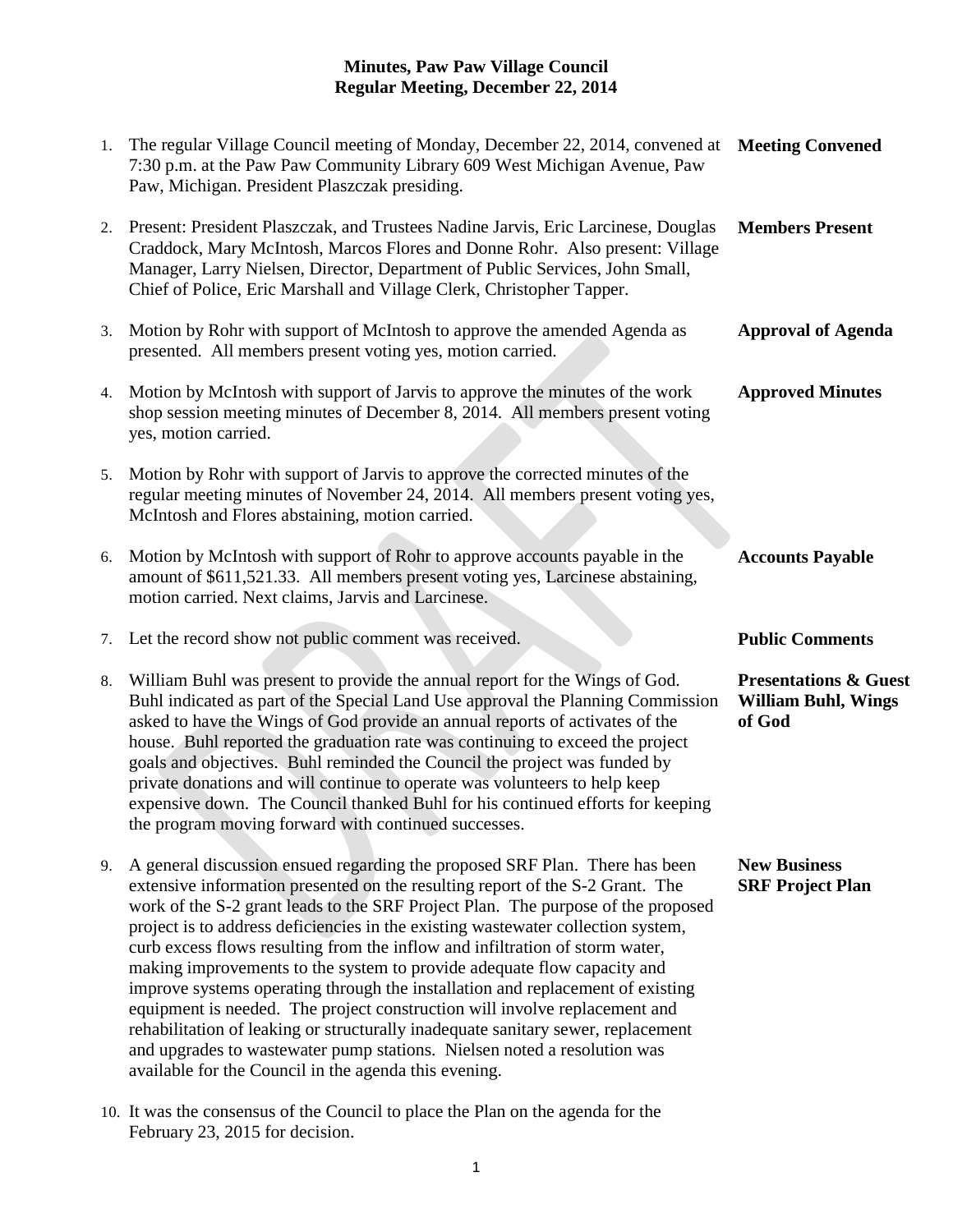#### **Minutes, Paw Paw Village Council Regular Meeting, December 22, 2014**

| 11. Plaszczak reported to the Council the annual Village Manager evaluation.<br>Plaszczak noted of the new format for this year and was happy with the feedback<br>from Council. Plaszczak reported Nielsen scored 4.68 out of a possibility of 5.00.<br>Council comments included; Nielsen's knowledge of municipal actions and<br>government is a true asset to the Village of Paw Paw, Nielsen's continued efforts<br>to improve his performance are always in the for front of the Council. Plaszczak<br>asked the Finance & Administration Committee to review Nielsen's contact for<br>possible recommendations. | <b>Manager Evaluation</b>                       |
|------------------------------------------------------------------------------------------------------------------------------------------------------------------------------------------------------------------------------------------------------------------------------------------------------------------------------------------------------------------------------------------------------------------------------------------------------------------------------------------------------------------------------------------------------------------------------------------------------------------------|-------------------------------------------------|
| 12. Motion by Rohr with support from Jarvis to approve and accept the<br>recommendation of the Village President and appoint Laure Dykstra and replace<br>Brad Noeldner, to the Maple Lake Association. All members present voting yes,<br>motion carried.                                                                                                                                                                                                                                                                                                                                                             | <b>Make Lake</b><br><b>Association</b>          |
| 13. Motion by McIntosh with support from Flores to approve Ordinance 449<br>Downtown Overlay District, Roll Call vote; Flores, Jarvis, Craddock, Rohr,<br>Larcinese, Plaszczak and McIntosh all yes, motion carried.                                                                                                                                                                                                                                                                                                                                                                                                   | <b>Ongoing Business</b><br><b>Ordinance 449</b> |
| 14. Motion by McIntosh with support from Craddock to approve Resolution<br>number 14-07 amending the cost based formula rate agreement with Indiana<br>Michigan Power Company. All members present voting yes, motion carried.                                                                                                                                                                                                                                                                                                                                                                                         |                                                 |
| 15. Plaszczak reported the Committee met. Items discussed included; third party<br>conducting a survey with regards to the road diet on Michigan Ave.                                                                                                                                                                                                                                                                                                                                                                                                                                                                  | <b>Committee Reports</b><br><b>Master Plan</b>  |
| 16. Rohr reported the Committee met. Items discussed included; budget                                                                                                                                                                                                                                                                                                                                                                                                                                                                                                                                                  | Finance & Admin.                                |
| 17. Flores reported the Committee met. Items discussed included; leaf pick,<br>Christmas lights and dumpster project                                                                                                                                                                                                                                                                                                                                                                                                                                                                                                   | <b>Public Services</b>                          |
| 18. No report.                                                                                                                                                                                                                                                                                                                                                                                                                                                                                                                                                                                                         | Parks and Rec.                                  |
| 19. Plaszczak reported the Committee met. Items discussed included; grants<br>approved and budget for next year.                                                                                                                                                                                                                                                                                                                                                                                                                                                                                                       | <b>DDA</b>                                      |
| 20. No report.                                                                                                                                                                                                                                                                                                                                                                                                                                                                                                                                                                                                         | <b>Fire Board</b>                               |
| 21. No report.                                                                                                                                                                                                                                                                                                                                                                                                                                                                                                                                                                                                         | <b>Historical Comm.</b>                         |
| 22. Rohr reported the Committee met. Items discussed included; budget adoption,<br>banking changes and RACK report. Nielsen asked Rohr to schedule a date for<br>Housing Commission, Director Patricia Winston to present report to Council.                                                                                                                                                                                                                                                                                                                                                                           | <b>Housing Commission</b>                       |
| 23. No report                                                                                                                                                                                                                                                                                                                                                                                                                                                                                                                                                                                                          | <b>Planning Commission</b>                      |
| 24. No report                                                                                                                                                                                                                                                                                                                                                                                                                                                                                                                                                                                                          | <b>EDC</b>                                      |
| 25. No report.                                                                                                                                                                                                                                                                                                                                                                                                                                                                                                                                                                                                         | <b>WHF</b>                                      |